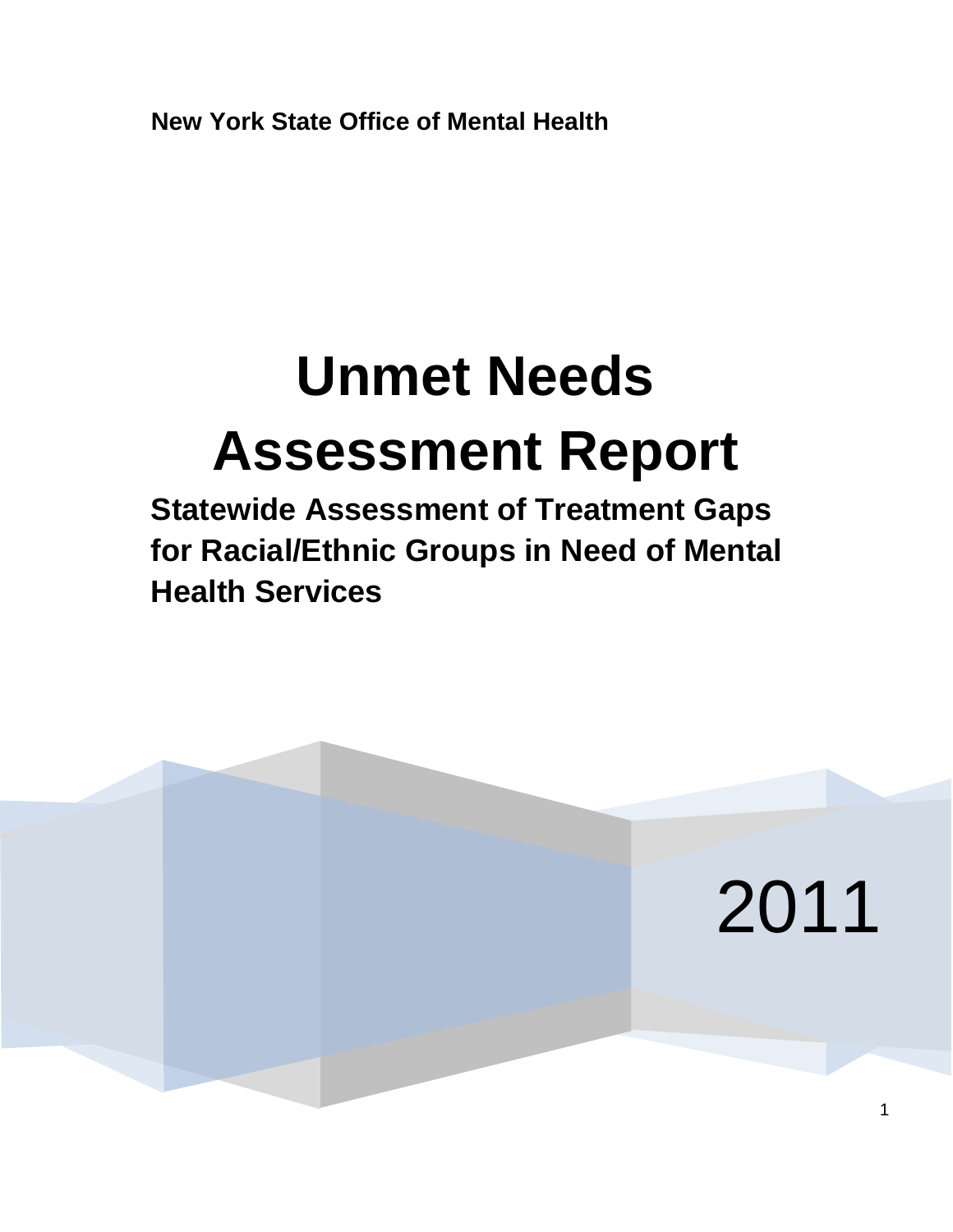# **Table of Contents**

| II. |                                                                                                                                                                                   |  |
|-----|-----------------------------------------------------------------------------------------------------------------------------------------------------------------------------------|--|
|     | III. Access to and Use of non-Inpatient Services in the NYS Public Mental Health System by<br>Racial/Ethnic Groups: Differences between Whites and other Racial/Ethnic Groups  21 |  |
|     | IV. Utilization of Inpatient Psychiatric Care in New York State by Demographic Characteristics34                                                                                  |  |
| V.  | Quality of Psychotropic Medication Prescribing by Race/Ethnicity in the New York State Medicaid                                                                                   |  |
|     |                                                                                                                                                                                   |  |
|     |                                                                                                                                                                                   |  |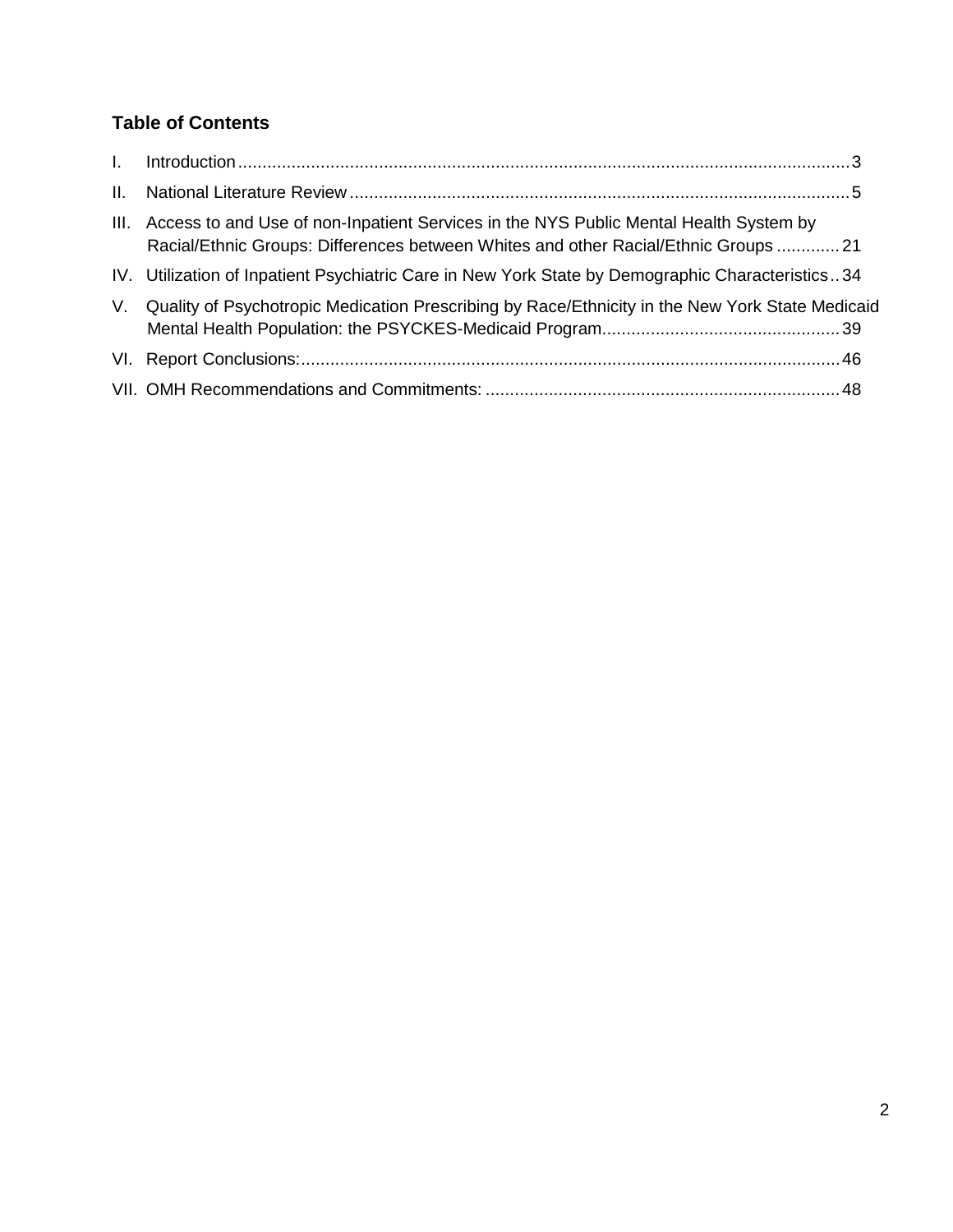## **New York State Office of Mental Health: Unmet Mental Health Needs Report**

## <span id="page-2-0"></span>**I. Introduction**

Pursuant to Chapter 119 of the Laws of 2007, New York State Office of Mental Health (NYSOMH) is required to review and report on unmet mental health needs in New York State (NYS) populations at high risk of needing mental health care. These populations include but are not limited to: racial and ethnic underserved groups, persons with limited English proficiency (LEP), persons with unmet housing needs, high-risk demographic populations, homeless individuals, persons with criminal justice contact, rural communities, lesbians, gay, bisexual and transsexual (LGBT) individuals, and persons lacking sufficient mental health coverage.

NYSOMH has requested its Centers of Excellence for Cultural Competence (CECC) at the Nathan Kline Institute and the New York State Psychiatric Institute to address unmet need by providing information on disparities in the receipt of care of the larger racial and ethnic groups in the State as both Centers focus on these populations. Many persons in these racial/ethnic groups fall into a variety of the other groups as they may have LEP or insufficient mental health coverage, be homeless, live in rural communities, or belong to the LGBT community.

Quantitatively, unmet mental health need is defined as the difference between the number in the community with a mental health need and the number receiving care with respect to that need and estimates of these numbers are made based on community and treated prevalence rates. Calculating estimates of community prevalence of mental health need for the mentioned groups is particularly complex and difficult. Some relevant data on the population treated in the public mental health system (PMHS) can be derived from the NYSOMH biannually conducted Patient Characteristics Survey (PCS). The survey covers the programs funded, operated or certified by the State. This includes over 2,500 non-inpatient programs as well as 20 adult and 5 children/youth state-operated inpatient facilities. (The survey does not cover emergency rooms that are non-CPEP emergency rooms or private providers not providing services through these programs.) Data on the state's inpatient facilities are available from the NYSOMH inpatient Mental Health Automated Record System (MHARS) data set and on inpatient services delivered in psychiatric care units of general hospitals (article 28 hospitals) from the Department of Health's Statewide Planning and Research Cooperative System (SPARCs) data set. MHARS is an electronic clinical patient record system for NYS psychiatric center programs (inpatient and outpatient) and SPARCs is data received from NYS DOH inpatient population in non-OMH facilities.

We address unmet need in racial/ethnic groups through the lens of disparities. When a disparity in care is identified for a specific group it signals an unmet need to the extent that it indicates that the group is receiving care that is different from, and not attributable to biology,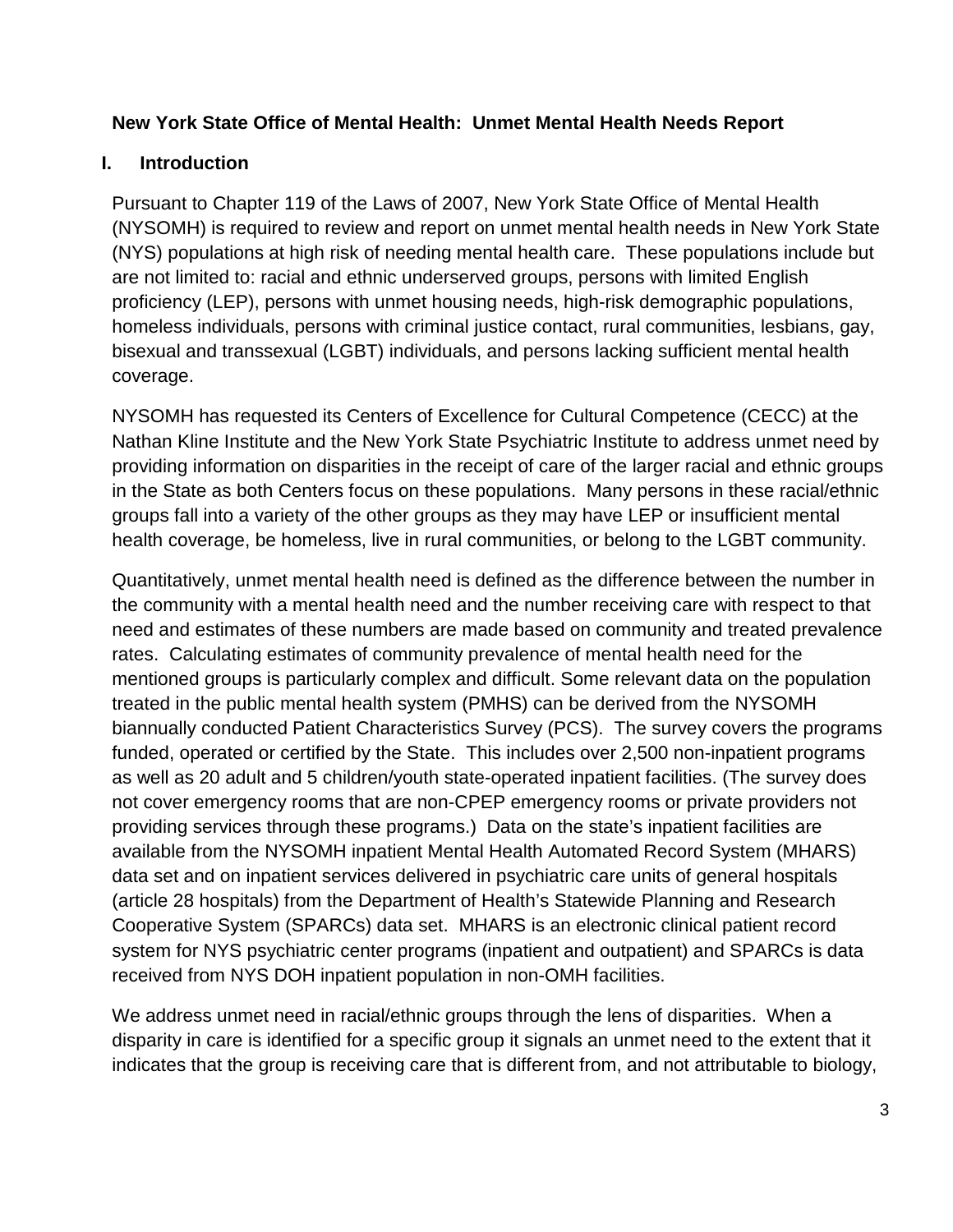clinical need or treatment preferences, a comparison group, usually taken as White, non-Hispanics.

The available data sets taken together allow an examination of disparities in access and service usage in the public mental health system of Black non-Hispanic, Hispanic and Asian groups in comparison to the White non-Hispanic group. In addition, disparities in the quality of care, an important aspect of an analysis of disparities, can be partially addressed through an examination of the appropriate use of psychotropic medications by Medicaid recipients, data for which is available from the NYSOMH Psychiatric Services and Clinical Knowledge Enhancement System (PSYCKES). PSYCKES receives data from NYS Medicaid claims. This administrative data generates quality indicator reports for use in quality management and clinical decision-making. No data are currently available to allow us to address service use in the private sector, i.e., service delivered in non-programmatic settings by private clinicians.

The report begins by first summarizing the national literature of disparities based on a review of documented disparities among racial and ethnic minority adults and children, as well as in rural communities, and the LGBT population (Section II). This is followed by an analysis of the non-inpatient usage of the NYS public mental health system (PMHS) by racial/ethnic groups based on service data obtained from the NYS PCS for racial/ethnic age groups within and across regional sections of the State (Section III). Section IV examines inpatient service use in the State's psychiatric centers as well as in psychiatric units of article 38 general hospitals. Section V provides a report on rates of inappropriate prescribing among racial/ethnic groups on Medicaid, an assessment of quality of care in terms of medication use. Section VI provides the summary conclusions of the report with recommendations.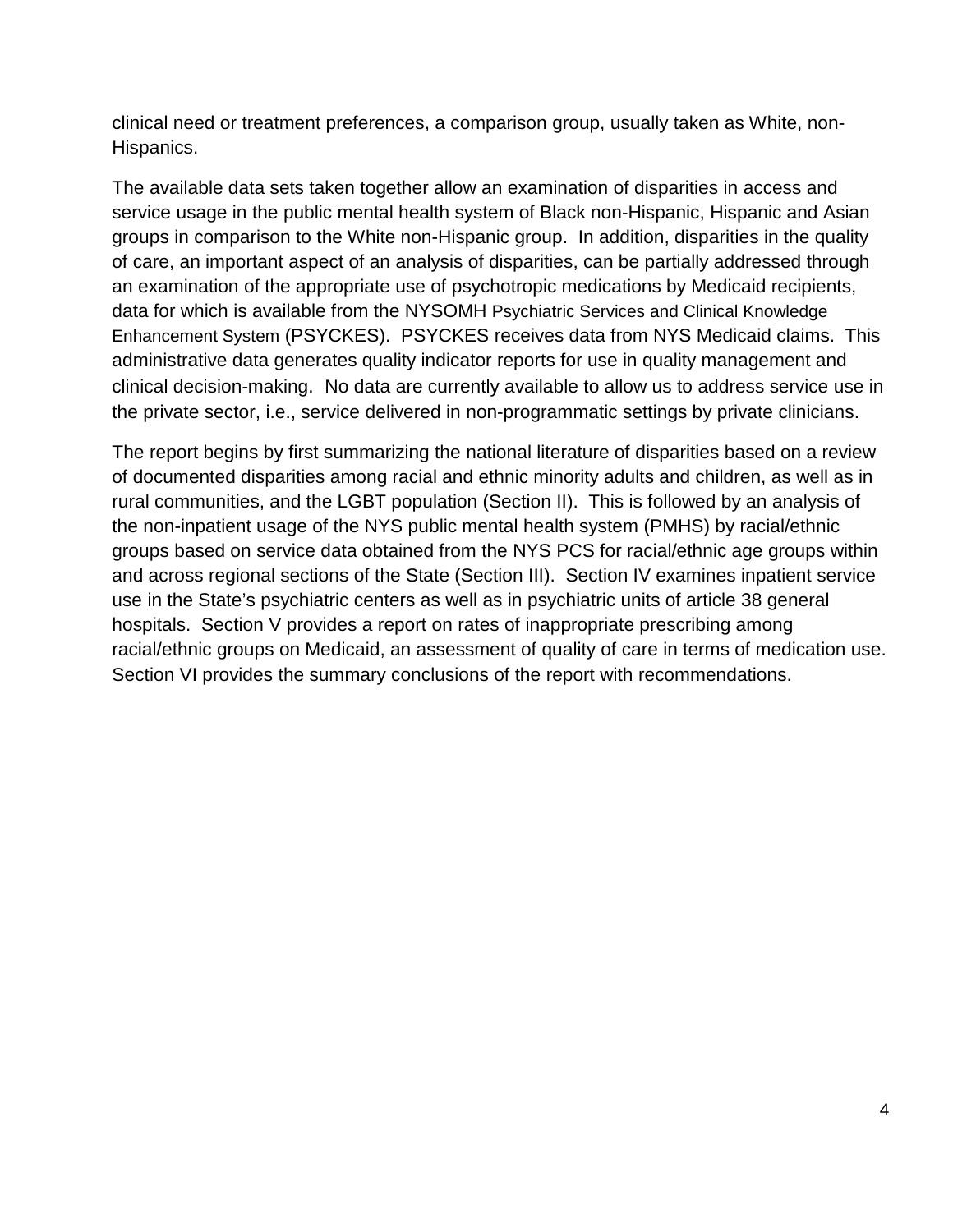#### <span id="page-4-0"></span>**II. National Literature Review**

**NYSPI Center of Excellence for Cultural Competence** 

**Angela Parcesepe, M.S.W., M.P.H., Jennifer Humensky, Ph.D., Leopoldo J. Cabassa, Ph.D., & Roberto Lewis-Fernández, M.D.**

#### **Introduction**

The overall goal of this report is to identify unmet needs in New York State populations at high risk of needing mental health services. This report focuses on disparities. To set the stage for a discussion of disparities in New York State, this literature review provides an overview of the current state of knowledge of disparities in several high-risk groups: racial and ethnic minorities, children, rural populations, and gay, lesbian, bisexual and transgender (LGBT) individuals. As there are no published New York State-specific studies in the peerreviewed literature on disparities in these populations, this literature review focuses on studies conducted nationally. As these studies are conducted in many states across the nation, persons may be receiving care under very different health care systems. The findings of this report are consistent with several prominent national reports, including the US Surgeon General's Report on *Mental Health: Culture, Race and Ethnicity[\[1\]](#page-15-0)*, the Institute of Medicine Report on *Unequal Treatment: Confronting Racial and Ethnic Disparities in Healthcare[\[2\]](#page-15-1)* and the *President's New Freedom Commission Report on Mental Health[\[3\]](#page-15-2)*. All studies cited are national studies, unless otherwise specified.

# **Racial and Ethnic Disparities in Mental Health and Mental Health Care among US adults** *Disparities in Mental Health Prevalence for Adults*

Disparities can be defined in two ways: disparities in prevalence of mental health disorders and disparities in the receipt of mental health care. Disparities in the prevalence of mental health disorders are differences that occur by gender, race or ethnicity, education or income, disability, geographic location, or sexual orientation[\[4\]](#page-15-3). In the aggregate, mental health disorders do not discriminate; persons from all racial and ethnic groups are affected by mental health disorders. However, epidemiological studies are beginning to clarify the ways in which the distribution of mental health disorders varies across these diverse communities. It should be noted that prevalence of psychiatric disorders is higher in populations with low socioeconomic status, who are more likely to be served by public mental health systems[\[5,](#page-15-4) [6\]](#page-15-5).

Prevalence rates vary across population subgroups, across types of disorder, and by acculturation. Prevalence rates of mood, substance use, posttraumatic stress disorder (PTSD) and certain anxiety disorders (panic attacks without agoraphobia, panic disorder, agoraphobia with panic disorder, social anxiety disorder, and generalized anxiety disorder)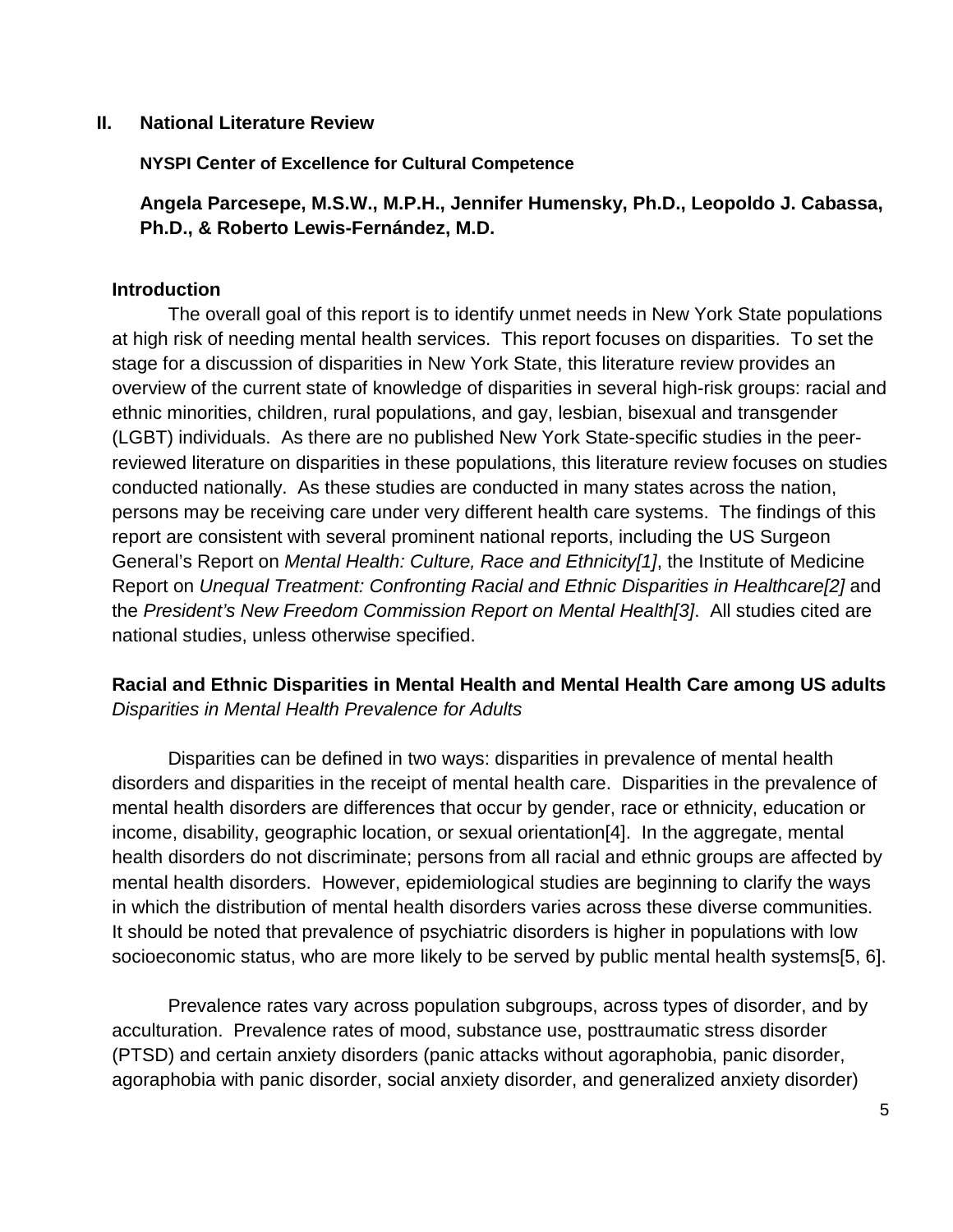have been shown to be similar to or lower for non-Hispanic blacks than for non-Hispanic whites [\[7-10\]](#page-15-6). However, rates of schizophrenia and other anxiety disorders (agoraphobia without panic disorder and panic attack after a traumatic event) have been shown to be higher among non-Hispanic blacks [\[9,](#page-15-7) [11\]](#page-15-8). Asian Americans tend to have lower rates of anxiety disorders, compared to non-Hispanic whites, Latinos, and African Americans [\[9,](#page-15-7) [12,](#page-15-9) [13\]](#page-15-10). Although data is limited on the American Indian/Alaska Native population (AI/AN), rates of some anxiety disorders have been shown to be higher than for non-Hispanic whites (panic disorder, social anxiety disorder and agoraphobia with panic disorder)[\[9\]](#page-15-7) and rates of substance abuse disorders and suicide are high [\[1\]](#page-15-0). PTSD rates are higher among AI/AN Vietnam Veterans than their white, black or Asian counterparts [\[10\]](#page-15-11). Aggregate prevalence rates of anxiety and mood disorders have been shown to be lower for Latinos than for non-Hispanic whites [\[7,](#page-15-6) [9,](#page-15-7) [14,](#page-15-12) [15\]](#page-15-13). However, there is substantial data on the higher conditional risk of PTSD once exposed to trauma among Latinos, as compared to whites and African Americans [\[10\]](#page-15-11). The higher conditional risk of PTSD among Latinos has been observed among persons exposed to many types of trauma, including Vietnam Veterans [\[10,](#page-15-11) [16,](#page-15-14) [17\]](#page-15-15), survivors of the September 11 attacks in New York City [\[18-20\]](#page-15-16), and survivors of Hurricane Andrew in south Florida [\[21\]](#page-16-0). The higher conditional risk of PTSD among Latinos has also been observed in a study of survivors of physical trauma in Los Angeles County[\[22\]](#page-16-1) and a study of urban police officers in New York City, Oakland and San Jose[\[23\]](#page-16-2). In addition, evidence suggests that, among Latinos and blacks with a psychiatric disorder, severity and persistence of the disorder may be greater than for non-Hispanic whites [\[7,](#page-15-6) [24\]](#page-16-3). Furthermore, prevalence rates vary among Latino groups. One study found that Puerto Ricans report higher risks of any psychiatric disorder, anxiety disorders, and substance use disorders, but no significant difference in risks of depressive disorders, compared to Mexicans and Cubans [\[15\]](#page-15-13), while another found that Puerto Ricans have higher rates of suicidal ideation compared to other Latino groups [\[25\]](#page-16-4).

New York State (NYS) is the state with the second-largest immigrant population in the United States; in 2009, 21% of NYS residents were foreign-born [\[26\]](#page-16-5). Thus, NYS is home to a large population of immigrants, as well as their second- and third-generation descendants. Scientific literature has identified an "immigrant paradox" where immigrants have lower rates of diagnosable mental illness than their descendants, despite facing higher social obstacles to economic progress [\[27\]](#page-16-6). The epidemiologic data provide greater insight into how the "immigrant paradox" applies to persons with specific mental health disorders. Among Latinos, the protective impact of foreign nativity was found for depressive and anxiety disorders for Mexicans, and for substance use disorders for Mexicans, Cubans, and other Latino groups, but not for Puerto Ricans [\[15,](#page-15-13) [28,](#page-16-7) [29\]](#page-16-8). Foreign-born Asian Americans report lower rates of all psychiatric disorders than their US-born counterparts [\[30\]](#page-16-9). However, variations by gender and nativity have been found. Nativity appears to be associated with mental disorders for women; immigrant Asian American women have lower rates of mental disorders compared to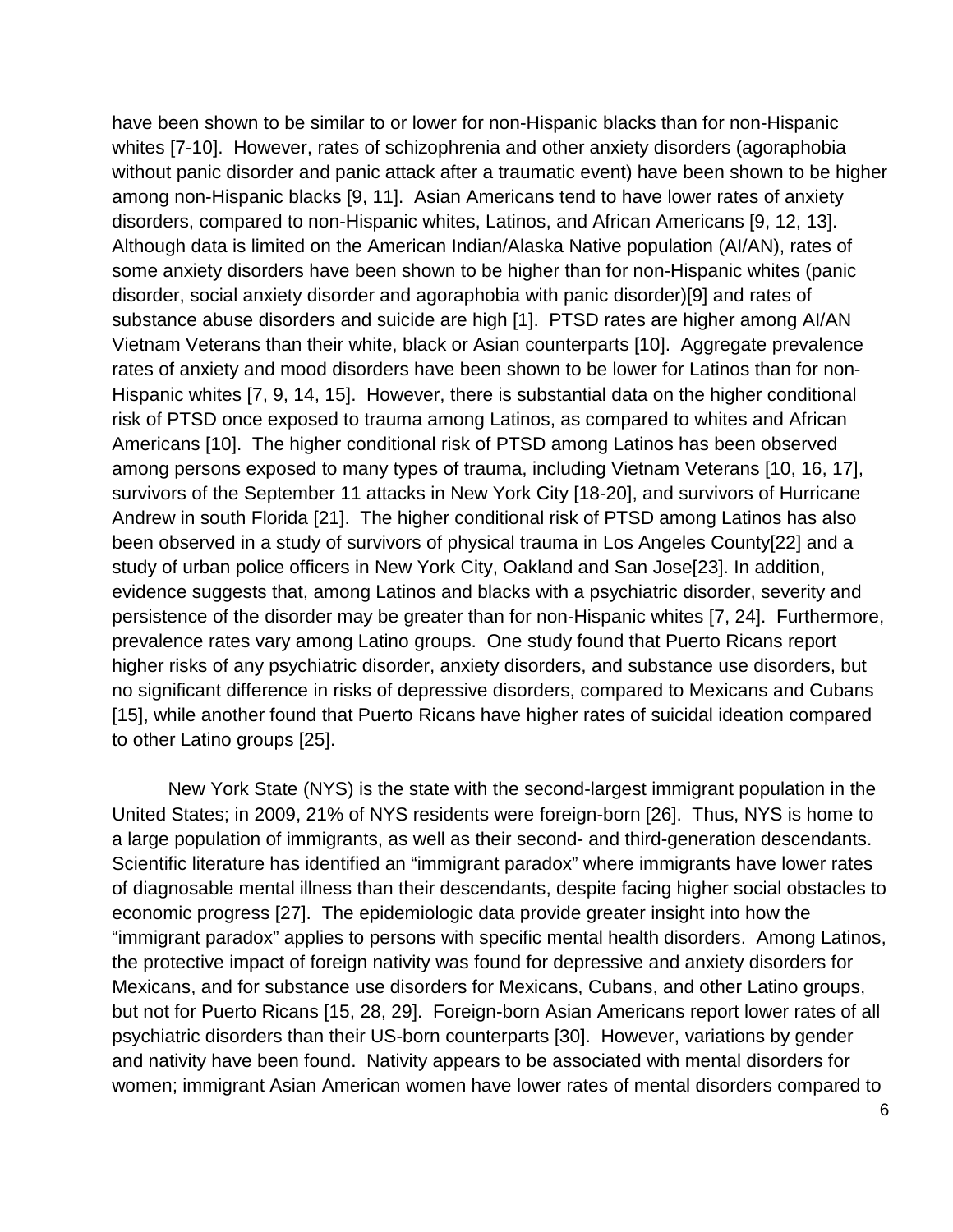US-born Asian women [\[13\]](#page-15-10). Nevertheless, for men, English proficiency rather than nativity was found to be associated with mental disorders; men who speak English fluently have lower rates of mental health disorders than men who do not speak English fluently, while nativity had no effect on mental disorders [\[13\]](#page-15-10). Gender and nativity variations have also been found among Afro-Caribbean immigrants. Afro-Caribbean men who immigrated to the US at age 35 or older report lower rates of mood, substance use or any disorder than second- or thirdgeneration Caribbean men [\[29\]](#page-16-8). However, black women who immigrated to the US before age 13 report higher risks of mood and any disorder compared with US-born women [\[29\]](#page-16-8). Acculturation factors also come into play, as evidence suggests that once in the US, Latino immigrants experience similar risks of onset as US-born Latinos of a similar age [\[31\]](#page-16-10). However, Latino immigrants who come to the US before age 13 have higher rates of depressive, anxiety, substance use, and any psychiatric disorders than do persons who immigrate at older ages [\[31\]](#page-16-10).

As shown in the literature described above, prevalence rates vary across racial and ethnic groups, by disorder, and by immigrant status. There is evidence that Latinos, Asians, and non-Hispanic blacks may have lower prevalence of some disorders than non-Hispanic whites; in that case, we would also expect treatment rates for those disorders to be lower. However, numerous factors may affect prevalence, such as nativity, gender, and age; some disorders have higher prevalence among racial and ethnic minorities than non-Hispanic whites. Even accounting for prevalence of psychiatric disorders, racial and ethnic minorities face numerous barriers in accessing care and disparities in quality of care.

#### *Disparities in Mental Health Care Treatment for Adults*

Disparities in mental health care persist across the entire spectrum of mental health care from access and quality of care to utilization, retention, and outcomes. Mental health care disparities are defined as differences in the availability or quality of care that are not due to factors such as clinical needs or preferences for treatment [\[2\]](#page-15-1). In this report, we also discuss preferences for treatment, as low health literacy among racial and ethnic minority populations may contribute to the lack of preference for treatment, thus making preferences a dimension of disparity [\[32\]](#page-16-11).

Numerous studies conducted across the United States have found that racially and ethnically underserved groups face decreased detection of mental disorders in primary care and have lower rates of entry into, adherence with, and retention in specialty mental health services [\[33-36\]](#page-16-12). Racial and ethnic disparities in mental health care persist even after controlling for socioeconomic factors [\[34-36\]](#page-16-13). Racial and ethnic minority groups are more likely to delay or avoid mental health care than Whites with similar mental health needs [\[37\]](#page-16-14). Among a population with health insurance, African Americans and Spanish-speaking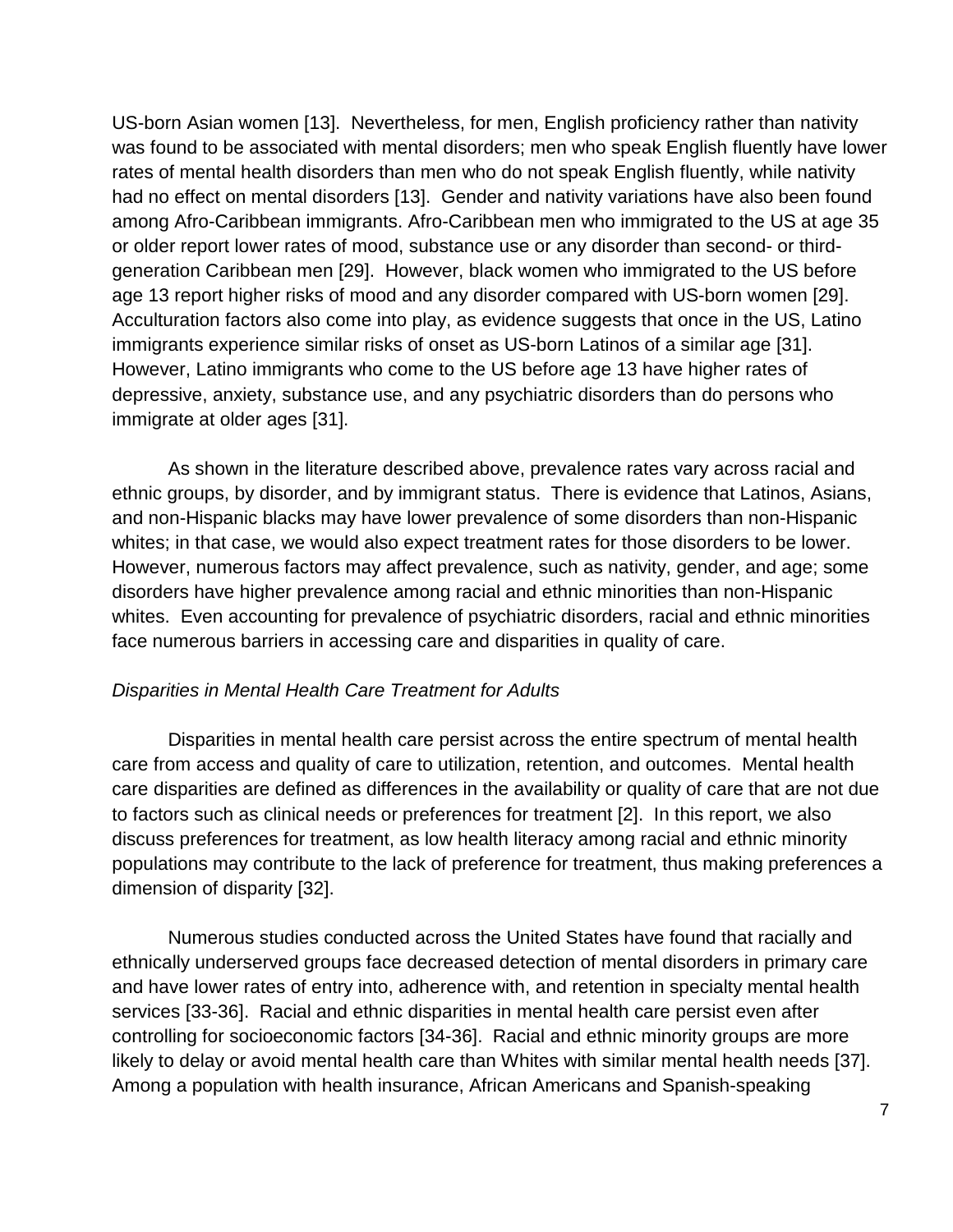Hispanics were less likely to visit a mental health provider in the past year, compared to non-Hispanic Whites, even after controlling for the presence of a psychiatric condition [\[38\]](#page-16-15). Furthermore, a recent national study found that among people with depression, 69% of Asian Americans, 64% of Latinos, and 59% of African Americans did not access treatment within the past year, as compared to 40% of Whites [\[39\]](#page-16-16). In a survey of US adults with serious mental illnesses, African-Americans, Asians, Mexicans and Central and South Americans reported lower use of mental health care, and American Indians/Alaska Natives had higher rates of self-reported unmet need for mental health care, adjusting for socioeconomic factors [\[40\]](#page-17-0). In addition, linguistic minorities have to cope with severe limitations in the availability of linguistically appropriate services [\[41\]](#page-17-1). Asians and Latinos with limited English proficiency and a mental health need had lower rates of utilizing services than English-speaking Asians and Latinos [\[38,](#page-16-15) [42\]](#page-17-2).

Once they access care, African Americans and Latinos are less likely to receive guideline-concordant mental health care and more likely to receive poor quality of care [\[43,](#page-17-3) [44\]](#page-17-4). Racial and ethnic minorities suffering from depression are less likely to be identified as depressed, to receive antidepressant prescriptions, and to receive newer medications than their White counterparts [\[45-47\]](#page-17-5). Of those with depression or anxiety, 34% of White individuals received appropriate care as compared to 24% of Hispanic individuals and just 17 % of African American individuals [\[44\]](#page-17-4). (In this study, appropriate care was defined as at least 2 months of appropriate psychotropic medication at an adequate dosage or at least 4 visits with a mental health specialist or a primary care provider that included counseling for mental health problems within prior 12 months.) In a different study of office-based psychiatric visits between 2001 and 2006, psychiatric visits by African American patients were 4.4 minutes shorter across all visits and 10.5 minutes shorter during first visits compared to White patients' visits [\[48\]](#page-17-6). African American women, African Americans who used Medicare, African Americans with a primary diagnosis of adjustment disorder, and African Americans who did not have mental health co morbidity had significantly shorter psychiatric visits than their White counterparts.

Poor quality of care can lead to mistrust of providers and lower engagement with health care providers. Compared to Whites, African Americans and Hispanics report greater distrust of their physicians [\[49\]](#page-17-7). In addition, the level of distrust among African Americans has been found to increase from pre- to post-visit. African Americans and Latinos are also less likely than Whites to view antidepressants as acceptable, fill antidepressant prescriptions, and take antidepressants [\[50\]](#page-17-8). Disparities in health literacy also exist. Limited health literacy – defined as the degree to which individuals can access and understand basic health information – presents additional obstacles to obtaining mental health care. Limited health literacy disproportionately impacts racial and ethnic minorities and is associated with lower medication-related knowledge, less access to pharmacy services, and worse health outcomes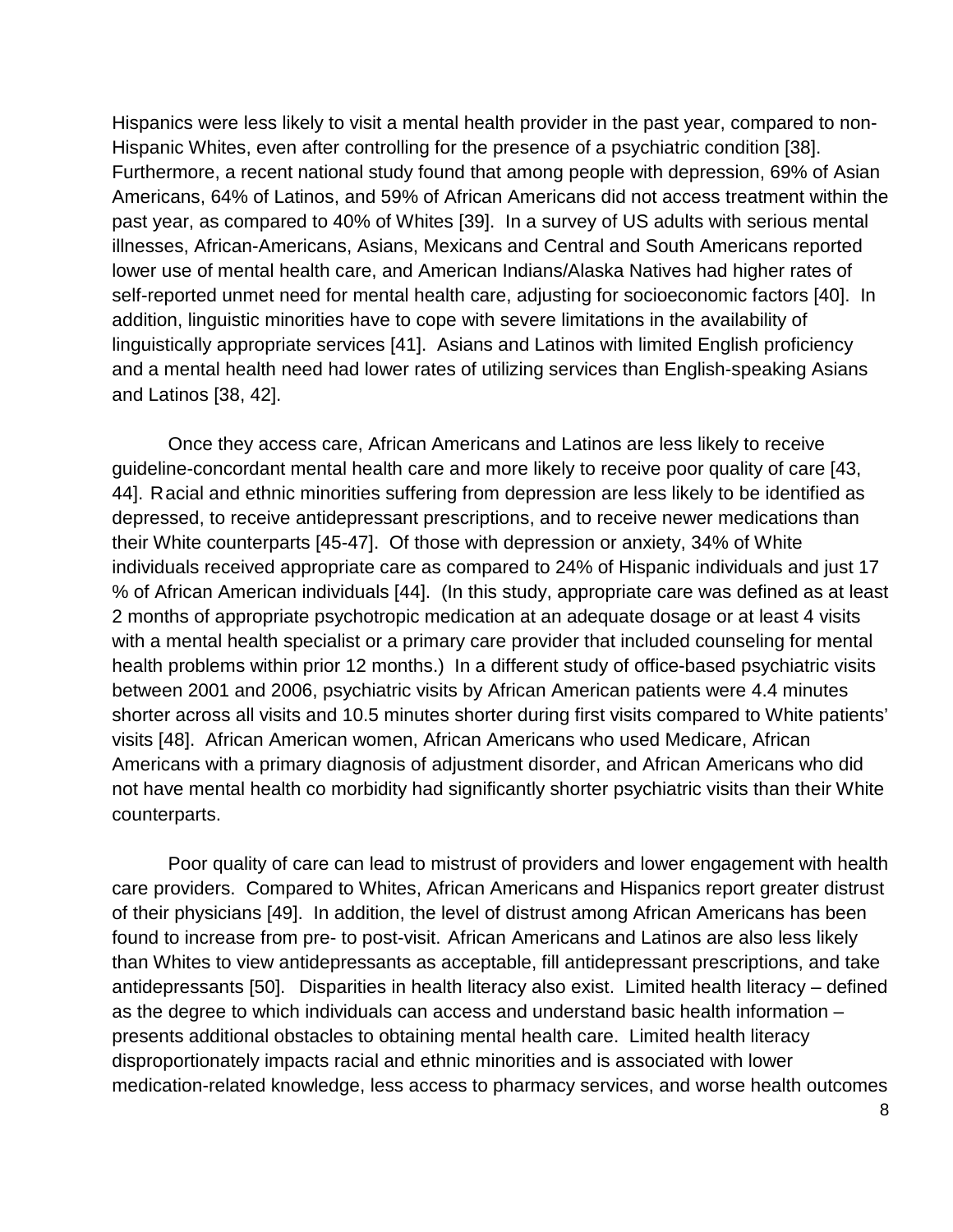including lower use of preventive services [\[51\]](#page-17-9). Stigma may also contribute to underutilization of mental health services and treatment. Among those with depression, stigma reduced desire for treatment more among immigrant women of color than among white women [\[52\]](#page-17-10). Perceived discrimination led to lower levels of satisfaction in mental health care for Latina and Asian women [\[53\]](#page-17-11).

# **Racial and Ethnic Disparities in Mental Health and Mental Health Care among US Children and Adolescents**

#### *Disparities in Mental Health Prevalence for Children*

One in five children in the United States has a mental illness[\[3\]](#page-15-2). Limited information is available on the prevalence of mental health disorders in this population, as the major epidemiological studies examining prevalence of psychiatric disorders do not include children [\[1\]](#page-15-0). In one of the few studies available, the Great Smoky Mountain Study (GSMS), a longitudinal study of children ages 9-13 living in rural North Carolina found similar prevalence of psychiatric disorders among African American and non-Hispanic white youth [\[54\]](#page-17-12). A study in Los Angeles County found that Latino teens report more depressive symptoms than white, African American or Asian American teens [\[55\]](#page-17-13). Findings from the GSMS indicate that rates of psychiatric disorders were also similar between AI/AN youth and non-Hispanic white youth, although AI/AN youth had higher rates of substance abuse [\[56\]](#page-17-14). Black and Latino adolescents have higher rates of engagement in physical fighting, early onset of substance abuse and higher rates of suicide attempts than white adolescents [\[57\]](#page-17-15). In addition, female Latina adolescents have higher rates of suicidal ideation, plans and behavior than non-Hispanic black and white female adolescents [\[58\]](#page-17-16). Further evidence suggests that African American adolescents are more likely to attempt suicide than Afro-Caribbeans [\[57\]](#page-17-15).

#### *Disparities in Mental Health Care Treatment for Children*

Racial and ethnic disparities exist in children's mental health service use across the United States. Among youth with mental health needs, 88% percent of Latino children and 90% of children from Other races did not receive mental health care, compared to 76% of White children and 77% of African American children [\[59\]](#page-17-17). However, a study in San Diego found that African American and Asian/Pacific Islander (API) high-risk youth are less likely to receive any mental health services and are less likely to receive outpatient mental health services as compared to their White counterparts, even after taking into account the effect of lower income, lack of insurance, and other predisposing social factors [\[60\]](#page-17-18). Among adolescents with depression, Black, Hispanic and Asian adolescents were significantly less likely than non-Hispanic whites to receive treatment for depression, to receive a prescription medication for depression, and to receive treatment from a mental health specialist, even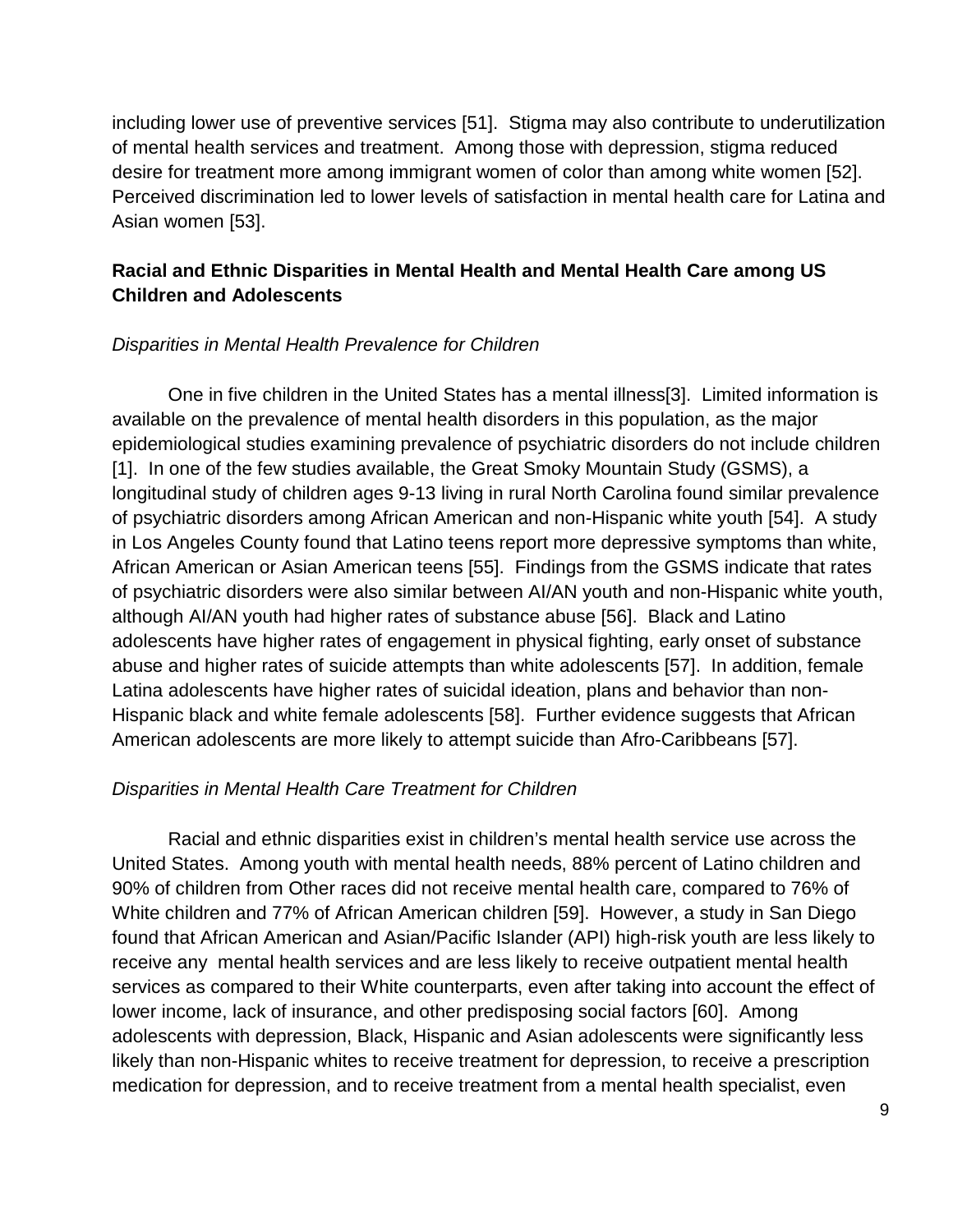accounting for underlying mental health status [\[61\]](#page-18-0). Similarly, in a San Diego study, African American, API, and Latino youth were also more likely to report not receiving any schoolbased services, compared to White youth [\[62\]](#page-18-1). Among youth who contemplated or attempted suicide, African American and Latino youth were significantly less likely than White youth to use mental health services in the year of their ideation or attempt [\[63\]](#page-18-2). In addition, API and Latino youth who use mental health services begin to receive these services at an older age than non-Hispanic White youth [\[62\]](#page-18-1).

Mental health care disparities among children and adolescents exist not only in access, but also in quality of mental health care. Among youth with past-year major depressive episodes, a significantly greater percentage of White youth (36%) received adequate mental health care compared to their Latino peers (27%) [\[64\]](#page-18-3). A study in southeastern Texas found that Latino adolescents receive significantly fewer mental health visits over their lifetimes compared to White adolescents [\[65\]](#page-18-4). A study conducted in a school district in the southeastern United States found that African American youth remain in mental health treatment for significantly shorter periods of time than White youth [\[66\]](#page-18-5).

A variety of factors contribute to disparities in children's unmet mental health needs. Barriers such as inadequate insurance and lack of transportation reduce children's use of mental health services. Children who are uninsured are significantly less likely than those with public or private insurance to receive needed mental health services [\[59\]](#page-17-17). Similarly, children with no insurance were less likely to have received adequate mental health care for past-year major depressive episodes compared to children with insurance through Medicaid or the State Children's Health Insurance Program (SCHIP) [\[64\]](#page-18-3).

Even when such barriers are taken into account, however, racial and ethnic disparities persist. One reason is that families' help-seeking behavior is influenced by cultural norms and preferences. White families are more likely to pursue formal avenues of support, such as specialty mental health services, while African American and Latino families are more likely to use informal supports, such as extended family and clergy [\[62,](#page-18-1) [67\]](#page-18-6). Similarly, parents' interpretations about the cause of their child's mental health problems vary culturally and influence help-seeking behavior. For example, racial and ethnic minority parents are less likely than non-Hispanic White parents to attribute children's mental health problems to physical health problems or trauma and more likely to attribute mental health problems to prejudice. The first kind of attribution (e.g., to physical causes) is associated with higher mental health service use, while the second kind of attribution (e.g., to prejudice) is associated with lower use [\[68\]](#page-18-7). Stigma also negatively impacts engagement in mental health care by leading parents to feel guilty or ashamed about their child's mental illness and causing families to avoid or delay accessing services [\[69\]](#page-18-8). Cultural mistrust of health professionals due to experiences of discrimination and legacies of racism also acts as a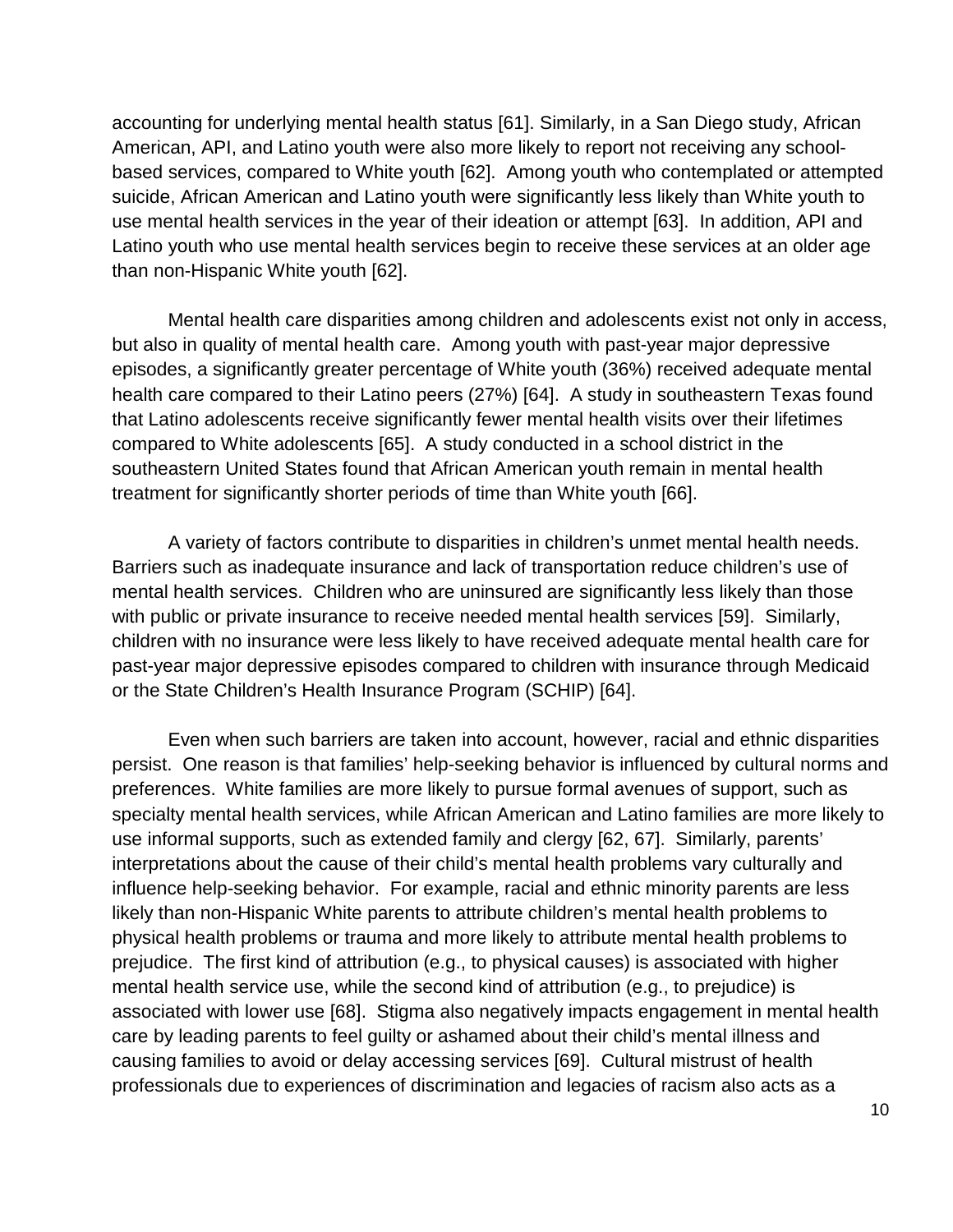barrier to engagement. Limited English proficiency and limited availability of bilingual, bicultural mental health professionals can impede LEP parents use of mental health services for their children [\[70\]](#page-18-9).

Although effective treatments exist, approximately 80% of children between 6 and 17 who need mental health services do not receive them [\[59\]](#page-17-17). Left untreated, childhood mental disorders are associated with poorer academic performance and social functioning and increased family stress [\[71\]](#page-18-10). Early and adequate treatment of mental disorders can promote healthy functioning into adulthood.

#### **Mental Health Disparities Among Rural Populations**

Rural residents are more likely to have low socioeconomic status, be in fair or poor health, and be uninsured compared to those who do not live in rural areas [\[72\]](#page-18-11). While the prevalence of psychiatric disorders is similar among rural and non-rural adults, their service utilization differs. Rural adults who report fair or poor mental health are significantly less likely to receive any type of mental health treatment than their non-rural counterparts, even after individual and financial characteristics were taken into account in the analysis [\[43,](#page-17-3) [72\]](#page-18-11). Rural residents with serious mental illness (SMI) receive fewer specialty services than those living in metropolitan areas [\[73\]](#page-18-12). Rural residents with SMI have worse symptom outcomes over time compared to non-rural residents with SMI, particularly among those with co-occurring substance abuse [\[73\]](#page-18-12). Rural populations are also more likely to be uninsured or underinsured [\[72\]](#page-18-11). The uninsured, especially those with psychiatric disorders, are less likely to use mental health services [\[72\]](#page-18-11). Limited evidence shows that rural residents may have higher copayments than non-rural residents [\[72\]](#page-18-11).

Barriers such as lack of transportation, shortage of mental health providers, and concerns about confidentiality contribute to unmet mental health needs for rural populations [\[74\]](#page-18-13). Rural residents have to travel significantly farther to mental health specialty services and have fewer mental health specialists within thirty minutes of their home [\[73\]](#page-18-12). Distance to outpatient services has been negatively associated with the number of mental health visits and the likelihood of receiving adequate care [\[73\]](#page-18-12). Shortage of mental health providers also contributes to unmet mental health needs among rural populations [\[75\]](#page-18-14). In other words, the more rural the setting in the US, the higher the likelihood of unmet mental health need [\[76\]](#page-18-15). Individuals with depression living in rural areas tend to be less likely to seek mental health treatment, as they know that mental health care can be difficult to obtain [\[73\]](#page-18-12). As a result of shortages of rural specialty mental health providers, those living in rural areas are more likely to receive mental health care from primary care providers and to use general medical services to meet mental health needs [\[73\]](#page-18-12). In fact, an estimated 44% of low-income women seeking medical care at a community health center in the rural south were currently depressed [\[77\]](#page-18-16). In addition to shortages of mental health professionals, individuals in rural areas also perceive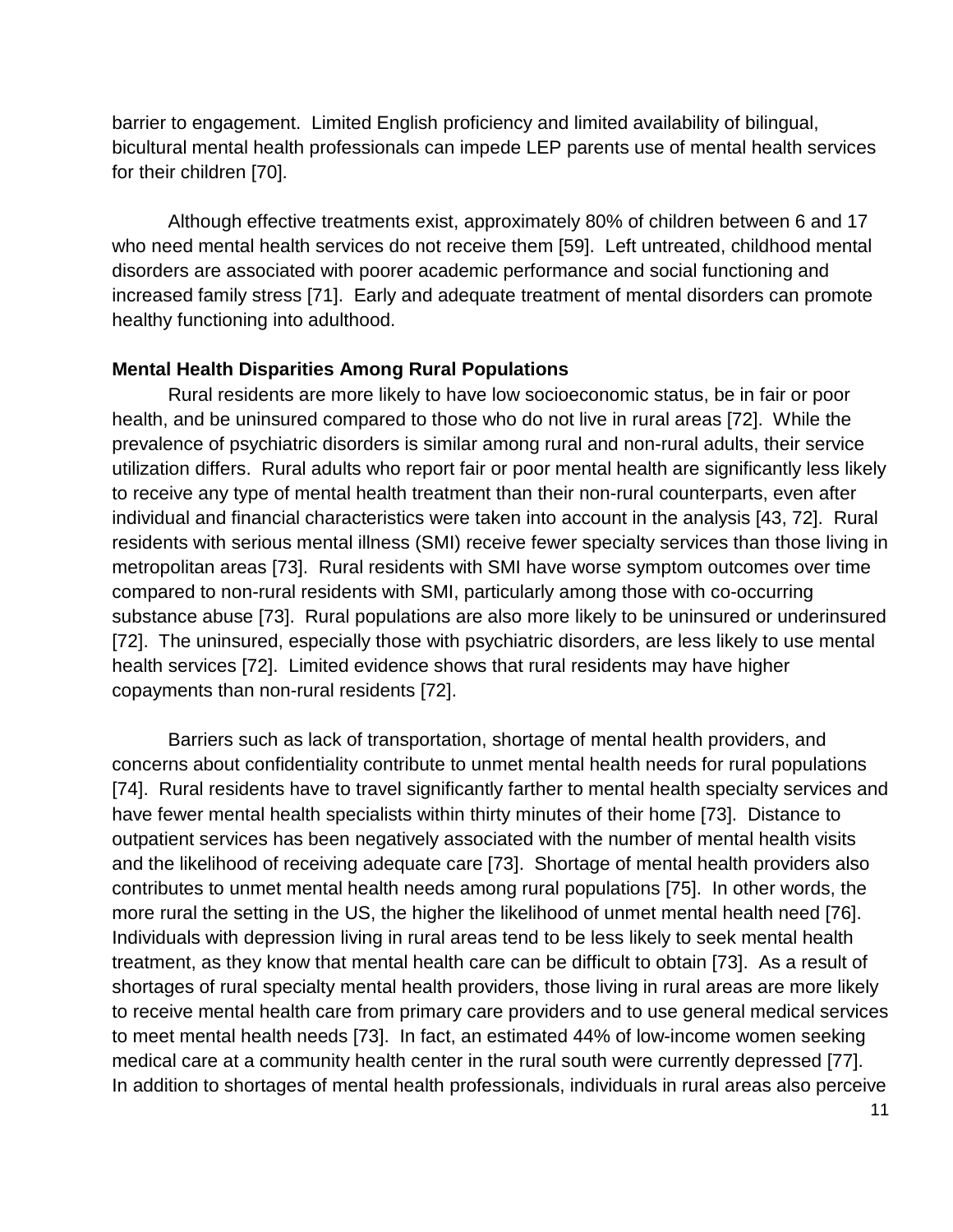less anonymity associated with engaging in mental health care compared to those who live in non-rural areas [\[73\]](#page-18-12).

Rural individuals are more likely to receive medication than outpatient therapy services, which is problematic if persons are relying on medication due to the lack of availability of therapy services [\[78\]](#page-18-17). Individuals in rural settings have a higher rate of medication use and lower rate of having at least one office visit in the past year than those in urban settings [\[72\]](#page-18-11). Among those who have an office visit in the past year, rural residents have a significantly lower average number of visits per year compared to those in urban environments [\[72\]](#page-18-11). Additionally, individuals with psychiatric disorders who live in rural settings are more likely to be hospitalized as compared to those in non-rural settings [\[79\]](#page-18-18).

# **Mental Health Disparities among Lesbian, Gay, Bisexual and Transgender Individuals**

## *LGBT Youth*

Lesbian, gay, bisexual, and transgender (LGBT) individuals face mental health and health care disparities compared to heterosexual individuals. As evidence for transgendered individuals is limited, most studies focus on lesbian, gay, and bisexual (LGB) individuals.

LGB youth are at increased risk of depression and suicidal ideation and behavior compared to heterosexual youth [\[80,](#page-18-19) [81\]](#page-19-0). Rates of smoking, alcohol consumption, and substance use are also higher among LGB youth as compared to heterosexual youth [\[81\]](#page-19-0). Limited research indicates that transgender youth face similar mental health disparities as LGB youth [\[81\]](#page-19-0). Youth with a same-sex orientation are more than twice as likely as peers without a same-sex orientation to report suicidal ideation and behavior and higher rates of alcohol abuse and depression even after individual and family characteristics are taken into account in the analysis[\[81\]](#page-19-0).

A number of factors have been found to be associated with suicidal ideation and behavior among LGB youth. A study in San Francisco found that LGB youth who report high levels of family rejection have 8.4 times the odds of suicide attempts, 5.9 times the odds of current depressive symptoms, and 3.4 times the odds of illegal drug use, compared to LGB youth who describe low levels of family rejection [\[82\]](#page-19-1). Compared to their heterosexual peers, LGB youth report significantly higher rates of victimization, bullying, homophobic teasing, and perceived discrimination [\[82-85\]](#page-19-1). An analysis of the Centers and Disease Control's Youth Risk and Behavior Survey in Massachusetts and Vermont found that LGB youth with high rates of victimization at school also describe significantly higher rates of suicide attempts and use of alcohol, tobacco, marijuana, and other street drugs, compared to heterosexual youth with similarly high rates of victimization at school [\[83\]](#page-19-2). By contrast, LGB youth with low rates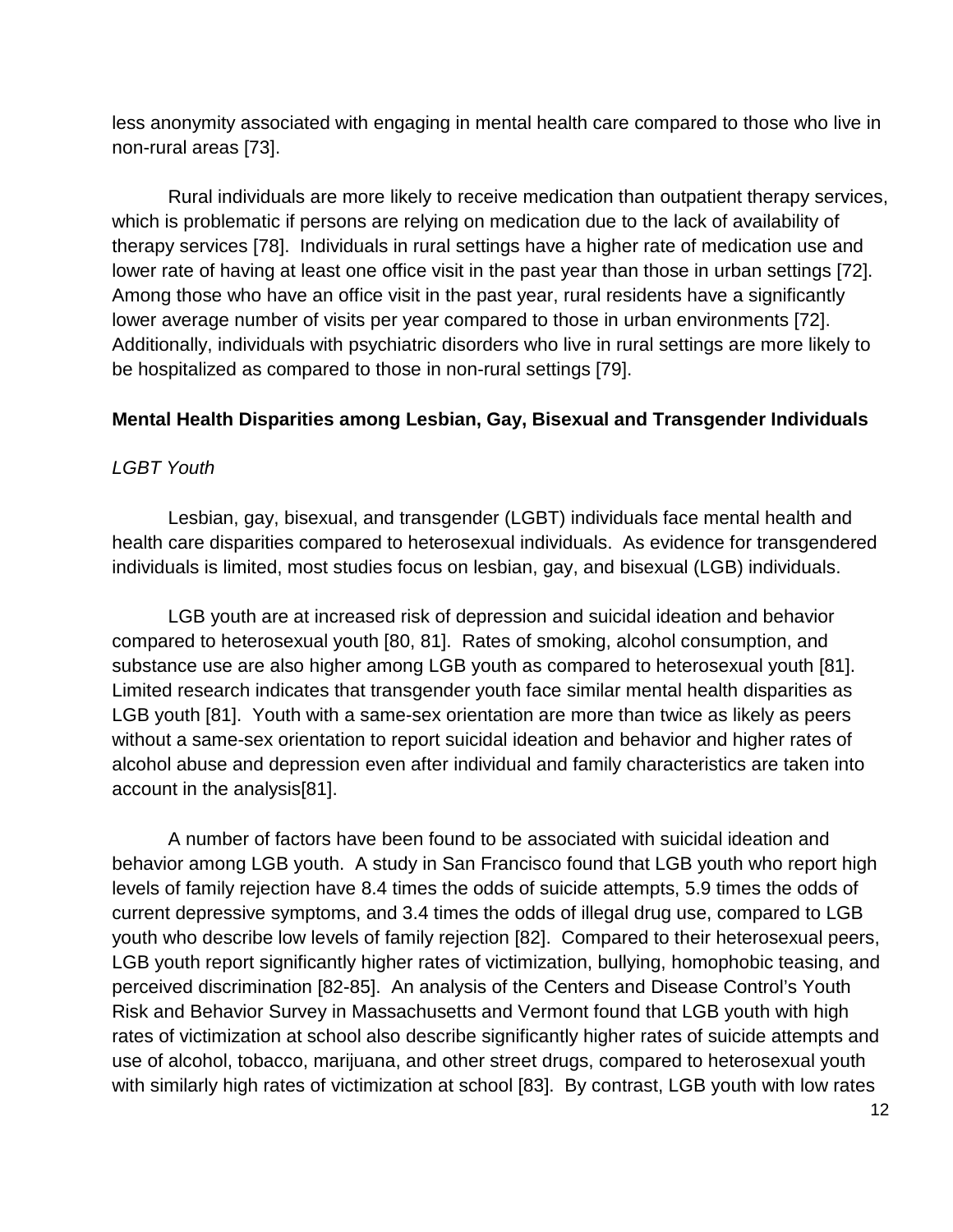of victimization at school report rates of suicide and substance use similar to their heterosexual peers [\[83\]](#page-19-2). Similarly, a study conducted in a large Midwestern county found that LGB youth who endure high rates of bullying and homophobic teasing have higher rates of depression and suicidality while LGB students who do not report such bullying have rates of depression and suicidality similar to heterosexual students [\[85\]](#page-19-3). A Boston study found that perceived discrimination on the basis of sexual minority status is also associated with higher rates of self-harm, suicidal ideation, and depressive symptoms among LGBT youth [\[84\]](#page-19-4). LGBT youth are also significantly more likely to be homeless than heterosexual youth [\[81\]](#page-19-0). Studies conducted in Seattle and Portland found that LGBT homeless youth have higher rates of anxiety, aggression, internalizing and externalizing behaviors than heterosexual homeless youth and are more likely to have used amphetamines and to have injected drugs than heterosexual homeless youth [\[86,](#page-19-5) [87\]](#page-19-6). Emerging research conducted in Minnesota indicates that the presence of caring adults and teachers, feelings of family connectedness, and feeling safe at school can serve as protective factors for LGB youth [\[88\]](#page-19-7).

## *LGBT Adults*

Mental health disparities affecting the LGBT community continue into adulthood. LGB adults report higher rates of mood and anxiety disorders, smoking, alcohol use, substance use and substance use disorders and higher risk for suicidal ideation and behavior than heterosexual adults [\[80,](#page-18-19) [81,](#page-19-0) [89\]](#page-19-8). In studies of Black and Latino LGB adults in New York City, Blacks and Latinos had higher rates of suicide attempts than White persons [\[89,](#page-19-8) [90\]](#page-19-9). Limited research indicates that rates of suicidal ideation and attempts may also be elevated among transgender adults [\[81\]](#page-19-0). A study of Asian and Latino LGB found that gay or bisexual men were more likely than heterosexual men to have recently attempted suicide, and lesbian or bisexual women were more likely than heterosexual women to have a history of depressive disorders [\[91\]](#page-19-10).

Research related to disparities in access to or quality of mental health care among LGBT adults remains very limited. Provider attitudes toward sexual-minority patients, inadequate training of health care providers, perceived discrimination, stigma, lack of health insurance, and lack of access to a same-sex partner's health insurance may act as barriers to care for LGBT individuals [\[81\]](#page-19-0). More research is necessary to understand disparities that LGBT adults may face in access to and quality of mental health care.

#### **Summary**

This chapter provides a background on the current state of knowledge on disparities in mental health and health care at the national level in order to frame the limited data on New York State and help guide future research. We focused on four cultural groups for whom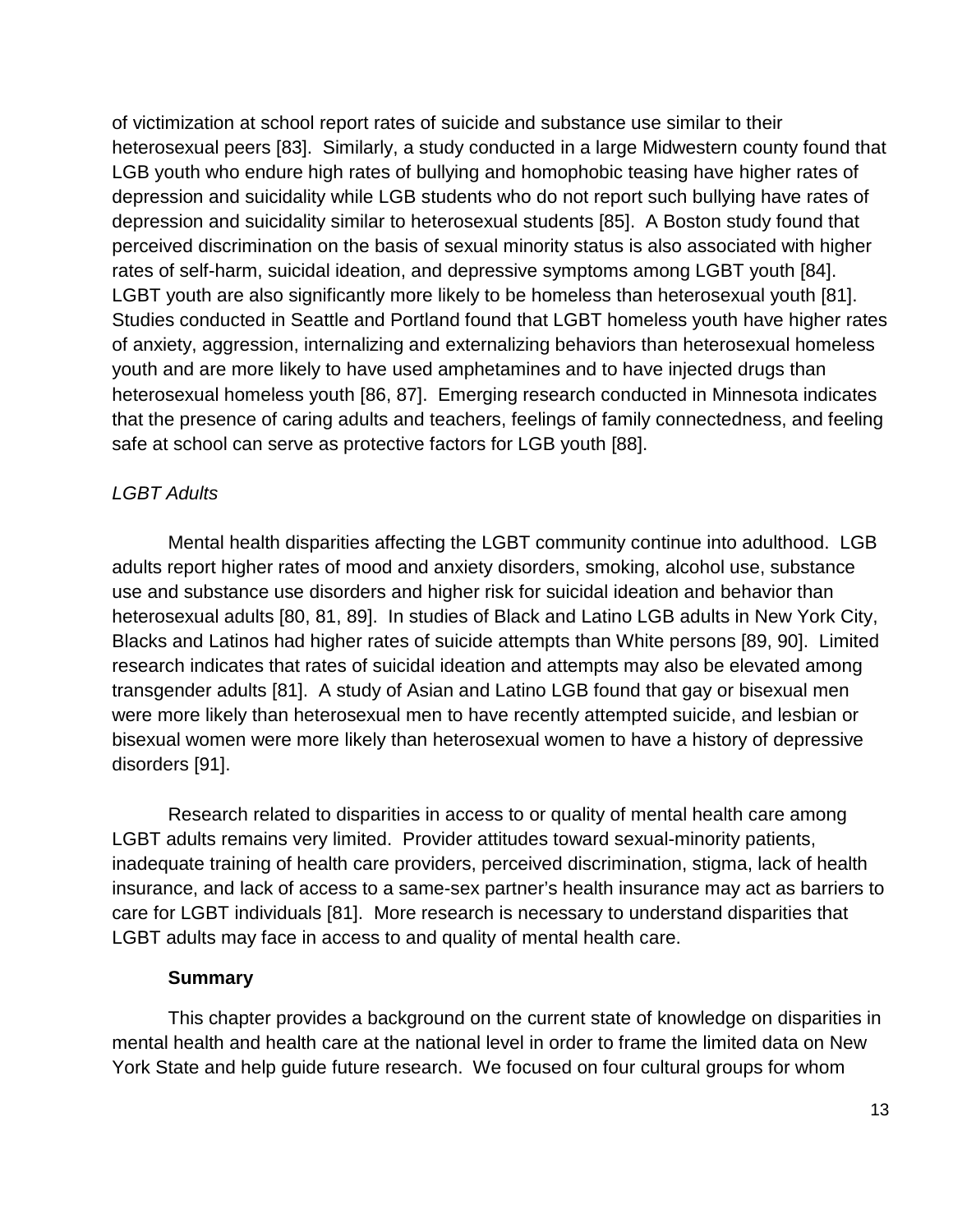national data is available: racial and ethnic minority adults and youth, and rural and LGBT populations.

# **Racial and Ethnic Minorities**

# *Adults*

- Mental illness does not discriminate. All racial and ethnic groups face mental disorders. Prevalence rates vary by disorder and across racial and ethnic groups, as well as by culturally relevant characteristics such as ethnic subgroup and acculturation level.
- Although there are very little data available in the published, peer-reviewed literature on service utilization in New York State, numerous studies conducted across the United States have found that racially and ethnically underserved groups have lower rates of entry into, adherence with, and retention in mental health care services than non-Hispanic whites, even after accounting for the impact of socioeconomic characteristics. For example, one recent national study found that among people with depression, 69% of Asian Americans, 64% of Latinos and 59% of African Americans did not access treatment within the past year, compared to 40% of Whites. These access data are largely unavailable for New York State.
- Once an individual does access care, numerous national studies have found that racial and ethnic minorities are more likely to receive poor quality of care and are less likely to be identified as depressed, receive antidepressant medications, and receive newer medications than their White counterparts. They are also more likely to meet other indicators of poor quality care. As will be demonstrated later in this report, however, in New York State, once a person has entered the public mental health system, available data on service utilization and psychotropic use showed limited quality-of-care differences across race and ethnicity. Overall, service utilization was similar across Whites, Blacks, and Hispanics, but there were some exceptions (e.g., Black adults with psychosis statewide, Black elderly in the NYC metropolitan area). Psychotropic medication utilization rates also showed very few differences, again with some exceptions (e.g., higher rates of high-dose antipsychotic use in Blacks, Asians, and "Other" race/ethnic groups). After accounting for the effect of socioeconomic variation across groups, other factors, such as cultural views of illness, treatment, and care must also be evaluated.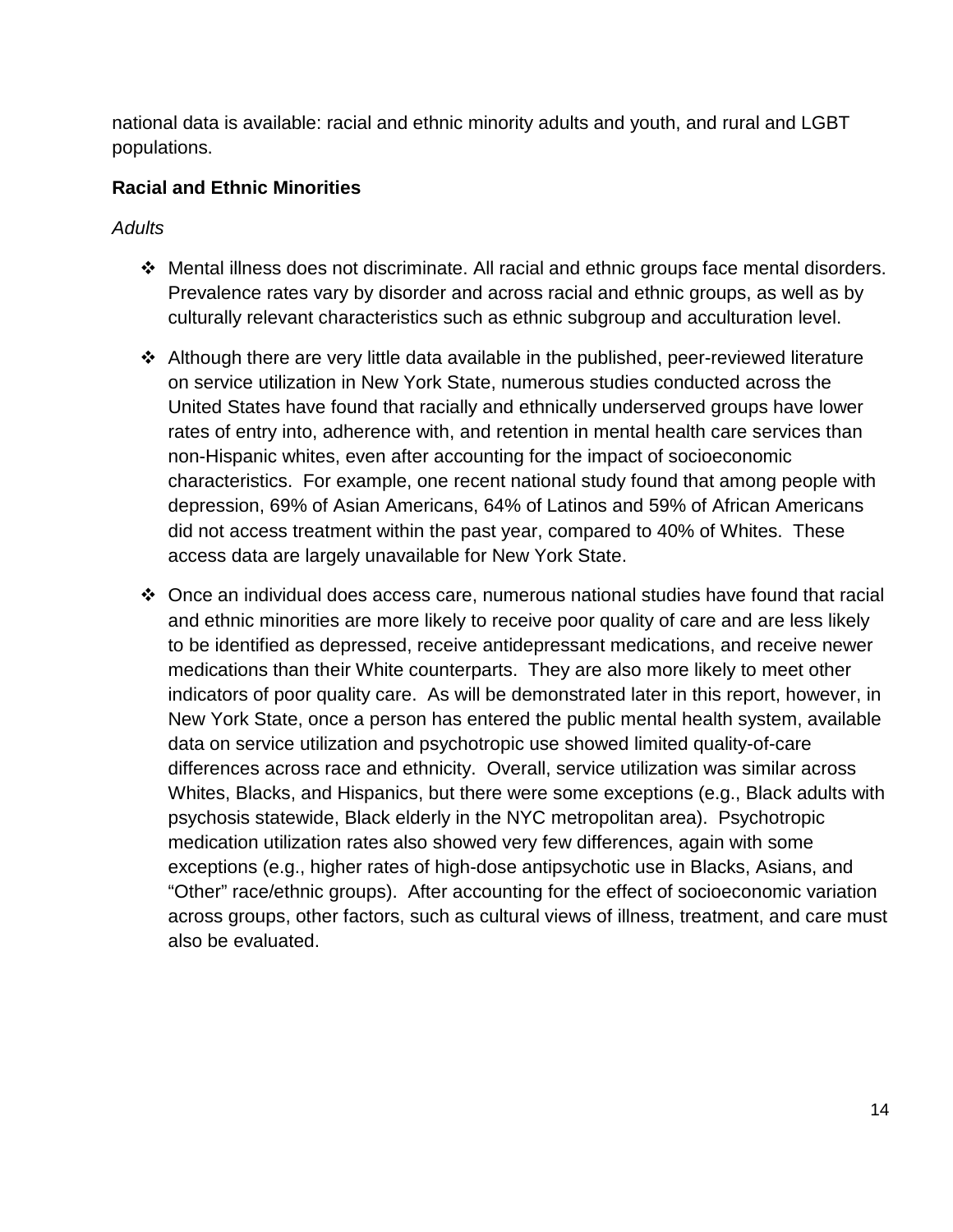# *Children*

- $\div$  Limited information is available on national prevalence rates for children, but as in the adult population, prevalence rates vary by disorder and across racial and ethnic groups. Limited information is available specifically for New York State.
- $\cdot \cdot$  Nationally, racial and ethnic disparities exist in access to children's mental health care. In a study of high-risk youth in San Diego, African American and Asian/Pacific Islander youth are less likely to receive mental health care services than their White counterparts. A study in Texas found that Latino adolescents receive fewer mental health visits, while a study conducted in the southeastern United States found that African American youth remain in treatment for shorter time periods than their White peers. No data is available in the published peer-reviewed literature on disparities in access to children's mental health care in New York State. Interpretation of access data must take into account multiple determinants of access, including socioeconomic factors, preferences for care, and cultural understandings of what constitutes mental illness. As will be shown later in this report, once children in New York State enter mental health care, the available limited data on psychotropic utilization show very few differences in quality-of-care indicators across racial and ethnic groups.

# **Rural**

- $\cdot$  Although disparities in prevalence of disorders have not been identified in rural adults, at the national level, rural adults experience disparities in access to care. Rural adults with mental health needs are less likely than their non-rural counterparts to receive specialty mental health services, because in many cases they are simply not available within an easy distance, if at all.
- National studies have identified numerous barriers to mental health care in rural areas, including distance from providers, lack of transportation, and shortage of mental health providers. Evidence from several studies suggests that persons living in rural areas are more likely to receive medication and less likely to receive therapy services.

# **LGBT**

- Evidence from national studies has shown that LGBT youth are at higher risk for depression and suicidal ideation compared to heterosexual youth, and report greater incidence of bullying and teasing.
- Evidence from national studies has shown that LGBT adults report higher rates of mood and anxiety disorders, substance abuse, and suicidal behavior than heterosexual adults. In studies conducted in New York City, Black and Latino LGB adults had higher rates of suicide attempt than White persons.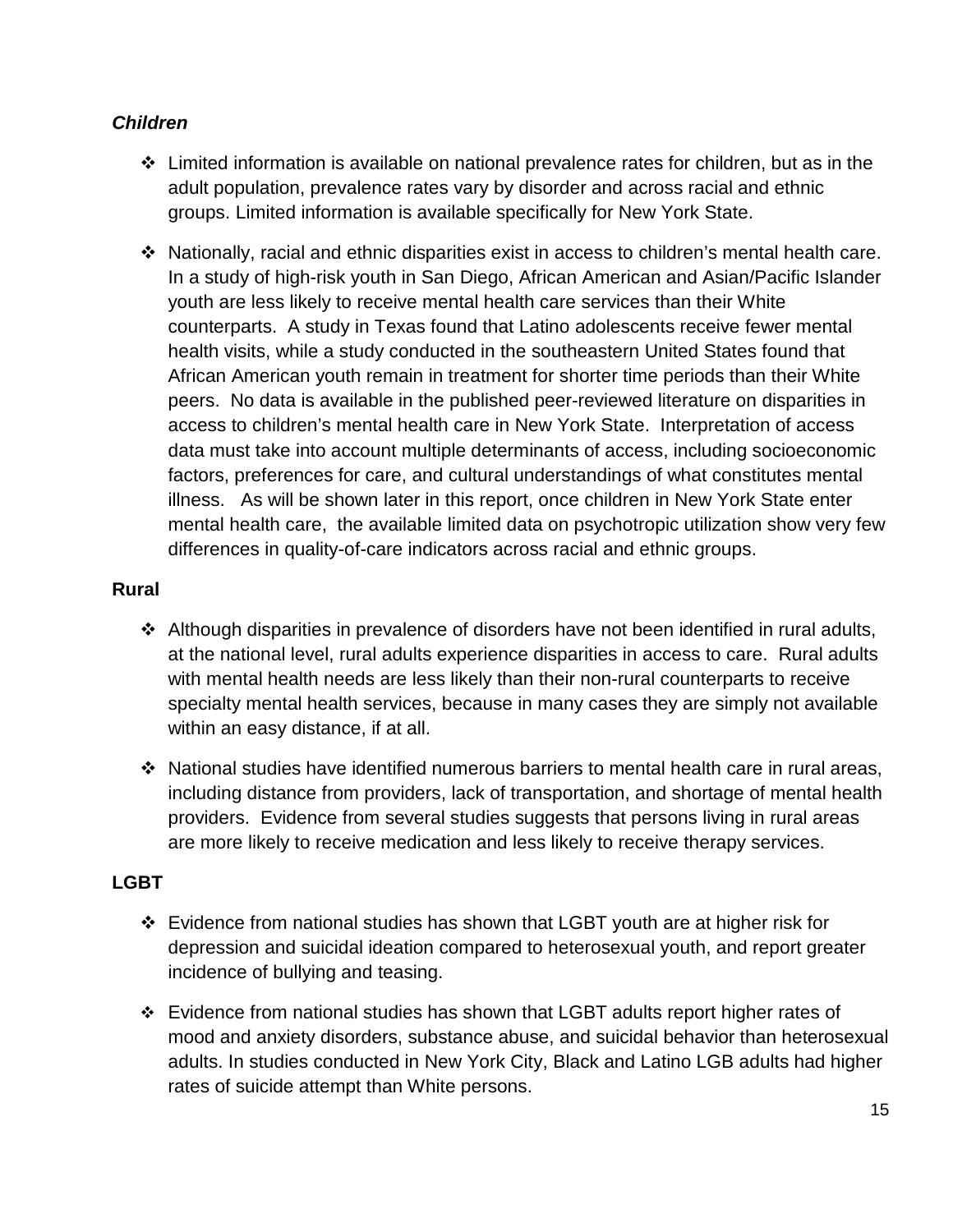$\div$  Little is known about disparities faced by LGBT youth and adults in accessing mental health care. Provider attitudes toward LGBT patients and inadequate training of providers regarding the needs of the LGBT community may act as barriers to care.

## **References**

- <span id="page-15-0"></span>1. *Mental Health: Culture, Race, and Ethnicity—A Supplement to Mental Health: A Report of the Surgeon General*. 2001 [cited 2011 July]; Available from: <http://www.surgeongeneral.gov/library/mentalhealth/cre/sma-01-3613.pdf>  $E$ .
- <span id="page-15-1"></span>2. *Unequal treatment: Confronting racial and ethnic disparities in healthcare*, I.o. Medicine, Editor. 2003, Institute of Medicine, National Academices Press: Washington, DC.
- <span id="page-15-2"></span>3. *Achieving the Promise: Transforming Mental Health Care in America*. 2003; Available from: [http://store.samhsa.gov/shin/content//SMA03-3831/SMA03-3831.pdf](http://store.samhsa.gov/shin/content/SMA03-3831/SMA03-3831.pdf)  $E$ .
- <span id="page-15-3"></span>4. *Eliminating Racial and Ethnic Health Disparities*. 2009 [cited 2011 July]; Available from: <http://www.cdc.gov/omhd/About/disparities.htm> L
- <span id="page-15-4"></span>5. Muntaner, C., et al., *Socioeconomic Position and Major Mental Disorders.* Epidemiologic Reviews, 2004. **26**: p. 53-62.
- <span id="page-15-5"></span>6. Lorant, V., et al., *Socioeconomic Inequalities in Depression: A Meta-Analysis.* American Journal of Epidemiology, 2003. **157**(2): p. 98-112.
- <span id="page-15-6"></span>7. Breslau, J., et al., *Specifying Race-Ethnic Differences in Risk for Psychiatric Disorder in a USA National Sample.* Psychological Medicine, 2006. **36**(1): p. 57-68.
- 8. Lincoln, K.D., et al., *Correlates of Psychological Distress and Major Depressive Disorder Among African-American Men.* Research on Social Work Practice, 2011. **21**(3): p. 278-288.
- <span id="page-15-7"></span>9. Lewis-Fernandez, R., et al., *Culture and the Anxiety Disorders: Recommendations for DSM-V.* Depression and Anxiety, 2009. **0**(1-18).
- <span id="page-15-11"></span>10. Lewis-Fernandez, R., et al., *Elevated Rates of Current PTSD Among Hispanic Veterans in the NVVRS: True Prevalence or Methodological Artifact?* Journal of Traumatic Stress, 2008. **21**(2): p. 123-132.
- <span id="page-15-8"></span>11. Bresnahan, M., et al., *Race and risk of schizophrenia in a US birth cohort: another example of health disparity?* International Journal of Epidemiology, 2007. **36**(4): p. 751-758.
- <span id="page-15-9"></span>12. Asnaani, A., et al., *A cross-ethnic comparison of lifetime prevalence rates of anxiety disorders.* Journal of Nervous and Mental Disease, 2010. **198**(8): p. 551-555.
- <span id="page-15-10"></span>13. Takeuchi, D., et al., *Immigration-Related Factors and Mental Disorders Among Asian Americans.* American Journal of Public Health, 2007. **87**(1): p. 84-90.
- <span id="page-15-12"></span>14. Kessler, R.C., et al., *Lifetime prevalence and age-of-onset distributions of DSM-IV disorders in the National Comorbidity Survey Replication.* Arch Gen Psychiatry, 2005. **62**(6): p. 593-602.
- <span id="page-15-13"></span>15. Alegria, M., et al., *Prevalence of mental illness in immigrant and non-immigrant U.S. Latino groups.* Am J Psychiatry 2008. **165**(3): p. 359-369.
- <span id="page-15-14"></span>16. Kulka, R.A., et al., *Trauma and the Vietnam War Generation: Report of findings from the National Vietnam Veterans Readjustment Study*. 1990, Brunner/Mazel: Philadelphia, PA, US.
- <span id="page-15-15"></span>17. Schnurr, P.P., C.A. Lunney, and A. Sengupta, *Risk factors for the development versus maintenance of Posttraumatic Stress Disorder.* Journal of Traumatic Stress, 2004. **17**(2): p. 85- 95.
- <span id="page-15-16"></span>18. Galea, S., et al., *Psychological sequelae of the September 11 Terrorist Attacks in New York City.* The New England Journal of Medicine, 2002. **346**(13): p. 982-987.
- 19. Galea, S., et al., *Hispanic ethnicity and post-traumatic stress disorder after a disaster: evidence from a general population survey after September 11, 2001.* Annals of Epidemiology, 2004. **14**(8): p. 520-531.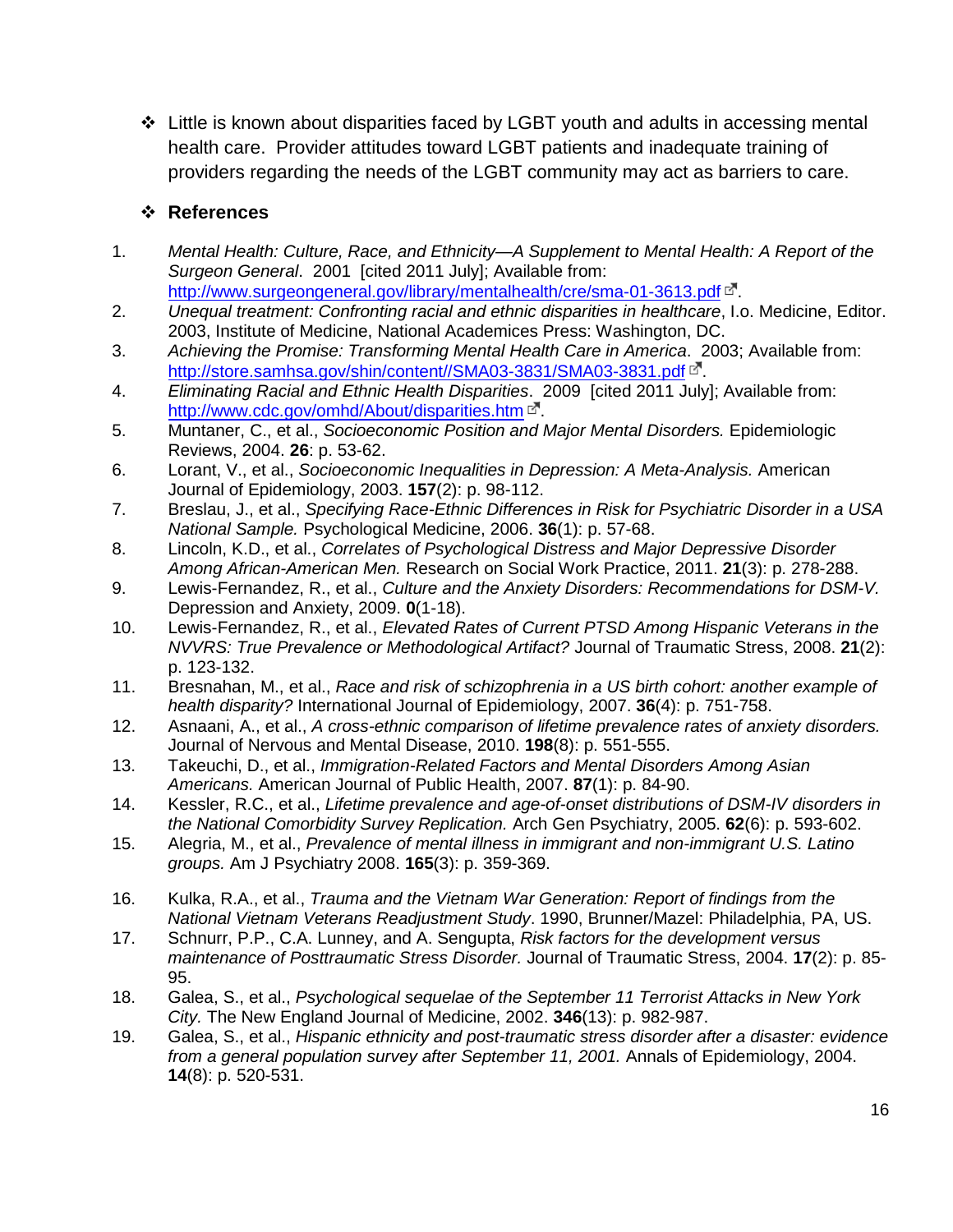- 20. Galea, S., et al., *Longitudinal determinants of posttraumatic stress in a population-based cohort study.* Epidemiology, 2008. **19**(1): p. 47-54.
- <span id="page-16-0"></span>21. Perilla, J.L., F.H. Norris, and E.A. Lavizzo, *Ethnicity, culture and disaster response: Identifying and explaining ethnic differences in PTSD six months after Hurricane Andrew.* Journal of Social and Clinical Psychology, 2002. **21**(1): p. 20-45.
- <span id="page-16-1"></span>22. Marshall, G.N., T.L. Schell, and J.N.V. Miles, *Ethnic differences in posttraumatic distress: Hispanics' symptoms differ in kind and degree.* Journal of Consulting and Clinical Psychology, 2009. **77**(6): p. 1169-1178.
- <span id="page-16-2"></span>23. Pole, N., et al., *Effects of gender and ethnicity on duty-related posttraumatic stress symptoms among urban police officers.* Journal of Nervous and Mental Disease, 2001. **189**(7): p. 442- 448.
- <span id="page-16-3"></span>24. Himle, J.A., et al., *Anxiety Disorders among African Americans, Blacks of Caribbean Descent and Non-Hispanic Whites in the United States.* Journal of Anxiety Disorders, 2009. **23**(5): p. 578-590.
- <span id="page-16-4"></span>25. Fortuna, L.R., et al., *Prevalence and correlates of lifetime suicidal ideation and suicide attempts among Latino subgroups in the United States.* Journal of Clinical Psychiatry, 2007. **68**(4): p. 572-581.
- <span id="page-16-5"></span>26. *New York: Social and Demographic Characteristics*. 2011; Available from: <http://www.migrationinformation.org/datahub/state.cfm?ID=NY>  $\mathbb{F}$ .
- <span id="page-16-6"></span>27. Suarez-Orozco, C., J. Rhodes, and M. Milburn, *Unraveling the Immigrant Paradox: Academic Engagement and Disengagement Among Recently Arrived Immigrant Youth.* Youth & Society, 2009. **41**(2): p. 151-185.
- <span id="page-16-7"></span>28. Grant, B.F., et al., *Immigration and lifetime prevalence of DSM-IV psychiatric disorders among Mexican Americans and non-Hispanic whites in the United States: results from the National Epidemiologic Survey on Alcohol and Related Conditions.* Arch Gen Psychiatry, 2004. **61**(12): p. 1226-1233.
- <span id="page-16-8"></span>29. Williams, D.R., et al., *The mental health of Black Caribbean immigrants: results from the National Survey of American Life.* American Journal of Public Health, 2007. **97**(1): p. 52-59.
- <span id="page-16-9"></span>30. Breslau, J. and D.F. Chang, *Psychiatric Disorders among Foreign-Born and US-Born Asian-Americans in a US National Survey.* Social Psychiatry and Psychiatric Epidemiology, 2006. **41**(12): p. 943-950.
- <span id="page-16-10"></span>31. Alegria, M., et al., *Prevalence of Psychiatric Disorders Across Latino Subgroupsin the United States.* Am J Public Health, 2007. **97**: p. 68-75.
- <span id="page-16-11"></span>32. Case, B.G., *Nonadherence: The Silent Majority.* Journal of the American Academy of Child and Adolescent Psychiatry, 2011. **50**(5): p. 435-437.
- <span id="page-16-12"></span>33. Hough, R.L., et al., *Mental health services for Latino adolescents with psychiatric disorders.* Psychiatr Serv, 2002. **53**(12): p. 1556-62.
- <span id="page-16-13"></span>34. Borowsky, S.J., et al., *Who is at risk of nondetection of mental health problems in primary care?* J Gen Intern Med, 2000. **15**(6): p. 381-8.
- 35. Alegria, M., et al., *Inequalities in use of specialty mental health services among Latinos, African Americans, and non-Latino whites.* Psychiatr Serv, 2002. **53**(12): p. 1547-55.
- 36. Olfson, M., et al., *Continuity of antidepressant treatment for adults with depression in the United States.* Am J Psychiatry, 2006. **163**(1): p. 101-8.
- <span id="page-16-14"></span>37. Miranda, J., et al., *Mental health in the context of health disparities.* Am J Psychiatry, 2008. **165**(9): p. 1102-8.
- <span id="page-16-15"></span>38. Fiscella, K., et al., *Disparities in health care by race, ethnicity, and language among the insured: findings from a national sample.* Med Care, 2002. **40**(1): p. 52-9.
- <span id="page-16-16"></span>39. Alegria, M., et al., *Disparity in depression treatment among racial and ethnic minority populations in the United States.* Psychiatr Serv, 2008. **59**(11): p. 1264-72.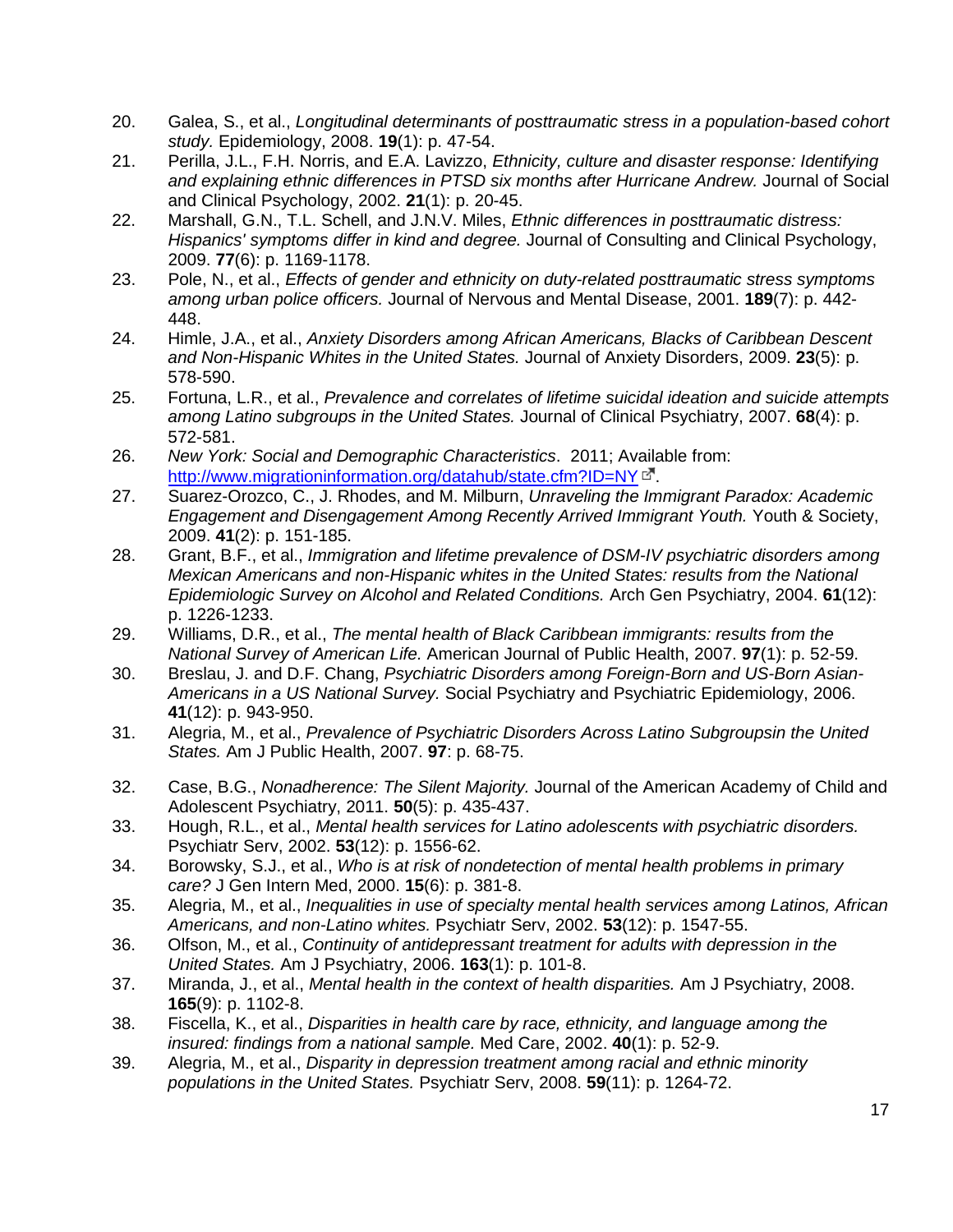- <span id="page-17-0"></span>40. Harris, K.M., M.J. Edlund, and S. Larson, *Racial and Ethnic Differences in the Mental Health Problems and Use of Mental Health Care.* Medical Care, 2005. **43**(8): p. 775-784.
- <span id="page-17-1"></span>41. Snowden, L.R., M. Masland, and R. Guerrero, *Federal civil rights policy and mental health treatment access for persons with limited English proficiency.* Am Psychol, 2007. **62**(2): p. 109- 17.
- <span id="page-17-2"></span>42. Kim, G., et al., *Limited English proficiency as a barrier to mental health service use: A study of Latino and Asian immigrants with psychiatric disorders.* Journal of Psychiatric Research, 2011. **45**: p. 104-110.
- <span id="page-17-3"></span>43. Wang, P.S., P. Berglund, and R.C. Kessler, *Recent care of common mental disorders in the United States : prevalence and conformance with evidence-based recommendations.* J Gen Intern Med, 2000. **15**(5): p. 284-92.
- <span id="page-17-4"></span>44. Young, A.S., et al., *The quality of care for depressive and anxiety disorders in the United States.* Arch Gen Psychiatry, 2001. **58**(1): p. 55-61.
- <span id="page-17-5"></span>45. Cooper, L.A., et al., *The acceptability of treatment for depression among African-American, Hispanic, and white primary care patients.* Med Care, 2003. **41**(4): p. 479-89.
- 46. Miranda, J. and L.A. Cooper, *Disparities in care for depression among primary care patients.* J Gen Intern Med, 2004. **19**(2): p. 120-6.
- 47. Harman, J.S., M.J. Edlund, and J.C. Fortney, *Disparities in the adequacy of depression treatment in the United States.* Psychiatr Serv, 2004. **55**(12): p. 1379-85.
- <span id="page-17-6"></span>48. Olfson, M., D.K. Cherry, and R. Lewis-Fernandez, *Racial differences in visit duration of outpatient psychiatric visits.* Arch Gen Psychiatry, 2009. **66**(2): p. 214-21.
- <span id="page-17-7"></span>49. Armstrong, K., et al., *Racial/ethnic differences in physician distrust in the United States.* Am J Public Health, 2007. **97**(7): p. 1283-9.
- <span id="page-17-8"></span>50. Diala, C., et al., *Racial differences in attitudes toward professional mental health care and in the use of services.* Am J Orthopsychiatry, 2000. **70**(4): p. 455-64.
- <span id="page-17-9"></span>51. Kutner, M., Greenberg, E., Jin, Y., and Paulsen, C., *The Health Literacy of America's Adults: Results from the 2003 National Assessment of Adult Literacy*. 2006, US Department of Education, National Center for Education Statistics.
- <span id="page-17-10"></span>52. Nadeem, E., et al., *Does stigma keep poor young immigrant and U.S.-born Black and Latina women from seeking mental health care?* Psychiatr Serv, 2007. **58**(12): p. 1547-54.
- <span id="page-17-11"></span>53. Huang, B., H. Appel, and A.L. Ai, *The Effects of Discrimination and Acculturation to Service Seeking Satisfaction for Latina and Asian American Women: Implications for Mental Health Professions.* Social Work in Public Health, 2011. **26**: p. 46-59.
- <span id="page-17-12"></span>54. Angold, A., et al., *Psychiatric disorder, impairment, and service use in rural African American and white youth.* Arch Gen Psychiatry, 2002. **59**: p. 893-901.
- <span id="page-17-13"></span>55. Siegel, J.M., et al., *Adolescent depressed mood in a multiethnic sample.* Journal of Youth and Adolescence, 1998. **27**(4): p. 413-427.
- <span id="page-17-14"></span>56. Costello, E.J., et al., *Psychiatric disorders among American Indian and white youth in Appalachia: the Great Smoky Mountains Study.* American Journal of Public Health, 1997. **87**(5): p. 827-832.
- <span id="page-17-15"></span>57. *Selected Health Risk Behaviors and Health Outcomes by Race/Ethnicity1*. 2009 [cited 2011 July]; Available from: [http://www.cdc.gov/healthyyouth/yrbs/pdf/us\\_disparityrace\\_yrbs.pdf](http://www.cdc.gov/healthyyouth/yrbs/pdf/us_disparityrace_yrbs.pdf)  $\mathbb{E}$ .
- <span id="page-17-16"></span>58. Zayas, L.H. and A.M. Pilat, *Suicidal Behavior in Latinas: Explanatory Cultural Factors and Implications for Intervention.* Suicide Life Threat Behav, 2008. **38**(3): p. 334-342.
- <span id="page-17-17"></span>59. Kataoka, S.H., L. Zhang, and K.B. Wells, *Unmet need for mental health care among U.S. children: variation by ethnicity and insurance status.* Am J Psychiatry, 2002. **159**(9): p. 1548- 55.
- <span id="page-17-18"></span>60. Garland, A.F., et al., *Racial and ethnic differences in utilization of mental health services among high-risk youths.* Am J Psychiatry, 2005. **162**(7): p. 1336-43.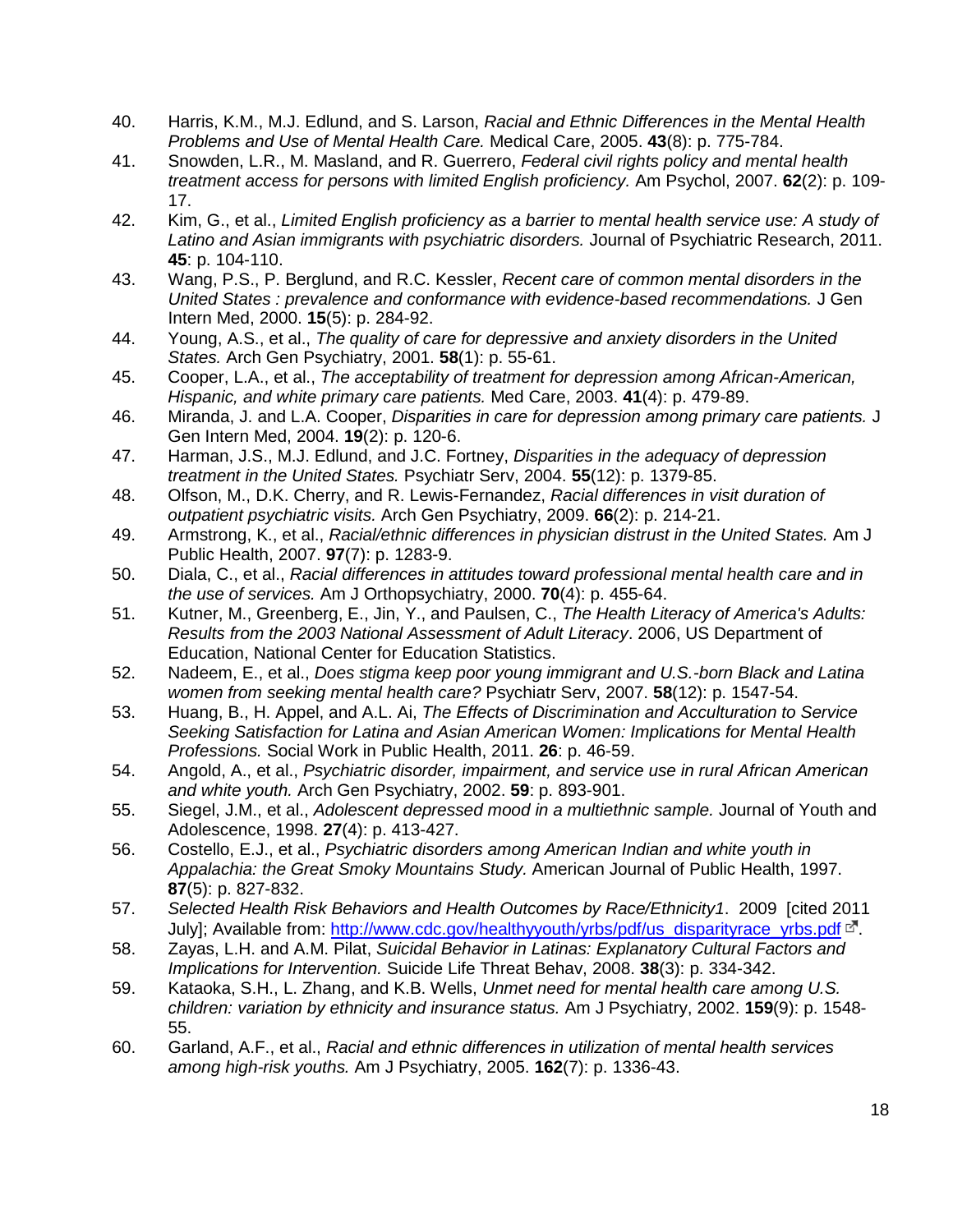- <span id="page-18-0"></span>61. Cummings, J.R. and B.G. Druss, *Racial/Ethnic Differences in Mental Health Service Use Among Adolescents With Major Depression.* Journal of the American Academy of Child and Adolescent Psychiatry, 2011. **50**(2): p. 160-170.
- <span id="page-18-1"></span>62. Wood, P.A., et al., *Exploring the relationship between race/ethnicity, age of first school-based services utilization, and age of first specialty mental health care for at-risk youth.* Ment Health Serv Res, 2005. **7**(3): p. 185-96.
- <span id="page-18-2"></span>63. Freedenthal, S., *Racial disparities in mental health service use by adolescents who thought about or attempted suicide.* Suicide Life Threat Behav, 2007. **37**(1): p. 22-34.
- <span id="page-18-3"></span>64. Alexandre, P.K., S.S. Martins, and P. Richard, *Disparities in adequate mental health care for past-year major depressive episodes among Caucasian and Hispanic youths.* Psychiatr Serv, 2009. **60**(10): p. 1365-71.
- <span id="page-18-4"></span>65. Pumariega, A.J., et al., *Administrative update: utilization of services. II. Utilization of mental health services in a tri-ethnic sample of adolescents.* Community Ment Health J, 1998. **34**(2): p. 145-56.
- <span id="page-18-5"></span>66. Cuffe, S.P., et al., *Race and gender differences in the treatment of psychiatric disorders in young adolescents.* J Am Acad Child Adolesc Psychiatry, 1995. **34**(11): p. 1536-43.
- <span id="page-18-6"></span>67. McMiller, W.P. and J.R. Weisz, *Help-seeking preceding mental health clinic intake among African-American, Latino, and Caucasian youths.* J Am Acad Child Adolesc Psychiatry, 1996. **35**(8): p. 1086-94.
- <span id="page-18-7"></span>68. Yeh, M., et al., *Why bother with beliefs? Examining relationships between race/ethnicity, parental beliefs about causes of child problems, and mental health service use.* J Consult Clin Psychol, 2005. **73**(5): p. 800-7.
- <span id="page-18-8"></span>69. Heflinger, C.A. and S.P. Hinshaw, *Stigma in child and adolescent mental health services research: understanding professional and institutional stigmatization of youth with mental health problems and their families.* Adm Policy Ment Health, 2010. **37**(1-2): p. 61-70.
- <span id="page-18-9"></span>70. Wu, P., et al., *Mental health service use among suicidal adolescents: findings from a U.S. national community survey.* Psychiatr Serv, 2010. **61**(1): p. 17-24.
- <span id="page-18-10"></span>71. Tolan, P.H. and K.A. Dodge, *Children's mental health as a primary care and concern: a system for comprehensive support and service.* Am Psychol, 2005. **60**(6): p. 601-14.
- <span id="page-18-11"></span>72. Ziller, E.C., N.J. Anderson, and A.F. Coburn, *Access to rural mental health services: service use and out-of-pocket costs.* J Rural Health, 2010. **26**(3): p. 214-24.
- <span id="page-18-12"></span>73. Rost, K., et al., *Use, quality, and outcomes of care for mental health: the rural perspective.* Med Care Res Rev, 2002. **59**(3): p. 231-65; discussion 266-71.
- <span id="page-18-13"></span>74. Ruiz, P. and A. Primm, eds. *Disparities in Psychiatric Care*. 2010, Lippincott Williams & Wilkins: Baltimore.
- <span id="page-18-14"></span>75. Merwin, E., et al., *Shortages of rural mental health professionals.* Arch Psychiatr Nurs, 2003. **17**(1): p. 42-51.
- <span id="page-18-15"></span>76. Thomas, K.C., et al., *County-level estimates of mental health professional shortage in the United States.* Psychiatr Serv, 2009. **60**(10): p. 1323-8.
- <span id="page-18-16"></span>77. Hauenstein, E.J. and S.D. Peddada, *Prevalence of major depressive episodes in rural women using primary care.* J Health Care Poor Underserved, 2007. **18**(1): p. 185-202.
- <span id="page-18-17"></span>78. Fortney, J.C., et al. *The Association Between Rural Residence and the Use, Type, and Quality of Depression Care*. 2008; Available from: [http://wiche.edu/info/publications/fortneyJRH\\_paper\\_finalYr3Proj2.pdf](http://wiche.edu/info/publications/fortneyJRH_paper_finalYr3Proj2.pdf) L
- <span id="page-18-18"></span>79. Hauenstein, E.J., *Building the rural mental health system: from De Facto system to quality care.* Annu Rev Nurs Res, 2008. **26**: p. 143-73.
- <span id="page-18-19"></span>80. Herek, G.M. and L.D. Garnets, *Sexual orientation and mental health.* Annu Rev Clin Psychol, 2007. **3**: p. 353-75.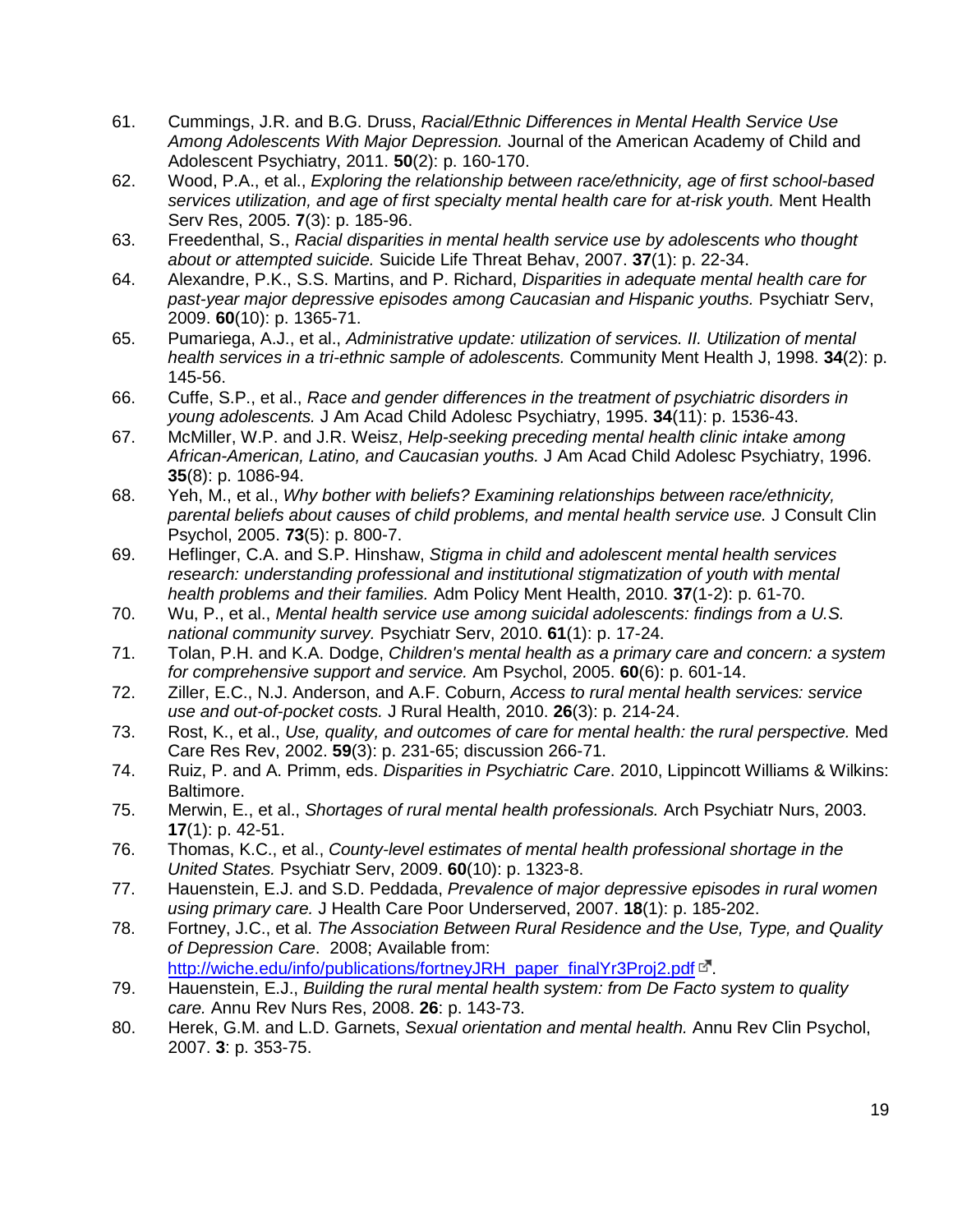- <span id="page-19-0"></span>81. *The Health of Lesbian, Gay, Bisexual, and Transgender People: Building a Foundation for Better Understanding*. 2011, Institute of Medicine, The National Academies Press: Washington DC.
- <span id="page-19-1"></span>82. Ryan, C., et al., *Family rejection as a predictor of negative health outcomes in white and Latino lesbian, gay, and bisexual young adults.* Pediatrics, 2009. **123**(1): p. 346-52.
- <span id="page-19-2"></span>83. Bontempo, D.E. and A.R. D'Augelli, *Effects of at-school victimization and sexual orientation on lesbian, gay, or bisexual youths' health risk behavior.* J Adolesc Health, 2002. **30**(5): p. 364-74.
- <span id="page-19-4"></span>84. Almeida, J., et al., *Emotional distress among LGBT youth: the influence of perceived discrimination based on sexual orientation.* J Youth Adolesc, 2009. **38**(7): p. 1001-14.
- <span id="page-19-3"></span>85. Birkett, M., D.L. Espelage, and B. Koenig, *LGB and questioning students in schools: the moderating effects of homophobic bullying and school climate on negative outcomes.* J Youth Adolesc, 2009. **38**(7): p. 989-1000.
- <span id="page-19-5"></span>86. Cochran, B.N., et al., *Challenges faced by homeless sexual minorities: comparison of gay, lesbian, bisexual, and transgender homeless adolescents with their heterosexual counterparts.* Am J Public Health, 2002. **92**(5): p. 773-7.
- <span id="page-19-6"></span>87. Noell, J.W. and L.M. Ochs, *Relationship of sexual orientation to substance use, suicidal ideation, suicide attempts, and other factors in a population of homeless adolescents.* J Adolesc Health, 2001. **29**(1): p. 31-6.
- <span id="page-19-7"></span>88. Eisenberg, M.E. and M.D. Resnick, *Suicidality among gay, lesbian and bisexual youth: the role of protective factors.* J Adolesc Health, 2006. **39**(5): p. 662-8.
- <span id="page-19-8"></span>89. Meyer, I.H., J. Dietrich, and S. Schwartz, *Lifetime prevalence of mental disorders and suicide attempts in diverse lesbian, gay, and bisexual populations.* Am J Public Health, 2008. **98**(6): p. 1004-6.
- <span id="page-19-9"></span>90. O'Donnell, S., I.H. Meyer, and S. Schwartz, *Increased Risk of Suicide Attempts Among Black and Latino Lesbians, Gay Men and Bisexuals.* American Journal of Public Health, 2011. **101**(6): p. 1055-1059.
- <span id="page-19-10"></span>91. Cochran, S.D., et al., *Mental health and substance use disorders among Latino and Asian American lesbian, gay, and bisexual adults.* Journal of Consulting and Clinical Psychology, 2007. **75**(5): p. 785-794.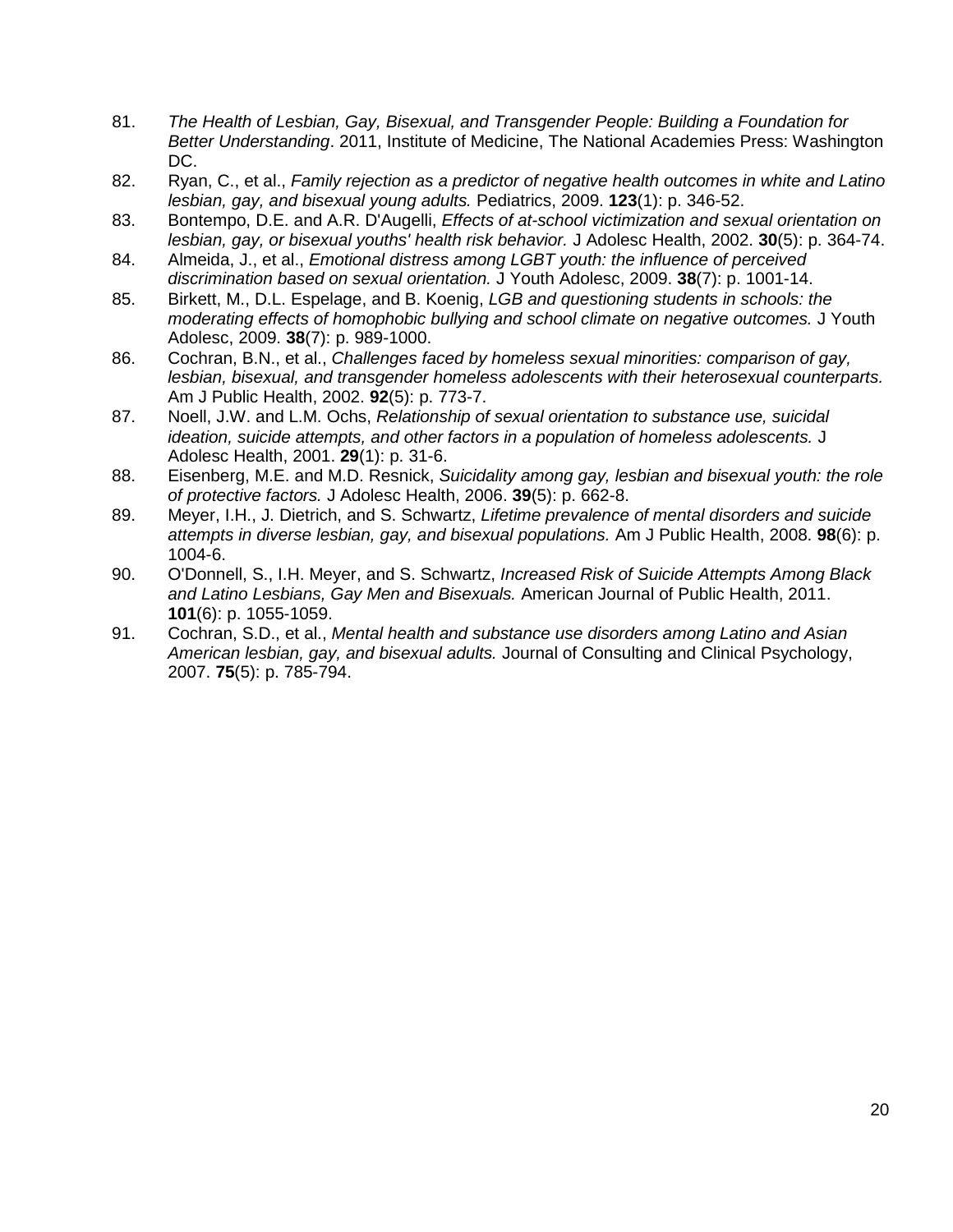<span id="page-20-0"></span>**III. Access to and Use of non-Inpatient Services in the NYS Public Mental Health System by Racial/Ethnic Groups: Differences between Whites and other Racial/Ethnic Groups**

 **Nathan Kline Institute (NKI) Center of Excellence in Culturally Competent Mental Health** 

# **Carole Siegel, Ph.D., Joseph Wanderling, M. S., Gary Haugland, M.A. , Eugene Laska, Ph.D., and Brady Case, M.D.**

**Introduction** New York State (NYS) has a long tradition of innovation in and generous support for public mental health services that are attuned to the needs of its population. The state population dynamically changes and continues to grow in its cultural diversity. While disconcerting disparities in mental health care for cultural groups have been documented in national studies (as reported in Section II), the extent to which these findings apply in NYS is examined here. Determining whether, for whom, and where disparities exist is a first step in targeting specific areas in which actions can be taken to improve the mental health care of all cultural groups of New York State.

The report summarizes the results of a large study undertaken to compare the larger racial/ethnic/age (R/E/A) groups of New York State (NYS) on access to and utilization of the non-inpatient services of the public mental health system (PMHS) -- the programs operated funded or certified by the NYS Office of Mental Health (NYSOMH). Access is measured by estimates of annual treated prevalence, the population based number of persons served. Use is measured by estimates of the average number of weeks in service per year for persons receiving services. Data from the NYSOMH Patient Characteristic Survey (PCS) were used to develop these estimates (Laska et al, 1988; Laska et al 2010) for Black non-Hispanics (herein referred to as Blacks), Hispanics and Asians and contrasted with that of White non-Hispanics (herein referred to as Whites). Differences in access and use between an R/E group and Whites are reported for those in the PMHS in 2009. Trends in access and use between 2003 and 2009 are also summarized.

The full report is available that contains detailed usage data on diagnostic/age groups and the use of specific service types for the state and its regions and is available at [http://cecc.rfmh.org](http://cecc.rfmh.org/)  $\mathbb{E}^{\bullet}$ . Details on the construction of measures and the analyses conducted are contained there as well.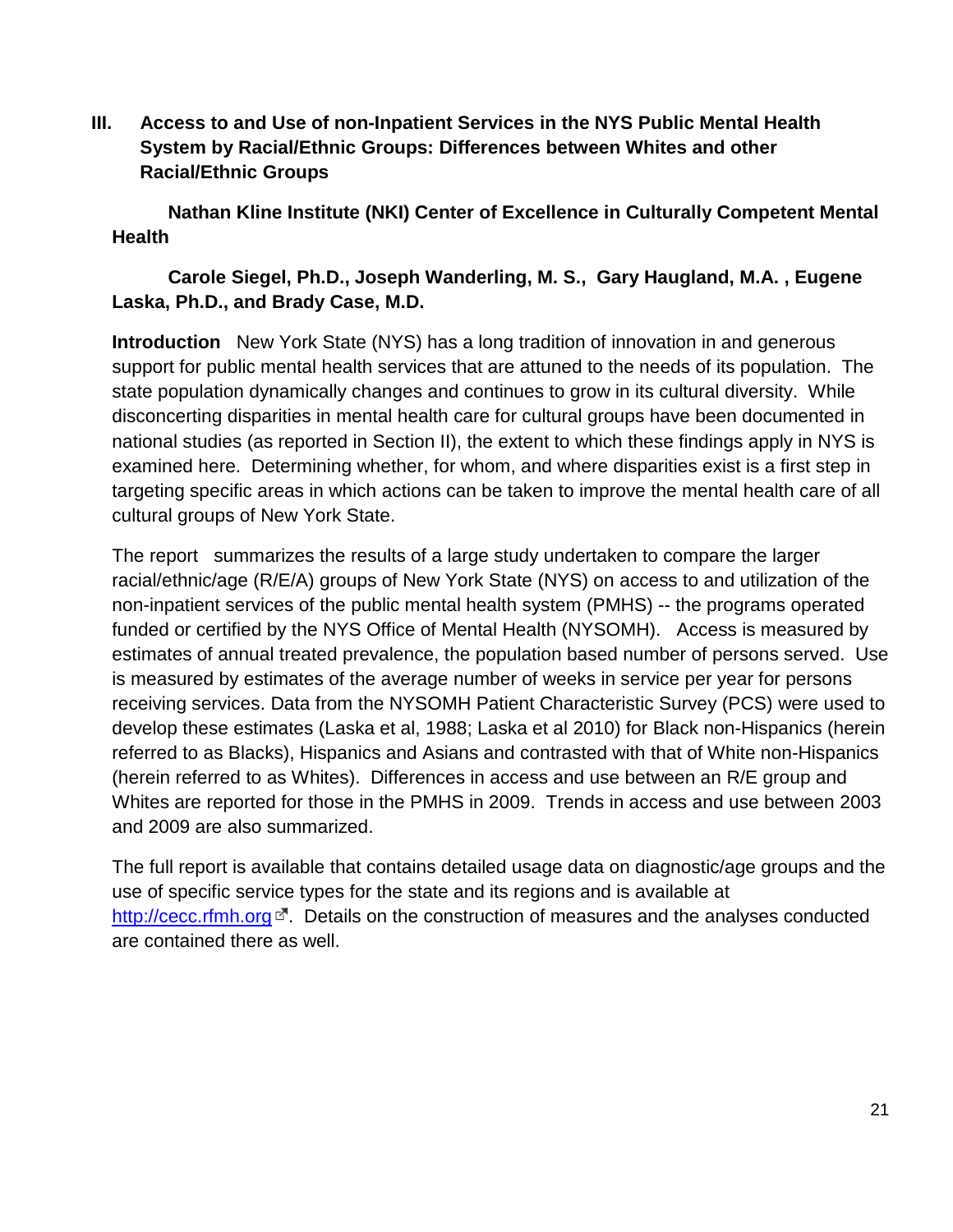## **Racial/Ethnic Statewide Data**

*Defining racial and ethnic groups* The report is based on observed differences in access and use between Whites, a group that has historically enjoyed a majority status, and persons in broad racial and ethnic categories. Data availability both from NYSOMH and the US Census restricts analyses to broad racial and ethnic categories that encompass multiple cultural groups. Blacks include African Americans with longstanding history in the US, as well as Black persons who are recent immigrants primarily from Africa or Caribbean countries. Hispanics comprise individuals primarily from the Spanish-speaking countries in South and Central America. Asians come from a broad range of countries of origin, from China, Taiwan, Japan and the Philippines to Vietnam, Laos, Cambodia, Indonesia, and furthermore includes countries of the Indian subcontinent of India, Pakistan, and Sri Lanka. In calculating the number treated and treated prevalence rates, a small number of Pacific Islanders were added to the Asian category (the numerator of prevalence) as the population size ( the denominator of prevalence) obtained from the US Census only provided an aggregated number for Asian/Hawaiian/ Pacific Islander group. In examining service use, Pacific Islanders were removed.

*Usage data* Figures 1-3 display respectively for racial/ethnic categories the number served in non-inpatient care in the public mental health system in 2009, annual treated prevalence rates and average number of weeks in service.



**Figure 1: R/E/A Number in Non-Inpatient Services, Statewide 2009**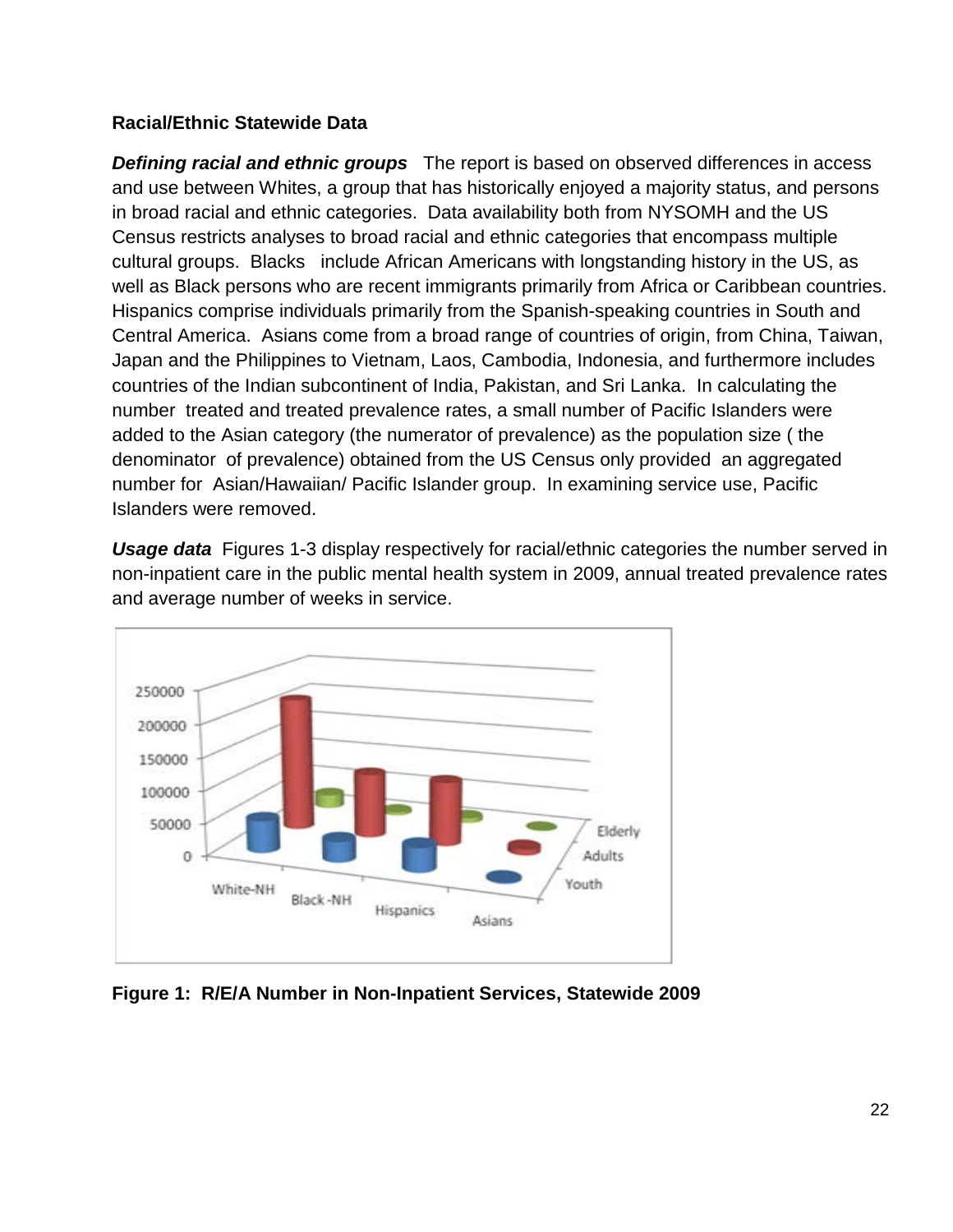

**Figure 2: R/E/A Annual Treated Prevalence Rates. Statewide 2009**



**Figure 3: R/E/A Annual Average Service Rates. Statewide 2009**

*White Non-Hispanics (Whites)* In 2009, there were 49,938 White children/youth, 211,463 White adults and 22,656 White elderly using non-inpatient services in the PMHS, representing 39% of children/youth service users, 48% of adult service users and 60% of elderly service users. In 2009, the modal diagnosis for White children/youth service users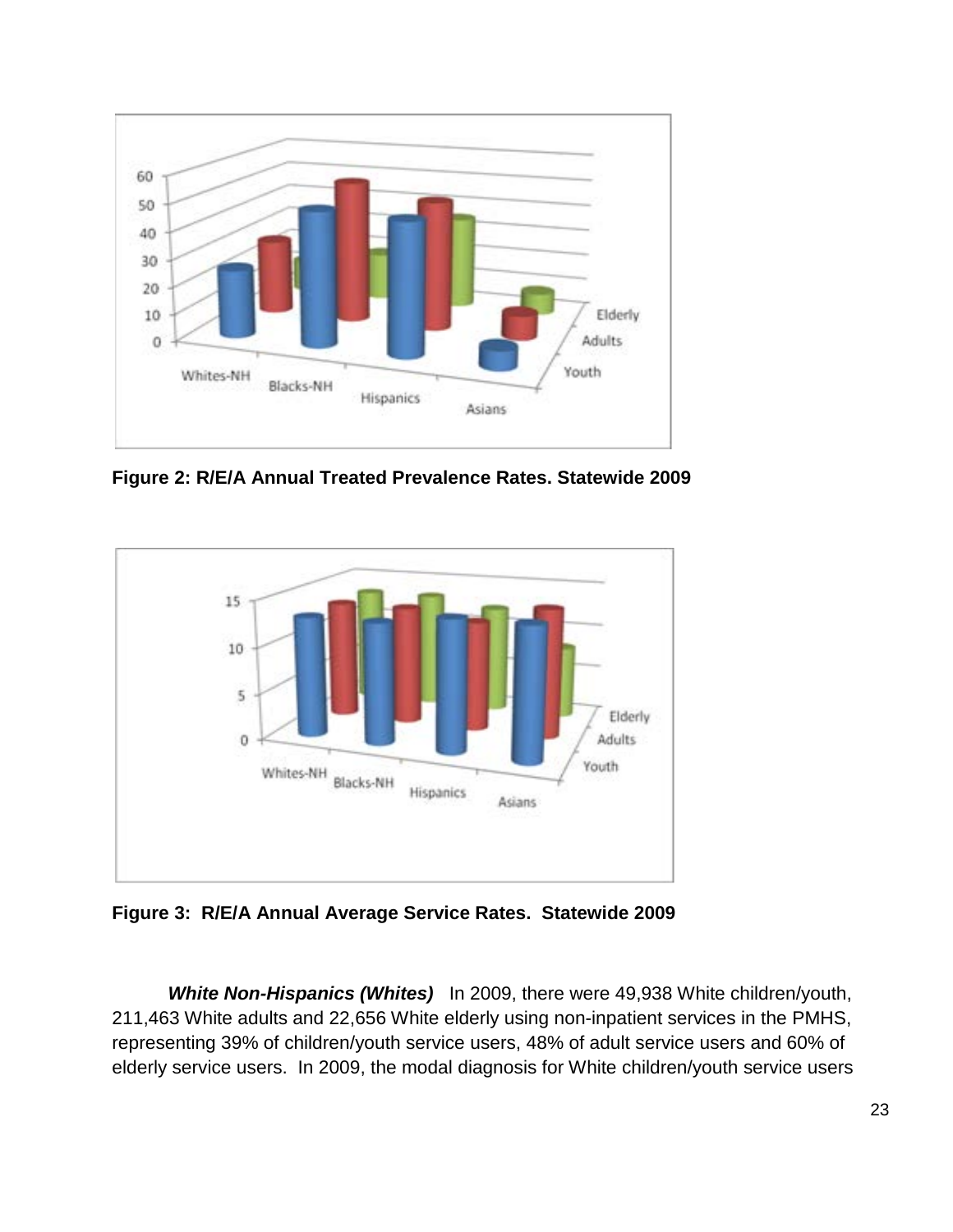was mood disorder (28%), followed by ADHD (21%). The modal (most common) diagnosis for White adults was depression (29%), followed by other/missing<sup>[1](#page-23-0)</sup> (27%). The modal diagnoses for White elderly were depression (39%) and psychoses (28%), (See Table 1).

From 2003 to 2009, treated prevalence rates for non-inpatient care of White children/youth in the public mental health system (PMHS) remained steady at approximately 25 per 1000 for children/youth and 28 per 1000 for adults. Prevalence rates of the elderly, however, decreased somewhat from 15 per 1000 in 2003 to 12 per 1000 in 2009.

Annual service use rates for White children/youth in the PMHS increased from 11 weeks in 2003 to approximately 13 weeks in 2009. White adult rates remained steady at approximately 13 weeks. Elderly rates increased slightly from 12 weeks in 2003 to 13 weeks in 2009.

*Black Non-Hispanics (Blacks)*In 2009, there were 31,607 Black children/youth, 101,336 Black adults and 5,146 Black elderly in the PMHS, representing 25% of children/youth service users, 23% of adult service users and 14% of elderly service users. In 2009, the modal diagnosis for Black children/youth service users was ADHD (26%), followed by disruptive behaviors (22%). The modal diagnosis for Black adult and elderly service users was psychoses (38% and 54% respectively).

From 2003 to 2009, the treated prevalence rates of Black children/youth remained steady at approximately 49 per 1000. The rates for adults declined approximately 15% from 61 in 2003 to 53 per 1000 in 2009. Prevalence rates for Black elderly declined approximately 18% from 22 per 1000 in 2003 to 18 per 1000 in 2009. In all years and for all age groups, prevalence rates of Blacks were higher than the prevalence rates of Whites. For children/youth and adults, the 2009 rates are approximately twice the White rates. Black elderly service rates are closer to White elderly rates. Annual service use rates of Blacks for all age groups increased slightly over time.

In 2009, both Blacks and Whites in all age groups across all diagnoses received on average between 12-13 weeks of non-inpatient services per year. In terms of specific services and/or diagnoses, Black children/youth receive community supports at lower rates than Whites. Black adult service users with psychoses receive two weeks less of services than Whites. Black elderly service users are more likely than White elderly to use emergency services.

<span id="page-23-0"></span> $\overline{a}$  $1$  The largest diagnostic group in this category was mood disorder, NOS.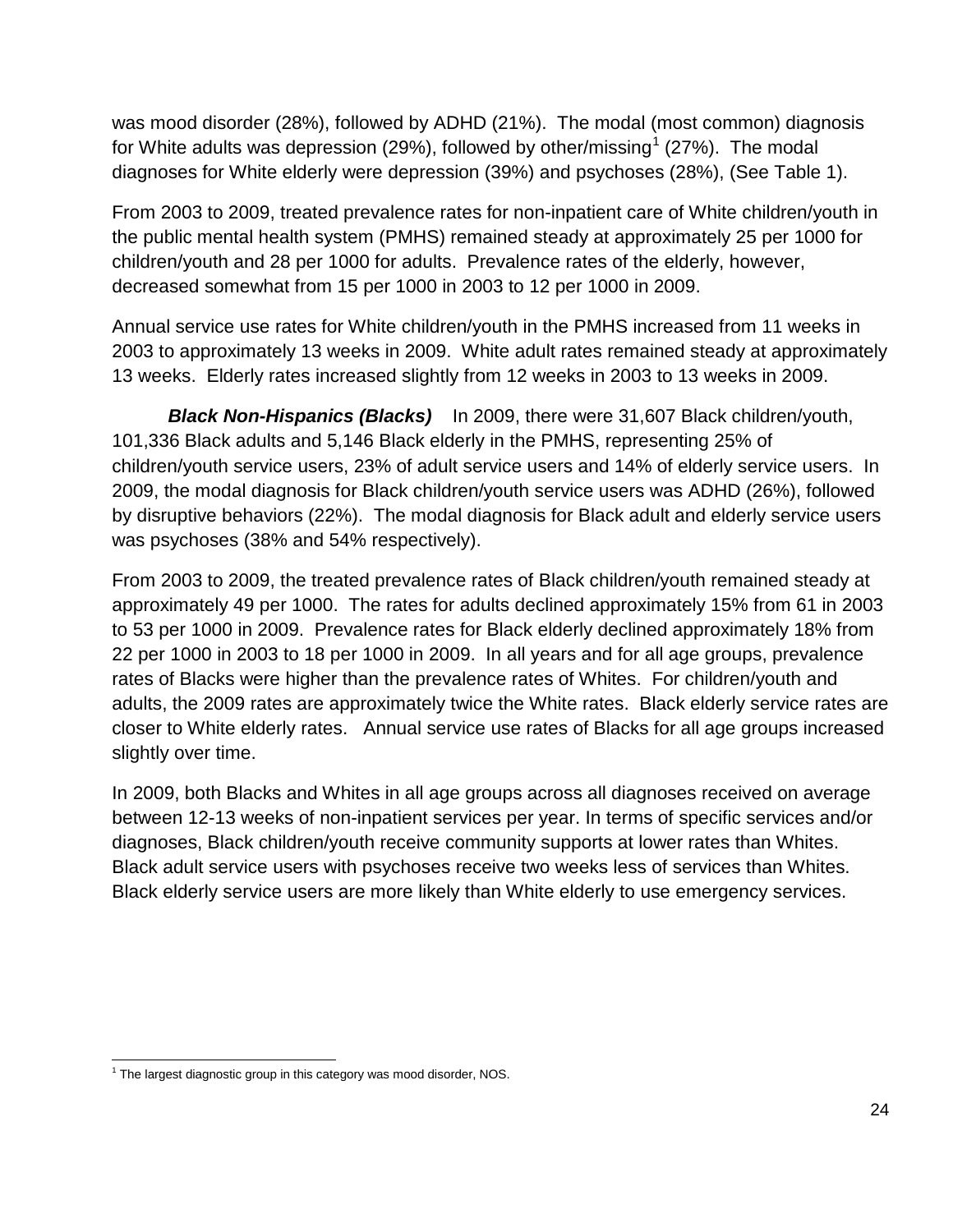|         | <b>ADHD</b>                          | <u>% Group with Dx.</u><br><b>Disruptive</b><br><b>Disorders</b>                                                                                                                                                                                                      | <b>Mood</b> | Adjustment<br><b>Disorders</b>                                                                                                                                                           | <b>Psychoses</b>                      | <b>Depression</b>              |
|---------|--------------------------------------|-----------------------------------------------------------------------------------------------------------------------------------------------------------------------------------------------------------------------------------------------------------------------|-------------|------------------------------------------------------------------------------------------------------------------------------------------------------------------------------------------|---------------------------------------|--------------------------------|
| Youth   | W(21%)<br>B(26%)<br>H(25%)<br>A(30%) | B(22%)                                                                                                                                                                                                                                                                | W (28%)     | H(23%)<br>A(28%)                                                                                                                                                                         |                                       |                                |
| Adult   |                                      |                                                                                                                                                                                                                                                                       |             |                                                                                                                                                                                          | B(38%)<br>A $(39%)$                   | W(29%)<br>H(38%)<br>A $(20\%)$ |
| Elderly |                                      |                                                                                                                                                                                                                                                                       |             | (28%)                                                                                                                                                                                    | W (28%)<br>B(54%)<br>H(29%)<br>A(26%) | W(39%)<br>H(46%)<br>A(50%)     |
|         | Whites:<br>Blacks:<br>Asian:         | Depression (39%) and psychoses<br>Psychoses (54%) and other/missing<br>Hispanic: Depression (46%) and psychoses<br>Depression (50%) and psychoses<br>Black youth:<br><b>Black and Asian adults:</b><br>Hispanic adults:<br>Black elderly:<br>Hispanic, Asian elderly: |             | (20%)<br>(29%)<br>(26%)<br>R/E/A group with higher prevalence of disorder than Whites<br><b>Disruptive Disorders</b><br><b>Psychoses</b><br>Depression<br><b>Psychoses</b><br>Depression |                                       |                                |

#### Table 1. Most Common Diagnoses of R/E/A Groups:  $\alpha$  Croup with  $\overline{\phantom{a}}$

*Hispanics* In 2009, there were 37,157 Hispanic children/youth, 100,361 Hispanic adults and 7,954 Hispanic elderly in the PMHS, representing 29% of children/youth service users, 23% of adult service users and 21% of elderly service users. In 2009, the modal diagnosis for Hispanic children/youth was ADHD (25%), followed by adjustment disorder (23%). The modal diagnosis for Hispanic adults was depression (38%), as it was for Whites, but proportionately fewer Whites (29%) received this diagnosis. Depression was also the modal diagnosis of elderly Hispanic and White service users (46% vs. 39%). Thirty percent of elderly Hispanics had diagnoses of psychoses, a proportion similar to Whites.

From 2003 to 2009, Hispanic adult treated prevalence rates declined approximately 13%, but in all years were higher than the prevalence rates of Whites. The 2009 rates for Hispanics per 1000 were: for children/youth 48; for adults 48; and for elderly 35. In all years and for all age groups, prevalence rates of Hispanics were higher than the prevalence rates of Whites. In 2009, the prevalence rates of Hispanic children/youth and adults were approximately twice the White rates. Elderly Hispanic treated prevalence rates were almost three times those of Whites.

Service usage rates of non-inpatient services for Hispanics in all age groups increased slightly over time. While Hispanic children/youth's service usage rates tended to exceed White rates, adult and elderly rates tended to be marginally lower than White rates.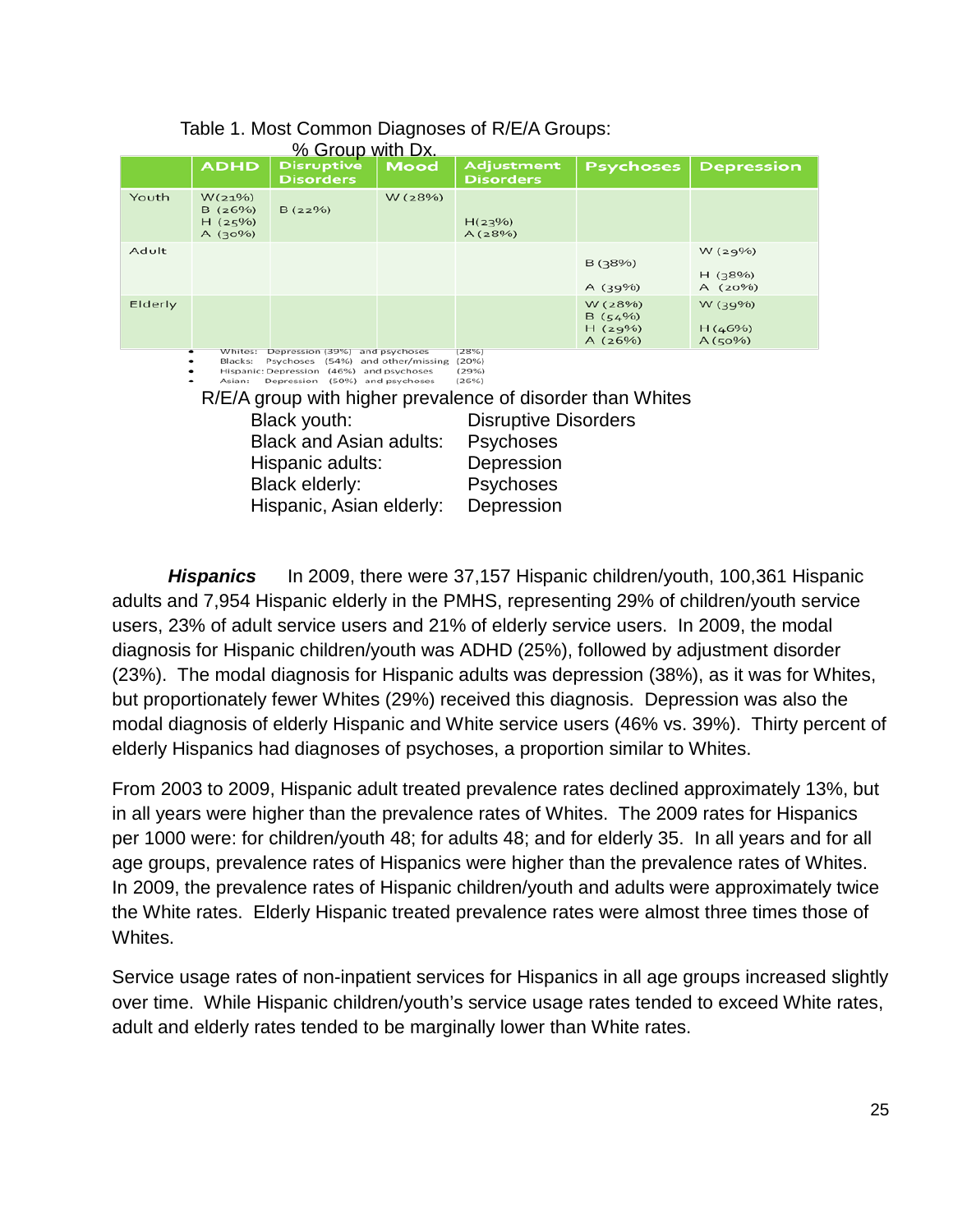In 2009, Hispanics across the State in all age groups and across all diagnoses received on average between 12-14 weeks of services. Hispanic children/youth received approximately 1 more week of services than Whites, while Hispanic adult and elderly rates received approximately 1 week less than Whites. In terms of specific service use and/or diagnoses, Hispanic children/youth service users are half as likely as Whites to use community support services. Hispanic adults with anxiety disorders receive fewer weeks in clinic services than Whites and those with depression a greater number of services. Elderly Hispanics with depression and those with anxiety disorders make less use of clinic services than Whites (12 vs. 15 and 8 vs. 15 respectively).

 *Asians*In 2009, amongst Asian/Pacific Islanders there were 1992 children/youth, 8750 adults and 917 elderly representing 1% of children/youth service users, 2% of adult service users and 2% of elderly service users. In 2009, the modal diagnosis for Asian children/youth was ADHD (30%), followed by adjustment disorders (28%), a pattern similar to that of Hispanic children/youth. The modal diagnosis for Asian adults was psychoses (39%) as it was for Blacks. The modal diagnosis for elderly Asian service users was depression and the proportion of elderly Asians with this diagnosis (50%) was higher than the proportion for any other racial/ethnic group.

From 2003 to 2009, the treated prevalence rates of Asian/ Pacific Islanders for all age groups were substantially lower than that of all other racial/ethnic groups. Rates have fluctuated over time. For 2009, the rates per 1000 were for children/youth 7, for adults 9 and for the elderly 8.

While service usage rates for Asian children/youth and adults have increased over time (to 14 weeks), Asian elderly rates have fluctuated with a substantial rate dip in 2009 (to 8 weeks).

In 2009, Asian children/youth had rates comparable to White children/youth, adults had higher rates than Whites (14 vs. 12) and the elderly had 5 weeks less of service than Whites (8 vs. 13). In terms of specific services and/or diagnoses, youth/children service users have higher clinic visit rates, and adults with bipolar disorders higher community support rates. Asian elderly are more likely than Whites to use emergency services.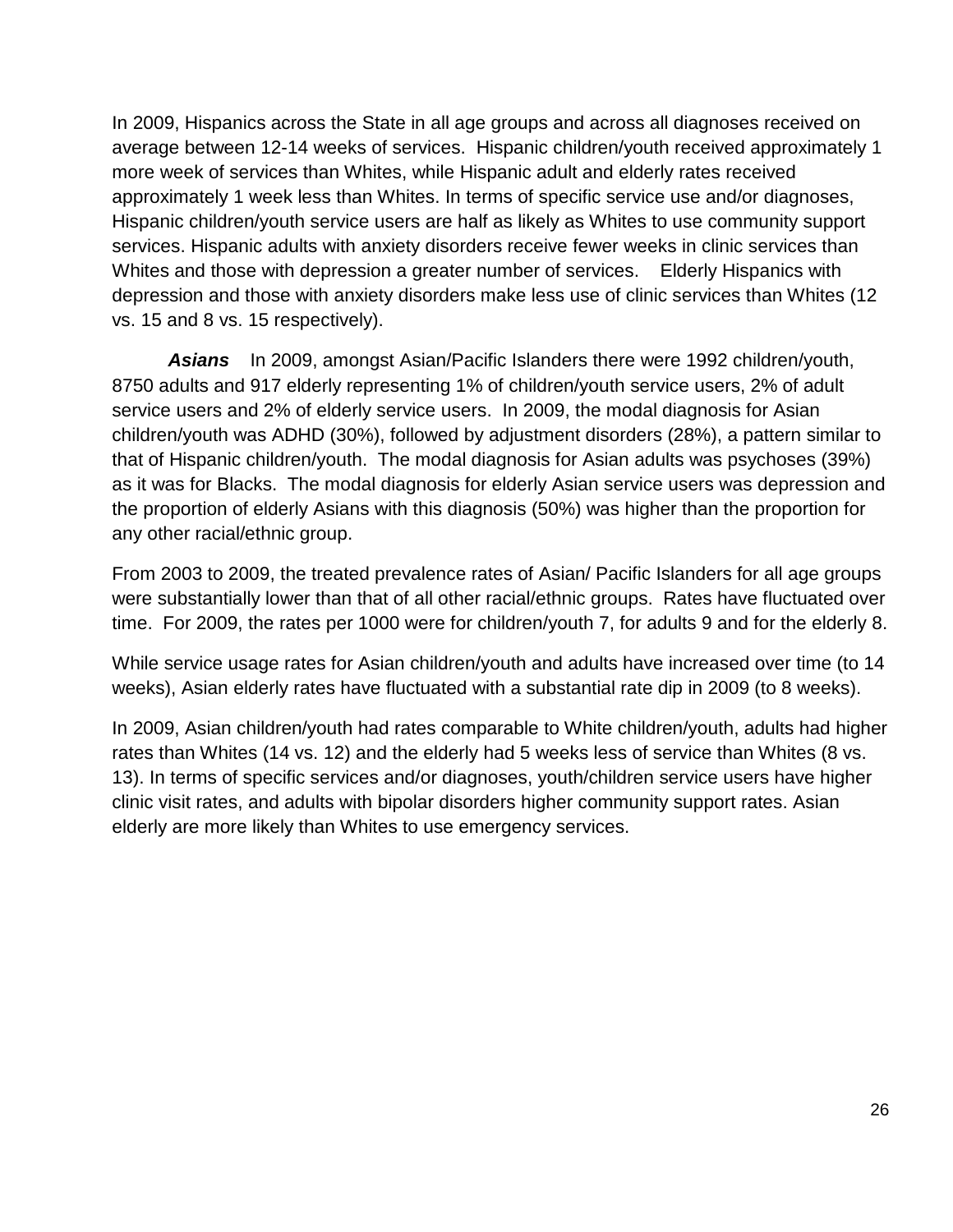# **Regional comparisons**

The NYC Metropolitan Area, Upstate Metropolitan Areas and Upstate Non-Metropolitan Areas were compared on access and service utilization (See Table). We summarize the major regional findings by age group revealed in Table 2.

|                                        | <b>NYC</b>    | <b>Upstate</b>    | <b>Upstate</b> | State <sup>1</sup> |
|----------------------------------------|---------------|-------------------|----------------|--------------------|
|                                        | <b>Metro</b>  | <b>Metro</b>      | non-Metro      |                    |
| <b>CHILDREN/YOUTH</b>                  | $W+B+H+A/PI$  | $W+B+H+A/PI$      | $W+B+H+A/PI$   | $W+B+H+A/PI$       |
|                                        | $N = 68,598$  | $N = 38,700$      | $N = 12, 113$  | $N = 120,694$      |
| 2009 Prevalence/1000                   |               |                   |                |                    |
| Whites (W)                             | 13.9          | 31.9              | 44.8           | 25.2               |
| <b>Blacks (B)</b>                      | 44.1#         | 66.0#             | 40.7           | 48.8#              |
| <b>Hispanics (H)</b>                   | 46.9 #        | 57.6#             | 41.0           | 48.2#              |
| <b>Asians/Pacific Islanders (A/PI)</b> | $6.4 *$       | 16.9              | ne             | $7.5*$             |
| 2009 Service use: weeks/yr             |               |                   |                |                    |
| <b>Whites</b>                          | 12.9          | 11.7              | 14.7           | 12.6               |
| <b>Blacks</b>                          | 13.5          | $9.7 *$           | 15.9           | 12.4               |
| <b>Hispanics</b>                       | 14.3          | 10.5              | 16.0           | 13.9#              |
| <b>Asians</b>                          | 15.0          | ne                | ne             | 13.6               |
| <b>ADULTS</b>                          | $W+B+H+A/PI$  | $W+B+H+A/PI$      | $W+B+H+A/PI$   | $W+B+H+A/PI$       |
|                                        | $N = 243,991$ | $N = 134, 134$    | $N = 38, 151$  | N=421,910          |
| 2009 Prevalence/1000                   |               |                   |                |                    |
| <b>Whites</b>                          | 22.0          | 31.0              | 36.9           | 27.6               |
| <b>Blacks</b>                          | 44.7#         | 89.7#             | 73.5#          | 53.3#              |
| <b>Hispanics</b>                       | 44.0#         | 84.2#             | 58.0#          | 48.1#              |
| <b>Asians/Pacific Islanders (A/PI)</b> | $9.0*$        | $8.9*$            | ne             | $9.0*$             |
| 2009 Service use: weeks/yr             |               |                   |                |                    |
| <b>Whites</b>                          | 14.8          | 11.7              | 12.3           | 13.0               |
| <b>Blacks</b>                          | $13.6*$       | 11.2              | 13.4           | 12.9               |
| <b>Hispanics</b>                       | $12.9*$       | $9.7 *$           | 13.8           | $12.4*$            |
| <b>Asians</b>                          | 14.4          | $\overline{11.6}$ | ne             | 14.3#              |
| <b>ELDERLY</b>                         | $W+B+H+A/PI$  | $W+B+H+A/PI$      | $W+B+H+A/PI$   | $W+B+H+A/PI$       |
|                                        | $N = 25,818$  | $N = 7,720$       | $N = 2,671$    | $N = 36,673$       |
| 2009 Prevalence/1000                   |               |                   |                |                    |
| <b>Whites</b>                          | 13.8          | 10.0              | 12.0           | 12.4               |
| <b>Blacks</b>                          | 18.2#         | 17.1#             | ne             | 18.3#              |
| <b>Hispanics</b>                       | 35.3#         | ne                | ne             | 34.8#              |
| <b>Asians/Pacific Islanders (A/PI)</b> | $8.1*$        | ne                | ne             | $7.7*$             |
| 2009 Service use: weeks/yr             |               |                   |                |                    |
| <b>Whites</b>                          | 15.2          | 11.4              | 9.7            | 13.3               |
| <b>Blacks</b>                          | $12.2*$       | 12.9              | ne             | 12.2               |
| <b>Hispanics</b>                       | $11.6*$       | ne                | ne             | $11.7*$            |
| <b>Asians</b>                          | $7.7*$        | ne                | ne             | $7.7*$             |

# **Table 2: 2009 Regional Data on Annual Prevalence and Service Use**

 **1= State total greater than sum of regional N's due to missing data on county code**

**# = Group rate > White rate, p<.05. ; \*= Group rate < White rate, p <.05; ne = non estimable**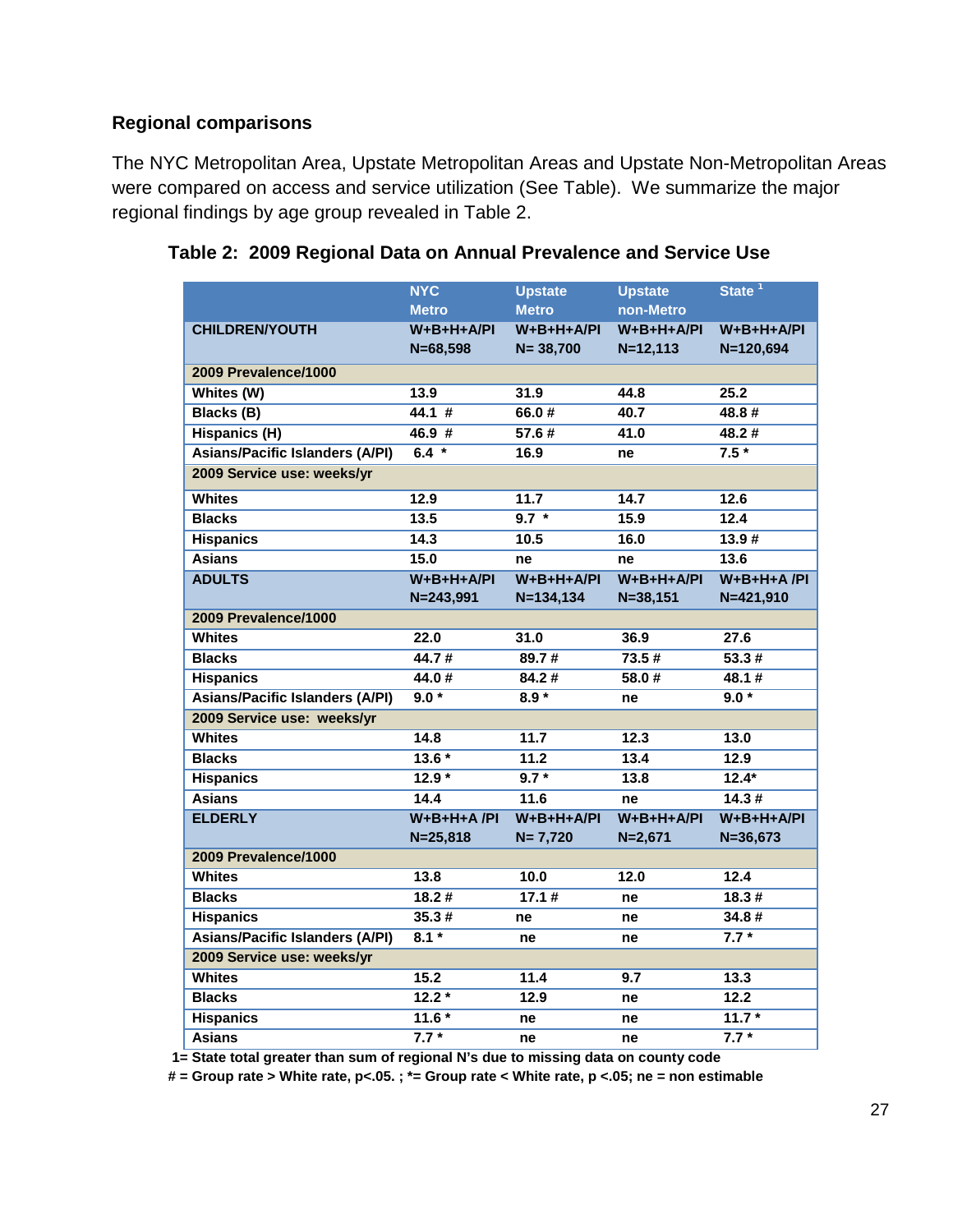# *Children/youth*

*Prevalence:* White prevalence rates increase as areas become less populated and rural. Black and Hispanic rates exceed White rates in the metropolitan areas and do not differ in the upstate non-metropolitan areas. Asian/Pacific Islander prevalence rates are lower than White rates in both downstate and upstate metropolitan areas. Black, Hispanic and Asian/Pacific Islander prevalence rates are highest in upstate metropolitan areas.

*Service Use:* Service rates for Whites are highest in the upstate non-metropolitan areas. Service rates of Blacks are significantly lower than that of Whites in upstate metropolitan areas. Black and Hispanic service rates are lowest in the upstate metropolitan area.

#### *Adults*

*Prevalence:* White prevalence rates increase as areas become less populated and rural. Black and Hispanic rates exceed White rates in all areas and are highest in upstate metropolitan areas. Asian/Pacific Islander prevalence rates are lower than White rates in both downstate and upstate metropolitan areas.

*Service Use:* Service rates for Whites are highest across areas in the NYC metropolitan area. In the NYC metropolitan area, Black and Hispanic service rates are significantly lower than Whites by 1 to 2 weeks. In upstate metropolitan areas, Hispanic rates are significantly lower than Whites.In metropolitan areas, Asians receive services at rates comparable to Whites.

# *Elderly*

*Prevalence:* White prevalence rates across areas were highest in the NYC metropolitan area. In the NYC metropolitan area, Black and Hispanic rates exceed White rates and Asian/Pacific rates are lower than White rates.

*Service Use:* Service usage of elderly Whites in the upstate areas is less than in the NYC metropolitan area. In the NYC metropolitan area, Black, Hispanic and Asian rates are lower than White rates. In the NYC metropolitan area, Asians have the lowest service usage rate of all groups.

# **Report Conclusions**

While differences between racial/ethnic minority groups and Whites were observed, many of these can be reasonably accounted for by reasons that are not directly attributable to the mental health system. Nevertheless some can be addressed by mental health system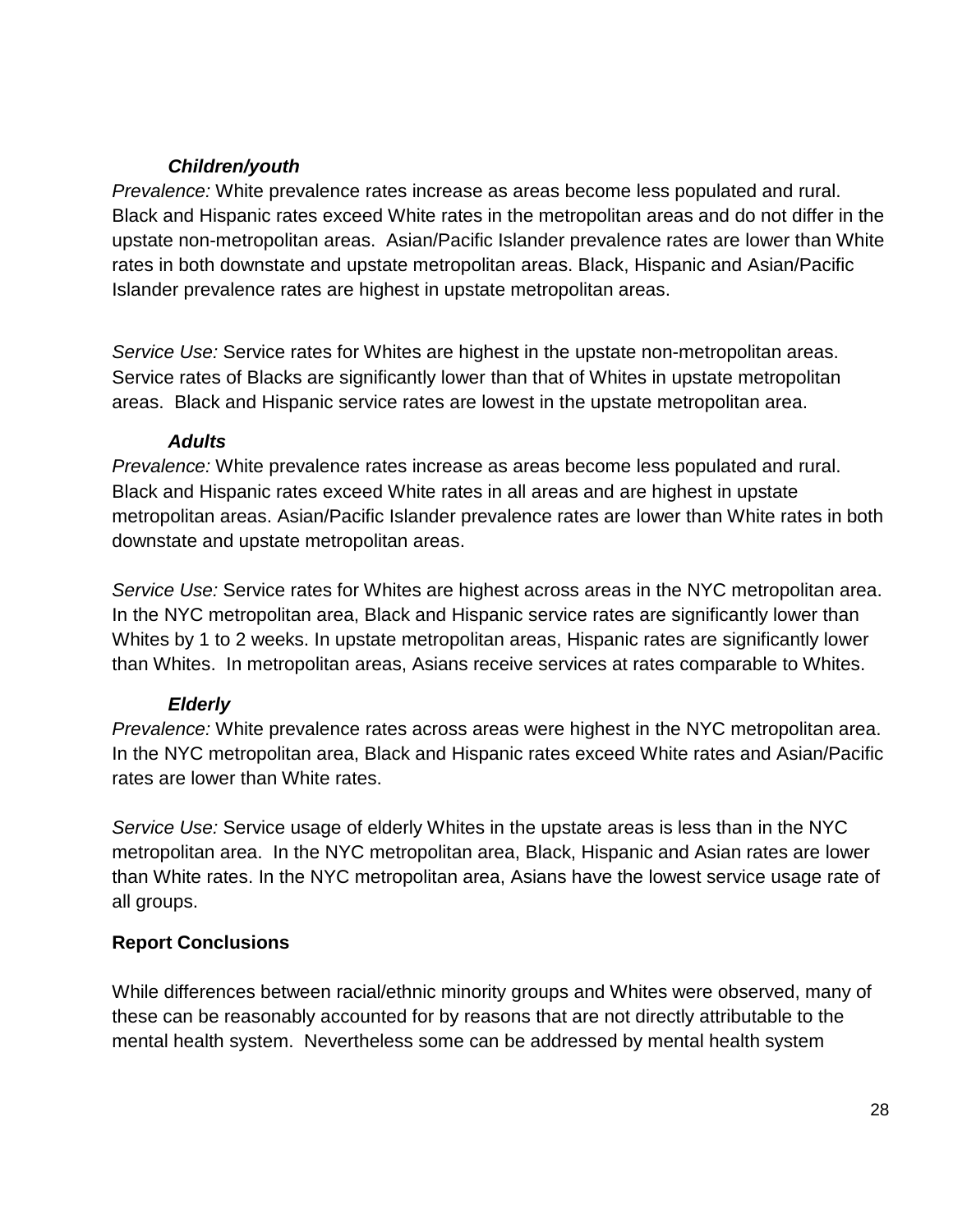policies and procedures introduced centrally or within provider agencies. We highlight major findings.

*Annual Treated prevalence* Higher treated prevalence rates of Blacks and Hispanics in comparison to Whites represent their greater reliance on the public mental health system. Particularly in the downstate metropolitan area, Whites in addition to using the PMHS may make substantial use of private providers in the private sector. This may be a consequence of differentials in income and insurance between Whites, Hispanics and Blacks (DeNavas-Walt et al, 2004). A diminishing supply of private providers from downstate to upstate areas (Ellis et al, 2009) may explain the increasing prevalence rates of White adults and youth as they need to use public providers. Black and Hispanic treated prevalence rates of children/youths and adults are higher in the upstate metropolitan areas than in the NYC metropolitan area most likely reflecting higher poverty levels of these groups in upstate cities and greater reliance on the PMHS. The finding of no difference in treated prevalence rates of Black and Hispanic children/youths in upstate non-metropolitan areas may also be due to a dearth of private providers serving children/youth (Thomas et al, 2009) and to the lower income levels of Whites in these areas leading to their greater reliance on the PMHS.

In contrast, Asian treated prevalence rates for all age groups are substantially lower than Whites. While their lower prevalence in the PMHS may partially be explained by some use of private providers by those with higher incomes and insurance, other reasons are likely and may be strongly contributory. These include Asian views of mental illness in which mind and body are holistically viewed leading them to present symptoms of mental disorders somatically and to therefore seek help from primary care physicians (Yeung, et al, 2004). This particularly may be the case for those with depression. Additionally, Asian groups may experience stigma and family shame to a greater extent than other groups preventing them from seeking services (Kung et al, 2004). For the elderly, their limited English proficiency, and fewer contacts with agencies or providers who might triage them into needed services may keep them from receiving PMHS services.

*Annual Service Usage* Statewide, the average number of weeks in service did not substantially differ among White, Hispanic and Black service users. They all receive services for approximately three months in the year. An examination of age/diagnostic specific rates statewide and regional differences revealed some notable differences. For example, Black children/youth in upstate metropolitan areas receive two weeks less, Black adults with psychoses statewide two weeks less, and Black elderly in the NYC metropolitan area three weeks less of services than their White counterparts. Poverty-related community stressors facing Black children/youth leading to drug and alcohol use and involvement with the juvenile justice system may act to impede their use of services indicated in these data more so in upstate than downstate metropolitan area. Black adults with psychoses may be enrolled in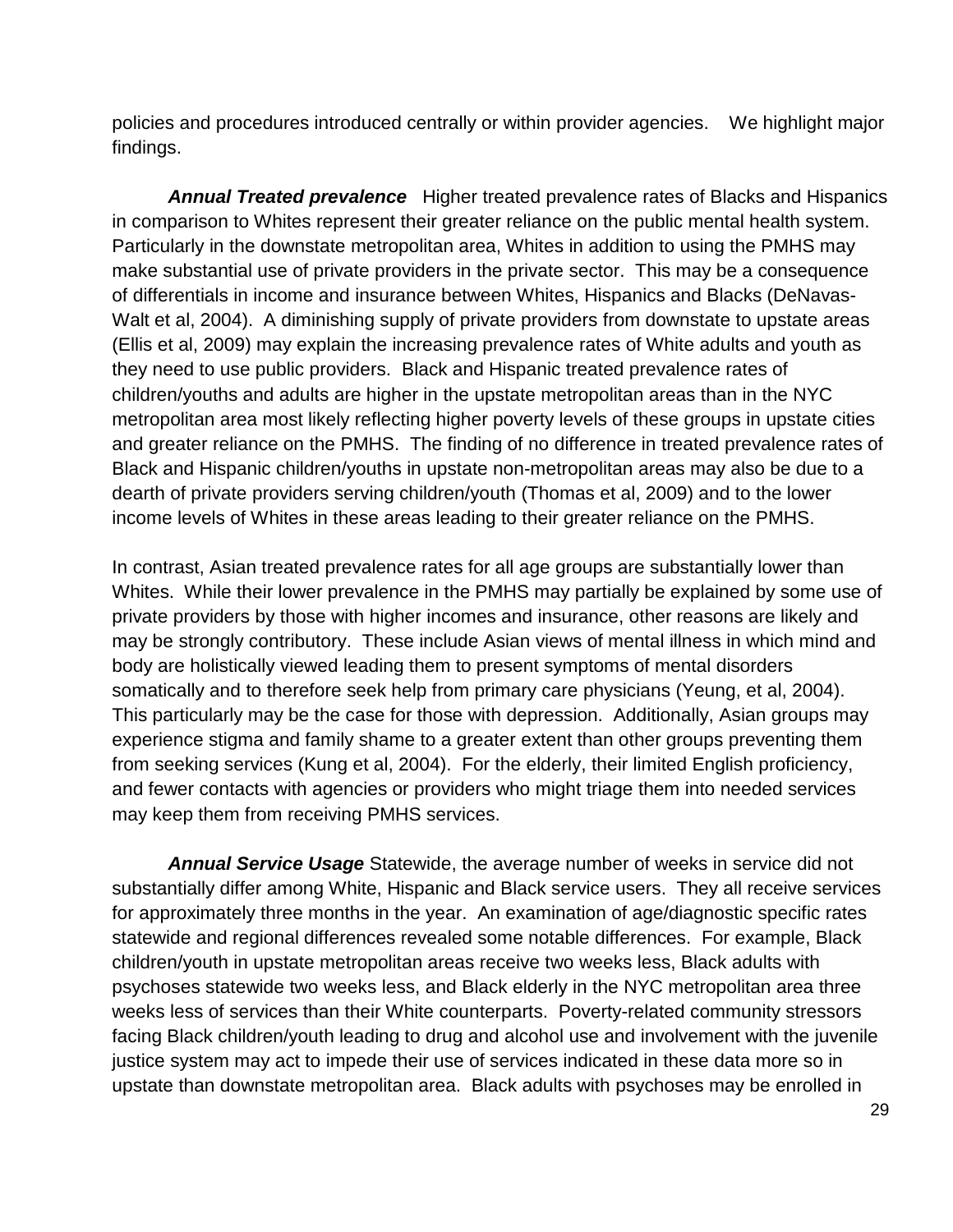programs with limited cultural competency. Black elderly in NYC may have care-taker and transportation difficulties which may impede their ability to keep appointments.

Hispanic adults in upstate metropolitan areas receive two weeks less of services than Whites. Programs in these areas may need to increase their levels of linguistic and cultural competency.

Statewide, Asian children/youth and adults have service use rates comparable to Whites. However, Asian elderly receive one month less of services than Whites. This may be due to a lack of health information on the need to continue medication services and also, as is the case for Black elderly, transportation difficulties.

*Diagnoses* While the literature reports (Miranda, et al. 2008) comparable or even lower rates of mental disorders among racial/ethnic minority groups in the community, in the PMHS Black adults and Black elderly service users are more likely to receive diagnoses of psychoses than their White counterparts. This may reflect the well-noted problem (Barnes A, 2008) of the greater likelihood of clinicians diagnosing Blacks with psychoses than with affective disorders because of a failure to recognize their distinct cultural presentation of symptoms.

Another reason for the possible misdiagnosis of psychosis in Blacks may be that clinicians are getting insufficient information from their Black clients (Strakowksi et al, 2007) in shorter interviews in contrast to fuller and longer interviews with white clients (Olfson, et al, 2009).

Cultural presentation of symptoms may also cause clinicians to miss depressive symptoms in Hispanics diagnosed as having anxiety disorders (Lewis-Fernández, et al, 2005) and may account for Hispanic adults and elderly with anxiety disorders receiving services at substantially lower rates than their White counterparts in contrast to those with depression receiving services at comparable rates to Whites.

Asian elderly service users are substantially more likely to receive diagnoses of depression than other groups. Low levels of acculturation and isolation from younger family members because extended family structures are no longer commonplace could contribute to situational depression.

## **Recommendations**

The following set of recommendations are based on noted difference in access or use by some cultural group but are framed to be applicable to all groups.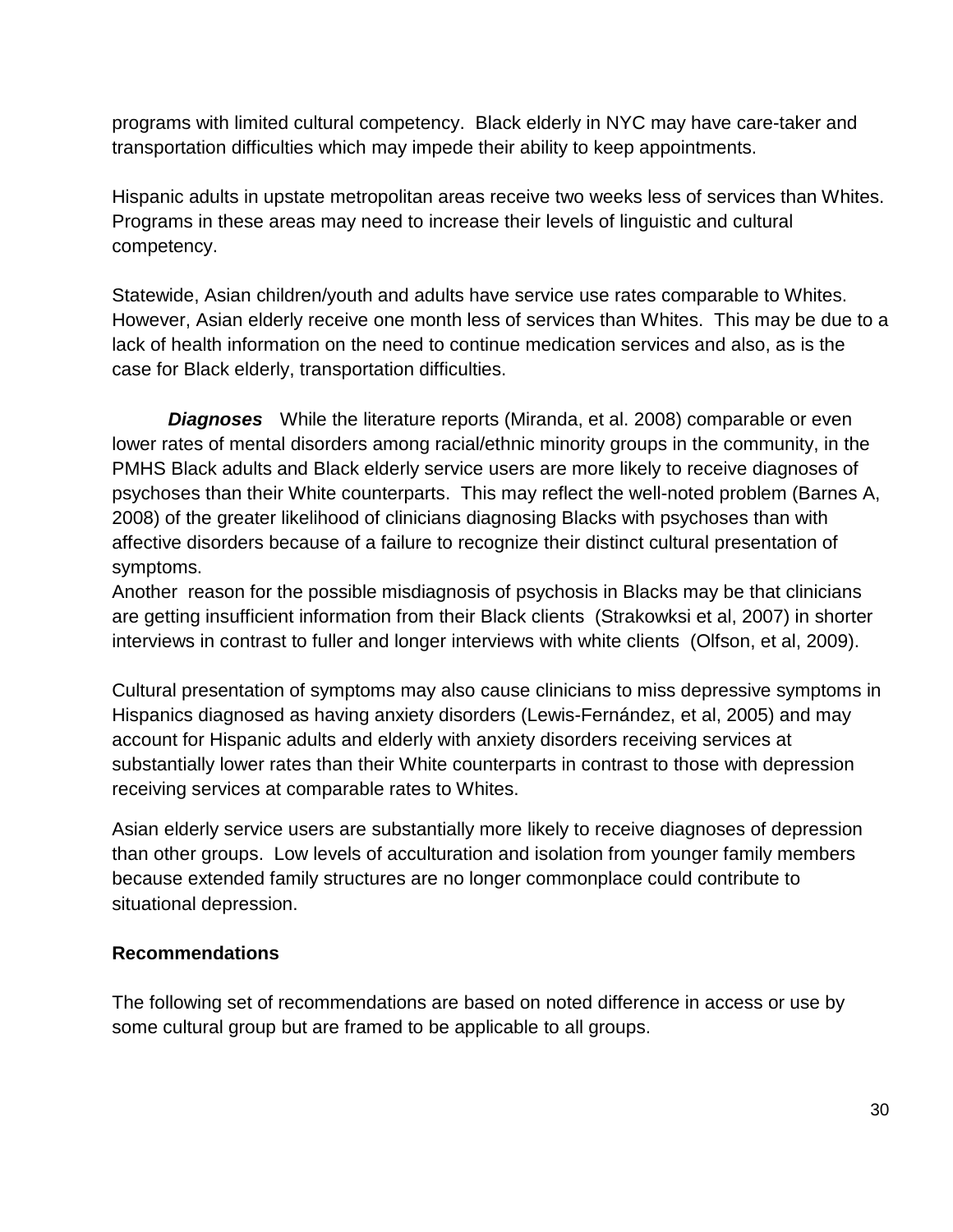- **Cultural competency assessments**: Programs may not be linguistically and culturally competent, explaining lower rates of service use by certain cultural groups (observed in some areas for some age groups). Mandates to conduct organizational and program-level cultural competency assessments, particularly those that identify areas of needed improvement, should become part of quality of care assessments envisaged for health care reform.
- **Cross-system coordination:** Children/youth in some areas are at high risk for community-based problems, (e.g., Black children/youth in upstate metropolitan areas with lower service use rates may be at high risk for substance abuse and criminal justice system involvement). The need for cross-system coordination of services and supports used by children/youth is well recognized and is being addressed statewide in the NYS Children's Plan (2011). Specific ways for parents to make linkages and coordinate with schools, other children/youth services and support systems are required to increase children/youth retention in needed mental health services.
- **Cultural competency clinician training**: Cultural competency clinician training is recommended that specifically addresses possible differences in the cultural presentation of illness symptoms, particularly with reference to psychoses in Blacks (Barnes, 2008) and depression and anxiety disorders in Hispanics (Lewis-Fernández, et. al, 2005).
- **Integration with primary care**: Since many cultural groups express mental disorders somatically and use primary care providers to treat their mental health problems (most likely accounting for the lesser use of PMHS by Asians), screening for mental disorders by primary care providers should be routine and ways for them to make referrals to programs in the PMHS facilitated. Primary care providers can also distribute mental health information to their patients.

## • **Mental health information**:

- $\circ$  To increase service use of less acculturated consumers, (e.g., Asian elderly), mental health information needs to be provided to them and their family members by the programs they are enrolled in, using languages and formats suitable to their cultures and acculturation levels on reasons for adhering to medications and the desirability of completing programs (Siegel, et al, 2011).
- o Community-based mental health information campaigns need to be mounted that are targeted to specific cultural groups and are geared to removing the shame and stigma of mental illness.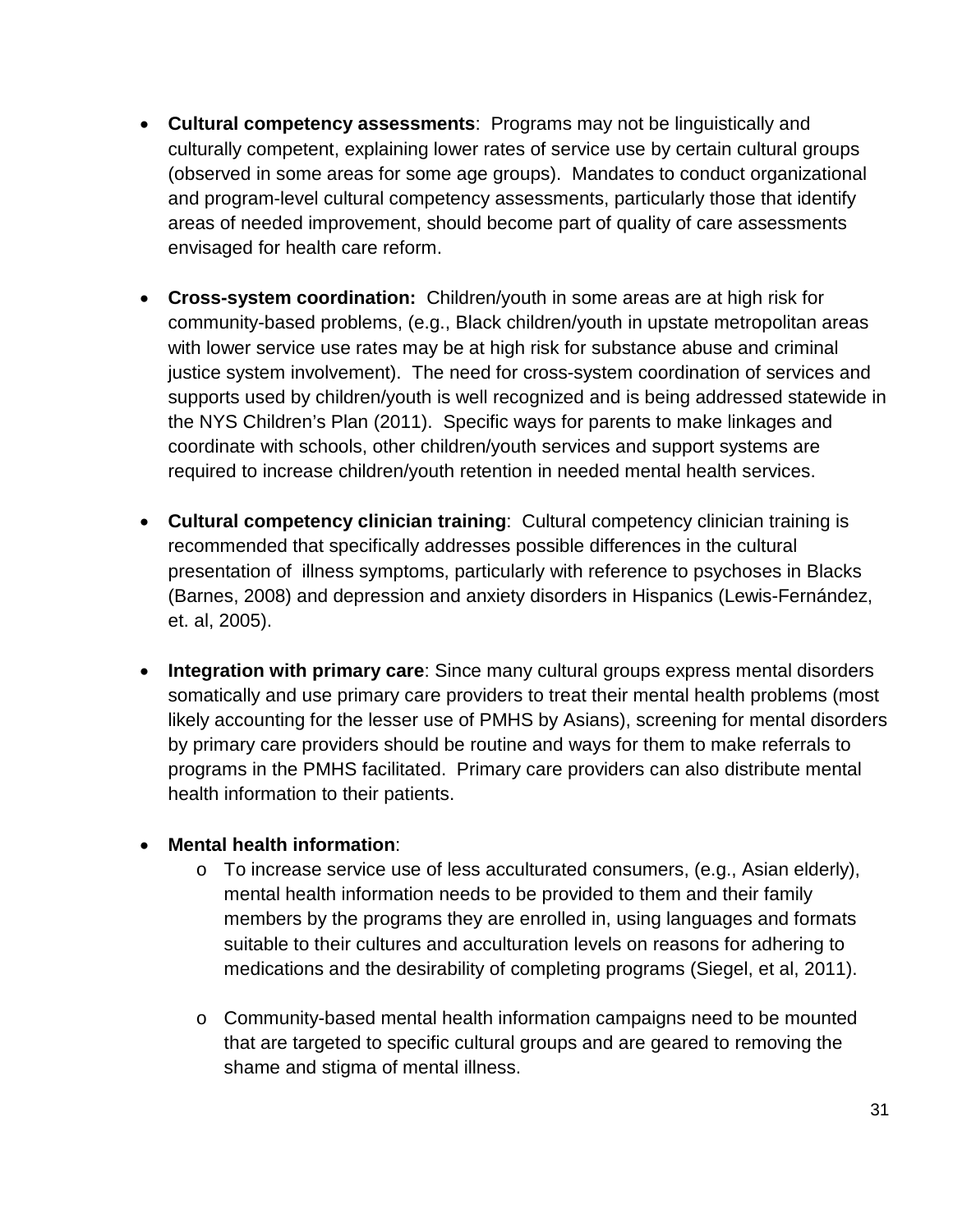• **Assistance for elderly**: Assistance with transportation particularly for the elderly (as noted for Asians and Hispanics) consumers who are isolated or who have limited abilities to tap local resources by themselves (Leong, 2001; Mobley et al, 2006) would increase their lower levels of engagement in the system.

#### **References**

Institute of Medicine: Crossing the Quality Chasm: Adaptation to Mental Health and Addiction Disorders. Washing ton DC, National Academy Press, 2001

Laska, E., Meisner, M., Siegel, C: Estimating the size of a population from a single sample. Biometrics, 44:461-472, 1988.

Laska EM, Meisner M, Wanderling J, Siegel C: Estimating treated prevalence and service utilization rates: Assessing disparities in mental health, Statistics in medicine 29(16):1673- 1680, July 2010

DeNavas-Walt C, Proctor BD, Mills RJ. U.S. Census Bureau, Current Population Reports, P60-226, Income, Poverty, and Health Insurance Coverage in the United States: 2003, U.S. Government Printing Office, Washington, DC, 2004.

Barnes A: Race and hospital diagnoses of schizophrenia and mood disorders. Social Work, 53(1), 77-83. (2008).

Ellis AR, Konrad TR, Thomas KC, Morrissey, JP. County-level estimates of mental health professional supply in the United States. Psychiatric Services 60(10): 1315-1322, 2009

Strakowski SM, Thomas KC, Ellis AR, Konrad TR, Holzer CE, Morrissey, JP. County-level estimates of mental health professional shortage in the United States. Psychiatric Services 60(10): 1323-1328, 2009

Yeung A, Chang D, Gresham RL, Nierenberg AA, Fava M. Illness beliefs of depressed Chinese American patients in primary care. Journal of Nervous & Mental Disease, 192(4):324-27, 2004.

Kung, WV. Cultural and practical barriers to seeking mental health treatment for Chinese Americans. Journal of Community Psychology, 32(1):27-43, 2004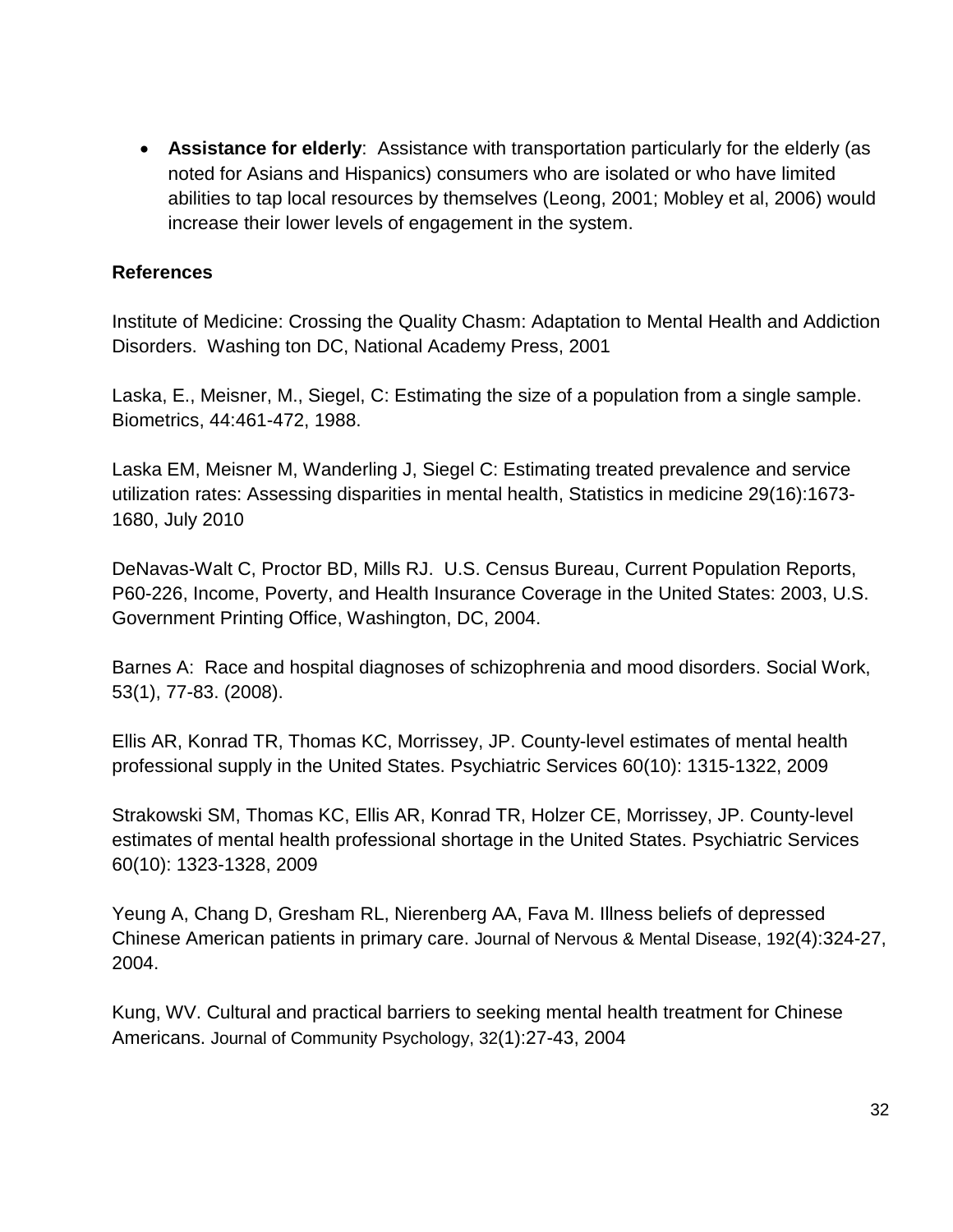McElroy SL, Keck PE, West SA. Racial influence on diagnosis in psychotic mania. J Affect Disord, 39:157–162, 1996

Miranda J, McGuire TG, Williams DR, Wand P: Mental Health in the Context of Health Disparities, American Journal of Psychiatry 165.9, 1102-1108, September, 2008

Barnes A: Race and hospital diagnoses of schizophrenia and mood disorders. Social Work, 53

(10 ) 77-83, 2008.

[Strakowski SM,](http://www.ncbi.nlm.nih.gov/pubmed?term=%22Strakowski%20SM%22%5BAuthor%5D) [Hawkins JM,](http://www.ncbi.nlm.nih.gov/pubmed?term=%22Hawkins%20JM%22%5BAuthor%5D) [Keck PE Jr,](http://www.ncbi.nlm.nih.gov/pubmed?term=%22Keck%20PE%20Jr%22%5BAuthor%5D) [McElroy SL,](http://www.ncbi.nlm.nih.gov/pubmed?term=%22McElroy%20SL%22%5BAuthor%5D) [West SA,](http://www.ncbi.nlm.nih.gov/pubmed?term=%22West%20SA%22%5BAuthor%5D) [Bourne ML,](http://www.ncbi.nlm.nih.gov/pubmed?term=%22Bourne%20ML%22%5BAuthor%5D) [Sax KW,](http://www.ncbi.nlm.nih.gov/pubmed?term=%22Sax%20KW%22%5BAuthor%5D) [Tugrul](http://www.ncbi.nlm.nih.gov/pubmed?term=%22Tugrul%20KC%22%5BAuthor%5D)  [KC](http://www.ncbi.nlm.nih.gov/pubmed?term=%22Tugrul%20KC%22%5BAuthor%5D)[J: The effects of race and information variance on disagreement between psychiatric](http://www.ncbi.nlm.nih.gov/pubmed/9375599)  [emergency service and research diagnoses in first-episode psychosis. Clin Psychiatry.](http://www.ncbi.nlm.nih.gov/pubmed/9375599) Oct; 58(10): 457-63; 1997

[Olfson](http://www.ncbi.nlm.nih.gov/pubmed?term=%22Olfson%20M%22%5BAuthor%5D) M, [Cherry DK,](http://www.ncbi.nlm.nih.gov/pubmed?term=%22Cherry%20DK%22%5BAuthor%5D) [Lewis-Fernández R.](http://www.ncbi.nlm.nih.gov/pubmed?term=%22Lewis-Fern%C3%A1ndez%20R%22%5BAuthor%5D) Racial differences in visit duration of outpatient psychiatric visits. [Arch Gen Psychiatry.](http://www.ncbi.nlm.nih.gov/pubmed/19188544) Feb;66(2):214-21, 2009.

Lewis-Fernandez R. Das AK, Alfonso C, Weissman M, Olfson M: Depression in US Hispanics: Diagnostic and Management Considerations in Family Practice, The Journal of the American Board **of Family Practice** 18:282-296, 2005

Siegel C, Haugland G, Reid-Rose L, Hopper K: Components of Cultural Competence in Three Mental Health Programs, Psychiatric Services: vol. 62, no. 6, 626-631, June, 2011

Leong FTL & Lau ASL. Barriers to providing effective mental health services to Asian Americans. Mental Health Services Research, 3(4), 201-14, 2001

The NYS Children's Plan**,** Commissioners' Committee on Cross-Systems Services for Children and Children/youth, 2011: www.ccf.state.ny.us/initiatives/ChildPlanHome.htm

Mobley LR, Root E, Anselin L, Lozano-Gracia N, Koschinsky J: Spatial analysis of elderly access to primary care services. International Journal of Health Geographics. 5-19, 2006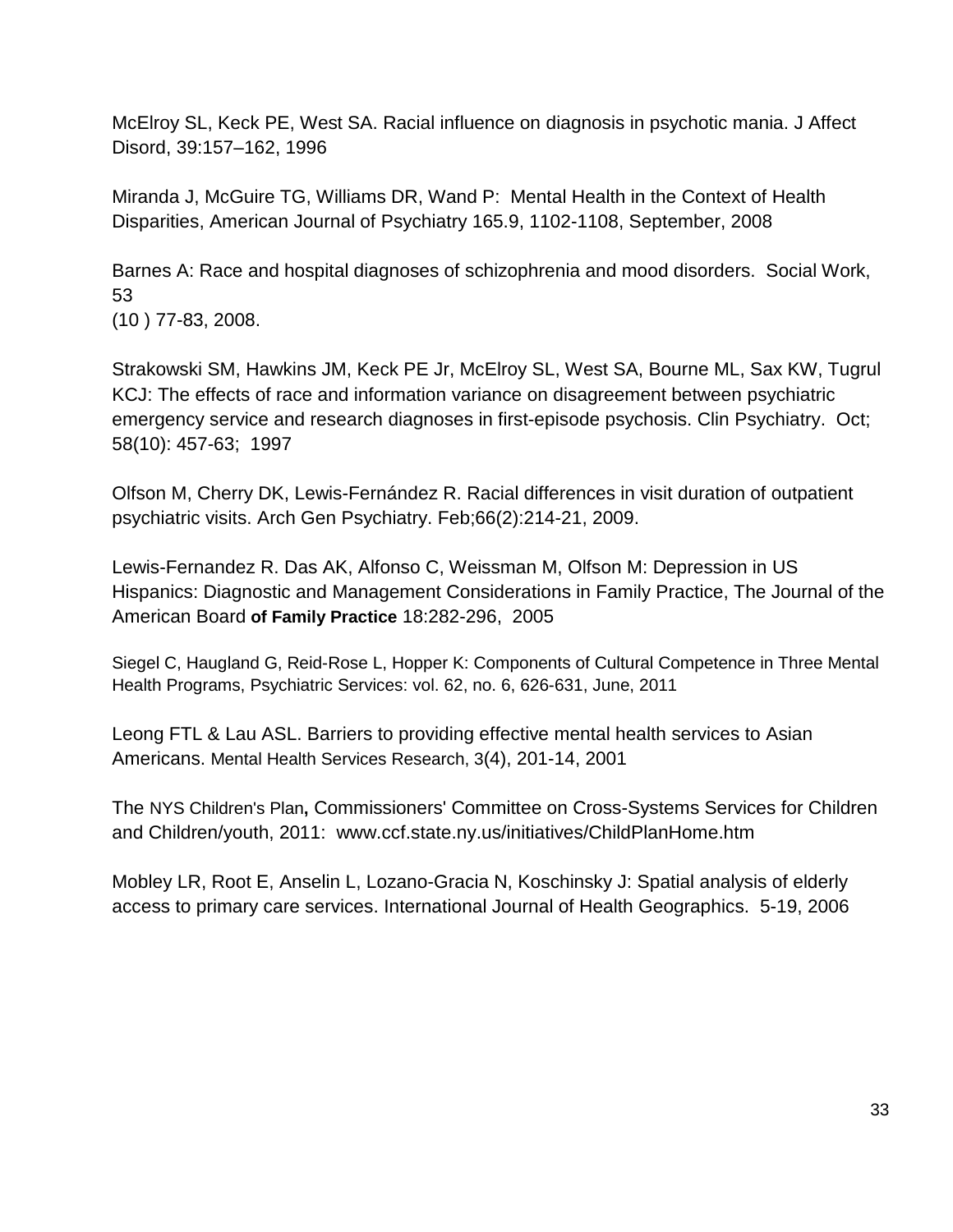# <span id="page-33-0"></span>**IV. Utilization of Inpatient Psychiatric Care in New York State by Demographic Characteristics**

# **OMH, Office of Performance Measurement and Evaluation**

# **NKI Center of Excellence in Culturally Competent Mental Health**

Data are presented on the population that utilized inpatient psychiatric care in New York State (NYS) in 2009 in State psychiatric centers and in Article 28 general hospitals, (i.e., hospitals with certified mental health units). Not included are private hospitals and general hospitals having only scatter beds for psychiatric care.

**Data sources** Data on the State psychiatric centers are from the NYSOMH MHARS system and on general hospitals from the NYS Department of Health SPARCS system. Denominator data for rates are from the US Census.

**Measures and tables** The average daily census (ADC) in a year for a racial/ethnic age and gender group, representing for a group, the average number of patients per day in the group in a hospital in a year is presented for the two inpatient setting types. The ADC's displayed are population based denominated to per 10,000 in the population. ADC rates cannot be used to estimate the unduplicated numbers seen in these sites. State-operated hospitals treat persons with the most severe and persistent mental illnesses, and persons there have longer hospitalizations than those served in general hospitals. Nevertheless there are discharges and new admissions every year so that the ADC is not an unduplicated patient count. In general hospitals, lengths of stay are shorter, and readmission rates are greater than in State hospitals, and without this knowledge, an unduplicated estimate cannot be made.

The rates are displayed in Tables 1-2. Tables 1 A-C display for each race/ethnic group the rates for the age and gender groups, Tables 1 A for general hospitals plus psychiatric settings, Table 1B for State psychiatric centers, and Table C for general hospitals. Tables 2 A-C provides the ADC for these settings in similar order for the total of each cultural group (i.e., across age and gender groups) for each of the OMH geographic regions. The tables also display an ADC ratio of a racial/ethnic minority's ADC to that of non-Hispanic Whites. This ratio provides information on the order of magnitude of differences between these groups, numbers greater than one indicating that the racial/ethnic group's ADC is greater than the White groups, and numbers less than one lower. No statistical tests were performed on this ratio, and we highlight only sizable differences.

**Definition of groups** For age groups, 'child' is a person under the age of 18, and 'adult' a person 18 or over. Adult therefore also includes the elderly. Racial/ethnic groups are Hispanic, Black non-Hispanic, Asian non-Hispanic and Other (representing all else). In these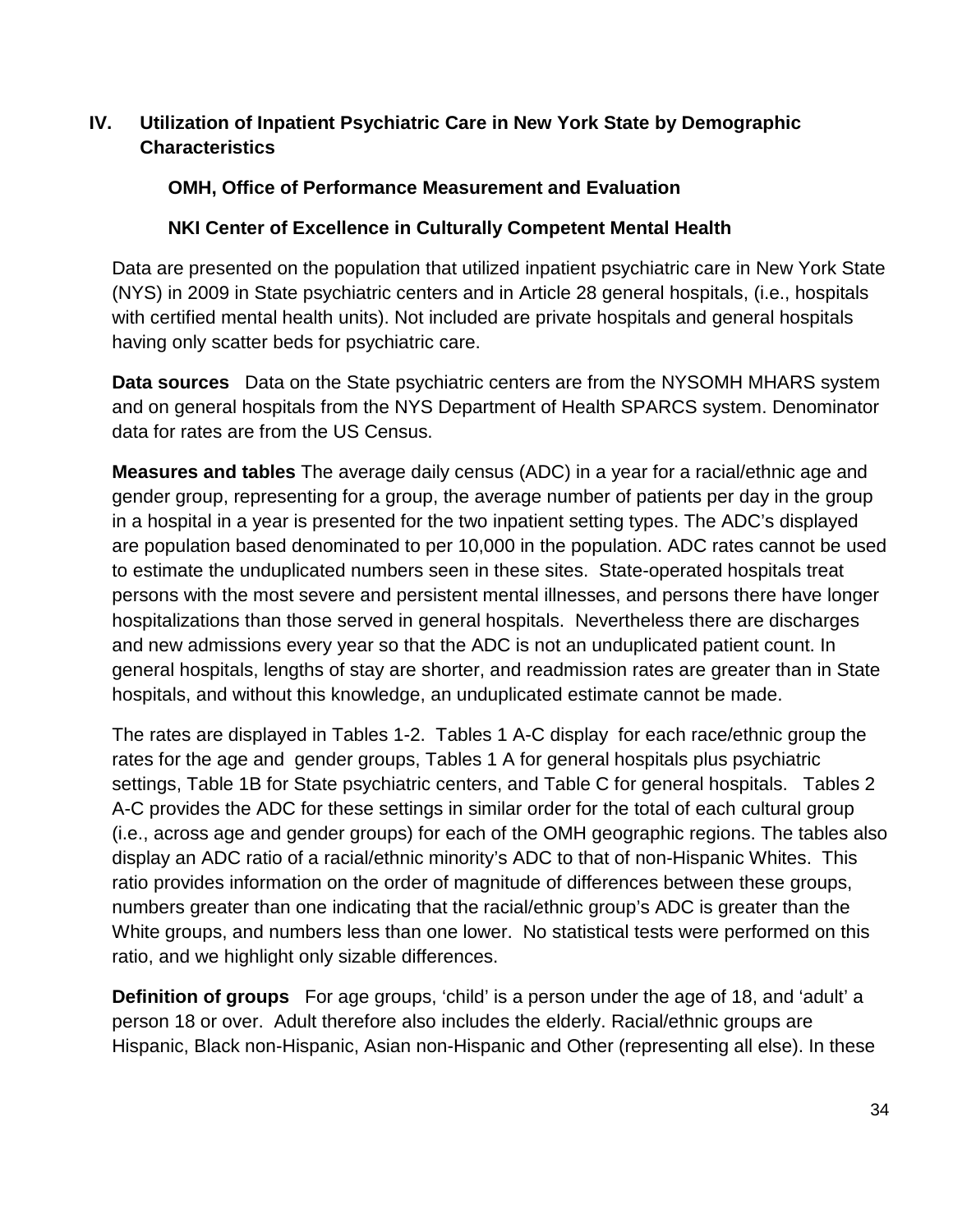tabulations, "Hispanics" are Hispanics alone or with any other race. Data are not presented in the tables for Other as the members of this group are diverse in terms of race/ethnicity.

# **Results**

The overall ADC for inpatient hospitals was 4.14 per 10,000 persons in NYS indicating that roughly 8,000 individuals were hospitalized in the studied settings for mental illness on any given day in 2009: 58% in general hospitals and 42% in state psychiatric centers. The ADC per 10,000 in the population did not differ between Whites and Hispanics, but was considerably higher for Blacks (3 times greater) and lower for Asians (about half) than Whites.

*Gender and Age Comparisons (Table 1)* Across all cultural groups, adult males had higher ADC rates than females, especially in State psychiatric centers where the overall ADC rates for male adults was more than two times that of females. Among children, this gender ratio is attenuated, with boys and girls having similar rates.

*Cultural group comparison (Table 1)* The overall ADC per 10,000 rate for White patients was 3.09 with the rate for children 1.28 and for adults 3.53. Black persons both children and adults were approximately three times more likely than Whites to be in hospital on a given day. Hispanic children were also more likely to be in hospitals than Whites in both settings but the difference is smaller. Among Asians the rates are considerably lower in total and for all age and gender groups compared to Whites in both setting types.

*Regional comparison (Table 2)* The overall ADC per 10,000 rate was highest in New York City (NYC) (5.19) compared to the other OMH regions (3.18-3.59). Black persons consistently had the highest rates in all regions. Asians continued to have the lowest hospitalization rates in each region and they were consistently lower than Whites.

Hispanic ADC ratios, however, varied somewhat by region when compared to White patients. State psychiatric center rates were higher in NYC and the Western region and similar in other regions. General hospital rates were higher in the Central region and similar or lower in other regions. When comparing the psychiatric hospital to the general hospital rates, there was an additional difference: Hispanics had lower rates of general hospital use in NYC compared to White patients (1.71 compared to 2.23) while their psychiatric center rates were higher (1.76 compared to 1.17).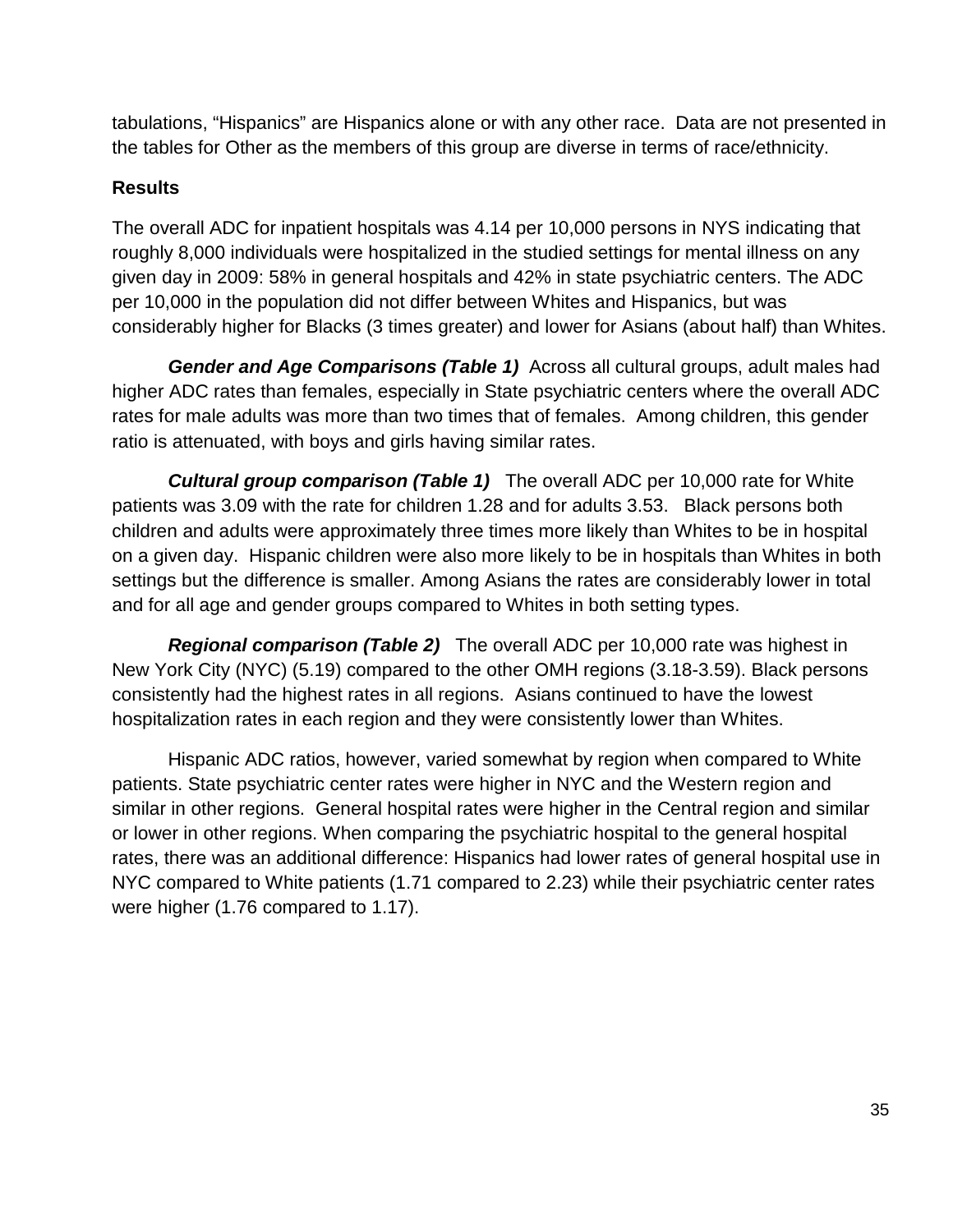# **Summary**

Black patients had the highest average daily census rates of hospitalization per Black capita. This finding is in line with national studies showing higher inpatient treatment prevalence rates for Blacks. Asians had the lowest rates regardless of hospital type, age, gender, or region. Hispanic patients present a more complex picture, with rates that are closer to the White comparison group but that vary according to hospital type, age, gender, and region. For all groups, New York City has the highest rates in the State. The concentration of hospitals in the city may make availability less of a barrier.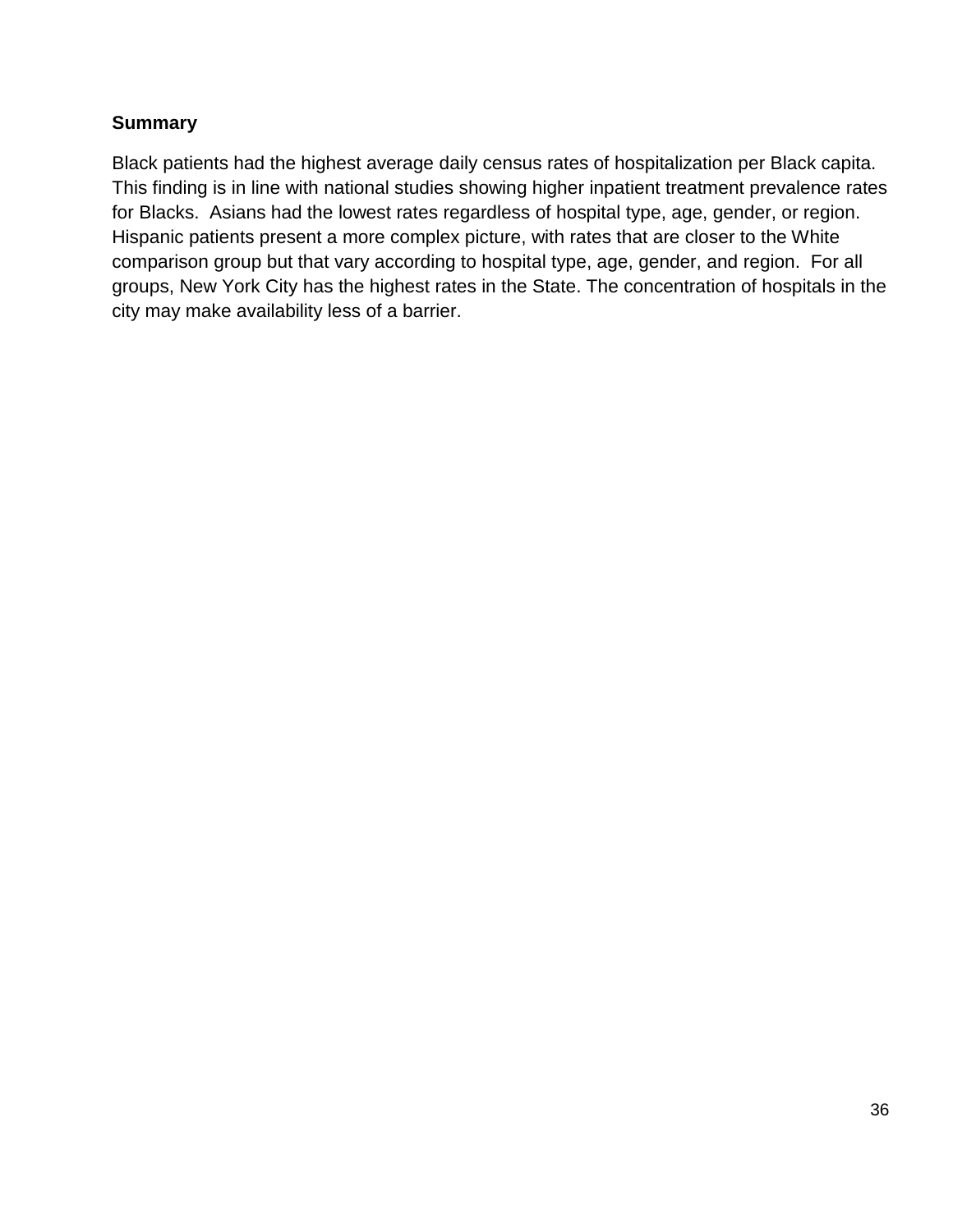#### **TABLE 1 A: ADC per 10,000 All Inpatient Settings (State Psychiatric Centers and General Hospitals)**

|                           |      | <b>ADC-Child</b><br>(Under 18<br>Years) | <b>ADC</b>            | <b>ADC</b><br><b>Child</b><br>Total |              | <b>ADC-Adult</b><br>(18 years and<br>older) | <b>ADC</b>     | <b>ADC</b><br>Adult<br>Total | <b>ADC</b>     | <b>ADC</b><br>Total<br>Age |
|---------------------------|------|-----------------------------------------|-----------------------|-------------------------------------|--------------|---------------------------------------------|----------------|------------------------------|----------------|----------------------------|
| <b>Race/Ethnicity</b>     | F    | M                                       | <b>Child</b><br>Total | Ratio                               | F            | M                                           | Adult<br>Total | Ratio                        | Grand<br>Total | Ratio                      |
| Asian Non-Hispanic        | 0.31 | 0.44                                    | 0.38                  | 0.30                                | 1.82         | 2.10<br>2.40                                |                | 0.60                         | 1.71           | 0.55                       |
| <b>Black Non-Hispanic</b> | 3.24 | 4.04                                    | 3.65                  | 2.85                                | 7.37         | 15.72                                       | 11.13          | 3.15                         | 9.20           | 2.98                       |
| Hispanic                  | 1.70 | .59                                     | 1.64                  | 1.28                                | 2.59         | 4.95                                        | 3.75           | 1.06                         | 3.13           | 1.01                       |
| White Non-Hispanic        | 1.28 | 1.27                                    | 1.28                  | 1.00                                | 3.07<br>4.03 |                                             | 3.53           | 1.00                         | 3.09           | 1.00                       |
| <b>Grand Total</b>        | 1.75 | 1.82<br>.90<br>3.76                     |                       | 5.97                                | 4.82         |                                             | 4.14           |                              |                |                            |

**B: State Psychiatric Centers**

|                           | <b>ADC-Child</b><br>(Under<br>Years) | 18   | <b>ADC</b>            | <b>ADC</b><br><b>Child</b><br>Total | <b>ADC-Adult</b><br>older) | (18 years and | <b>ADC</b>            | <b>ADC</b><br>Adult<br><b>Total</b> | <b>ADC</b>     | <b>ADC</b><br><b>Total</b><br>Age |
|---------------------------|--------------------------------------|------|-----------------------|-------------------------------------|----------------------------|---------------|-----------------------|-------------------------------------|----------------|-----------------------------------|
| <b>Race/Ethnicity</b>     | F<br>М                               |      | <b>Child</b><br>Total | Ratio                               | F                          | М             | Adult<br><b>Total</b> | Ratio                               | Grand<br>Total | Ratio                             |
| Asian Non-Hispanic        | 0.09                                 | 0.12 | 0.11                  | 0.14                                | 0.71                       | 1.12          | 0.91                  | 0.59                                | 0.72           | 0.52                              |
| <b>Black Non-Hispanic</b> | 1.88                                 | 2.21 | 2.05                  | 2.53                                | 2.89                       | 8.17          | 5.27                  | 3.44                                | 4.44           | 3.19                              |
| Hispanic                  | 1.11                                 | 0.98 | 1.04                  | 1.29                                | 0.97                       | 2.76          | 1.85                  | 1.21                                | 1.62           | 1.16                              |
| White Non-Hispanic        | 0.83                                 |      | 0.81                  | 1.00                                | 1.20                       | 1.88          | 1.53                  | 1.00                                | 1.39           | 1.00                              |
| <b>Grand Total</b>        | 1.02<br>1.02                         |      | 1.02                  |                                     | 1.39                       | 2.83          | 2.08                  |                                     | 1.84           |                                   |

**C: General Hospitals (ADC per Mental Health Inpatient Treatment)**

| <b>ADC</b><br><b>Child</b><br>(Under<br>18<br>Years) |      | <b>ADC</b> | <b>ADC</b><br><b>Child</b><br><b>Total</b> | <b>ADC</b><br>older) | <b>Adult</b><br>(18 years and                                | <b>ADC</b> | <b>ADC</b><br>Adult<br>Total |              | <b>ADC</b><br>Total<br>Age |
|------------------------------------------------------|------|------------|--------------------------------------------|----------------------|--------------------------------------------------------------|------------|------------------------------|--------------|----------------------------|
| F                                                    | M    | Total      | Ratio                                      | F                    | M                                                            | Total      | Ratio                        | <b>Total</b> | Ratio                      |
| 0.22                                                 | 0.32 | 0.27       | 0.57                                       | 1.12                 | 1.28                                                         | 1.19       | 0.60                         | 0.98         | 0.58                       |
| 1.36                                                 | 1.83 | 1.60       | 3.40                                       | 4.48                 | 7.55                                                         | 5.86       | 2.93                         | 4.76         | 2.80                       |
| 0.58                                                 | 0.61 | 0.60       | 1.27                                       | 1.62                 | 2.18                                                         | 1.90       | 0.95                         | 1.52         | 0.89                       |
| 0.45                                                 | 0.48 | 0.47       | 1.00                                       | 1.87                 | 2.15                                                         | 2.00       | 1.00                         | 1.70         | 1.00                       |
| 0.73                                                 | 0.88 | 0.80       |                                            | 2.37                 | 3.14                                                         | 2.74       |                              | 2.30         |                            |
|                                                      |      |            | <b>Child</b>                               |                      | Note: Other Non-Hispanic has been excluded from these tables |            | Adult                        |              | <b>ADC</b>                 |

Data Sources: General Hospitals: SPARCS 2009; State Psychiatric Centers: MHARS 2009; NYS Population: 2009 US Census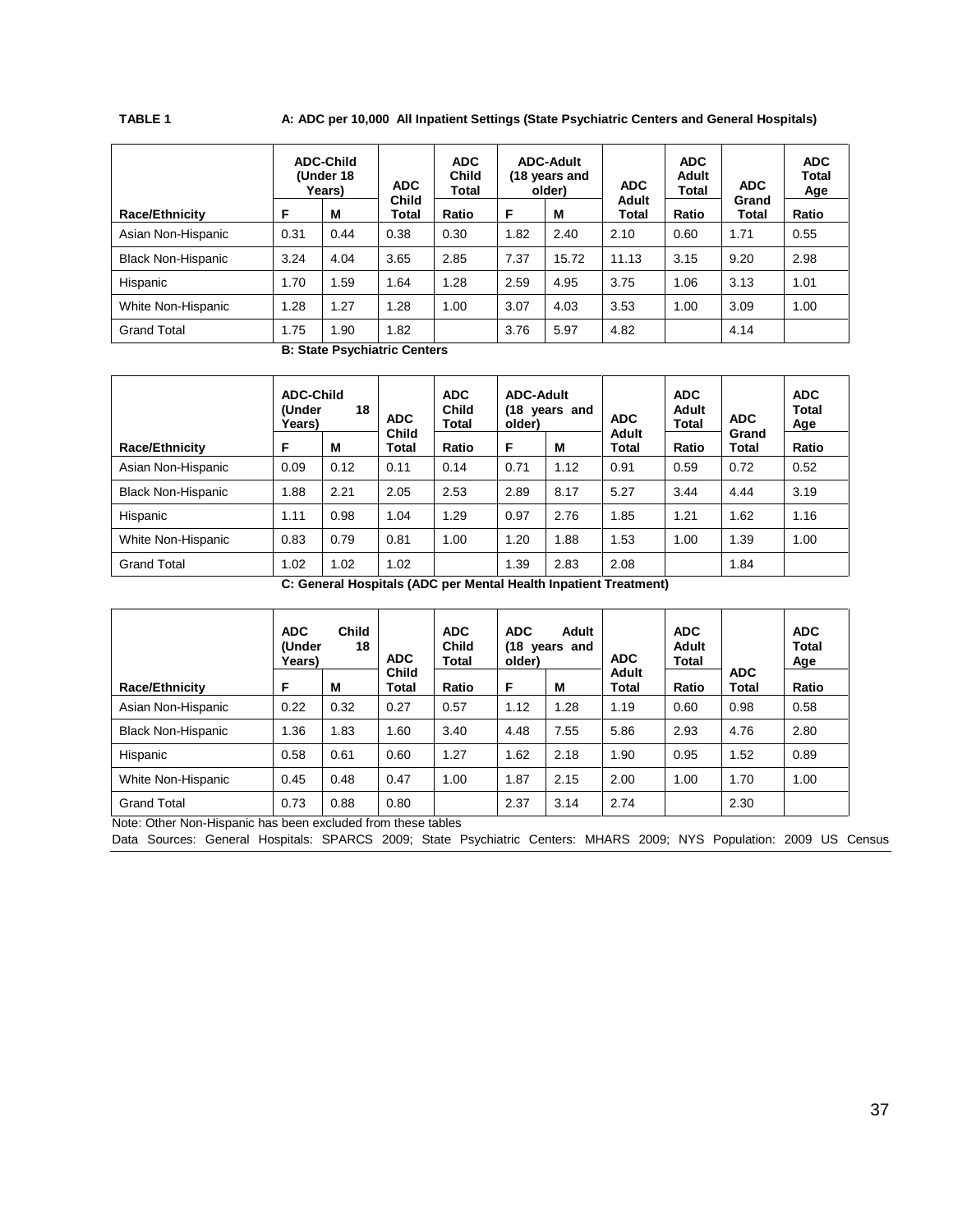#### **TABLE 2 Regional comparisons**

#### **A: ADC per 10,000: All Inpatient Settings (State Psychiatric Centers and General Hospitals)**

|                           | <b>Sidlewide</b> |                       | UUIIII di      |       |
|---------------------------|------------------|-----------------------|----------------|-------|
| <b>Race/Ethnicity</b>     | Grand<br>Total   | <b>Total</b><br>Ratio | Grand<br>Total | Ratio |
| Asian Non-Hispanic        | 1.71             | 0.55                  | 1.21           | 0.36  |
| <b>Black Non-Hispanic</b> | 9.20             | 2.98                  | 8.61           | 2.58  |
| Hispanic                  | 3.13             | 1.01                  | 3.84           | 1.15  |
| White Non-Hispanic        | 3.09             | 1.00                  | 3.34           | 1.00  |
| <b>Grand Total</b>        | 4.14             |                       | 3.59           |       |

|                           | Statewide      |                       | Central        |       | <b>Hudson River</b> |       | Long Island           |       | <b>NYC</b>            |       | Western               |       |
|---------------------------|----------------|-----------------------|----------------|-------|---------------------|-------|-----------------------|-------|-----------------------|-------|-----------------------|-------|
| <b>Race/Ethnicity</b>     | Grand<br>Total | <b>Total</b><br>Ratio | Grand<br>Total | Ratio | Grand<br>Total      | Ratio | Grand<br><b>Total</b> | Ratio | Grand<br><b>Total</b> | Ratio | Grand<br><b>Total</b> | Ratio |
| Asian Non-Hispanic        | 1.71           | 0.55                  | 1.21           | 0.36  | 0.82                | 0.29  | 0.85                  | 0.28  | 2.01                  | 0.59  | 0.90                  | 0.32  |
| <b>Black Non-Hispanic</b> | 9.20           | 2.98                  | 8.61           | 2.58  | 8.07                | 2.83  | 8.92                  | 2.94  | 9.76                  | 2.87  | 6.92                  | 2.45  |
| Hispanic                  | 3.13           | 1.01                  | 3.84           | 1.15  | 2.46                | 0.86  | 1.67                  | 0.55  | 3.47                  | 1.02  | 3.26                  | 1.16  |
| White Non-Hispanic        | 3.09           | 1.00                  | 3.34           | 1.00  | 2.85                | 1.00  | 3.04                  | 1.00  | 3.40                  | 1.00  | 2.82                  | 1.00  |
| <b>Grand Total</b>        | 4.14           |                       | 3.59           |       | 3.36                |       | 3.32                  |       | 5.19                  |       | 3.18                  |       |

**B: State Psychiatric Centers**

|                           | Statewide                               |      |  | Central               |       |  | <b>Hudson River</b>            |      | Long Island |                       |       | <b>NYC</b> |                       |       | Western |                |       |
|---------------------------|-----------------------------------------|------|--|-----------------------|-------|--|--------------------------------|------|-------------|-----------------------|-------|------------|-----------------------|-------|---------|----------------|-------|
| Race/Ethnicity            | Total<br>Grand<br>Ratio<br><b>Total</b> |      |  | Grand<br><b>Total</b> | Ratio |  | Grand<br><b>Total</b><br>Ratio |      |             | Grand<br><b>Total</b> | Ratio |            | Grand<br><b>Total</b> | Ratio |         | Grand<br>Total | Ratio |
| Asian Non-Hispanic        | 0.72                                    | 0.52 |  | 0.81                  | 0.42  |  | 0.44                           | 0.36 |             | 0.44                  | 0.31  |            | 0.82                  | 0.70  |         | 0.33           | 0.23  |
| <b>Black Non-Hispanic</b> | 4.44                                    | 3.19 |  | 6.08                  | 3.17  |  | 4.13                           | 3.36 |             | 5.44                  | 3.89  |            | 4.38                  | 3.75  |         | 3.67           | 2.57  |
| Hispanic                  | 1.62                                    | 1.16 |  | 1.99                  | 1.04  |  | 1.22                           | 0.99 |             | 1.04                  | 0.74  |            | 1.76                  | 1.50  |         | 1.82           | 1.27  |
| White Non-Hispanic        | 1.39                                    | 1.00 |  | 1.92                  | 1.00  |  | 1.23                           | 1.00 |             | 1.40                  | 1.00  |            | 1.17                  | 1.00  |         | 1.43           | 1.00  |
| <b>Grand Total</b>        | 1.84                                    |      |  | 2.11                  |       |  | 1.46                           |      |             | 1.66                  |       |            | 2.06                  |       |         | 1.62           |       |

**C: General Hospitals (ADC per Mental Health Inpatient Treatment)**

| Atatewide |  |  |
|-----------|--|--|
|           |  |  |

Statewide Central Hudson River Long Island NYC Western

| <b>Race/Ethnicity</b>                                                                                               | Grand<br><b>Total</b> | <b>Total</b><br>Ratio | Grand<br>Total | Ratio | Grand<br><b>Total</b> | Ratio | Grand<br>Total | Ratio | Grand<br>Total | Ratio | Grand<br><b>Total</b> | Ratio |
|---------------------------------------------------------------------------------------------------------------------|-----------------------|-----------------------|----------------|-------|-----------------------|-------|----------------|-------|----------------|-------|-----------------------|-------|
| Asian Non-Hispanic                                                                                                  | 0.98                  | 0.58                  | 0.39           | 0.28  | 0.38                  | 0.24  | 0.41           | 0.25  | 1.18           | 0.53  | 0.57                  | 0.41  |
| <b>Black Non-Hispanic</b>                                                                                           | 4.76                  | 2.80                  | 2.53           | 1.78  | 3.94                  | 2.45  | 3.48           | 2.12  | 5.38           | 2.41  | 3.24                  | 2.33  |
| Hispanic                                                                                                            | 1.52                  | 0.89                  | 1.85           | 1.30  | 1.24                  | 0.77  | 0.64           | 0.39  | 1.71           | 0.76  | 1.44                  | 1.04  |
| White Non-Hispanic                                                                                                  | 1.70                  | 1.00                  | 1.42           | 1.00  | 1.61                  | 1.00  | 1.64           | 1.00  | 2.23           | 1.00  | 1.39                  | 1.00  |
| <b>Grand Total</b>                                                                                                  | 2.30                  |                       | 1.49           |       | 1.90                  |       | 1.66           |       | 3.13           |       | 1.56                  |       |
| Data Sources: General Hospitals: SPARCS 2009; State Psychiatric Centers: MHARS 2009; NYS Population: 2009 US Census |                       |                       |                |       |                       |       |                |       |                |       |                       |       |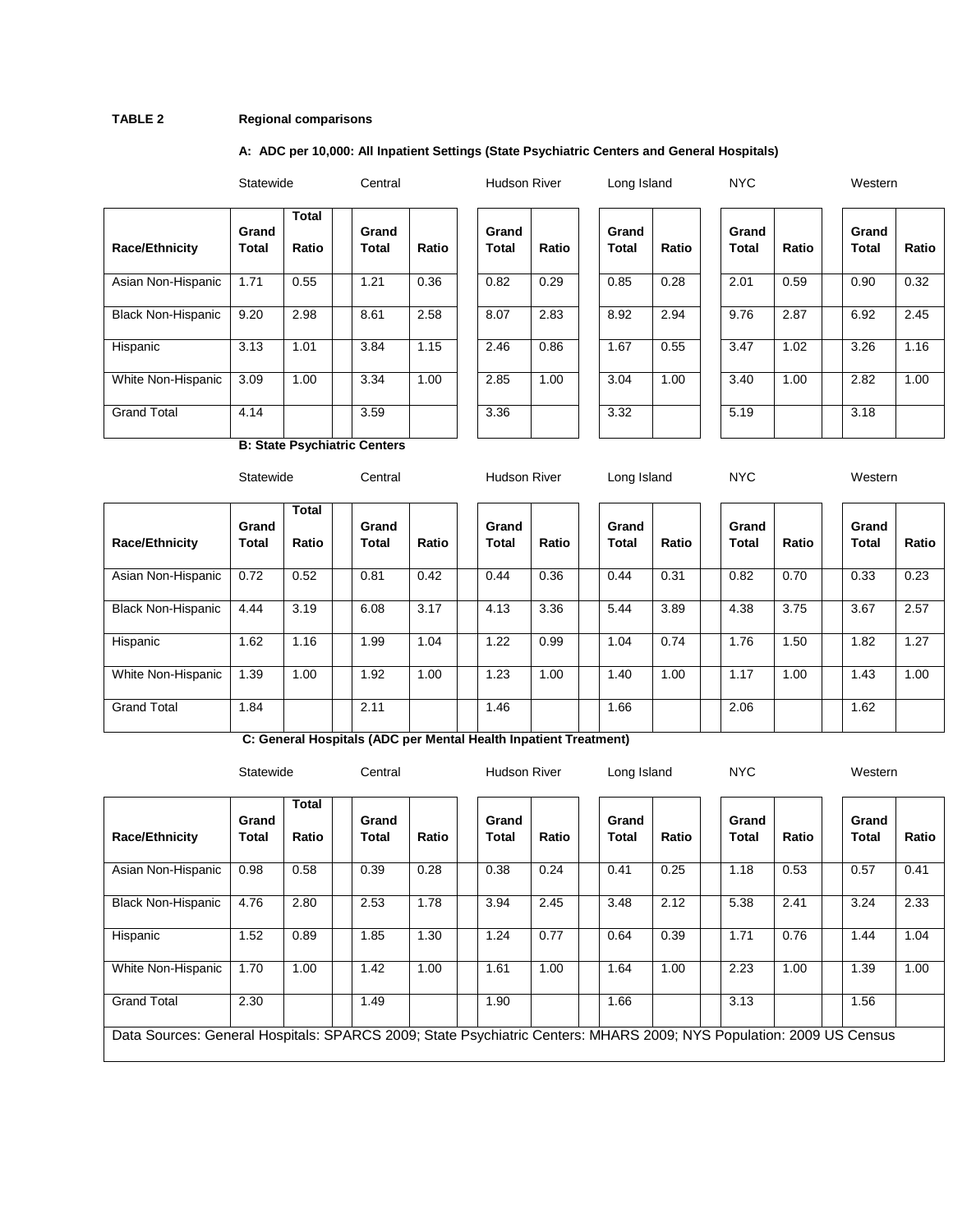<span id="page-38-0"></span>**V. Quality of Psychotropic Medication Prescribing by Race/Ethnicity in the New York State Medicaid Mental Health Population: the PSYCKES-Medicaid Program**

**Molly Finnerty, M.D., Edith Kealey, M.S.W., Emily Leckman-Westin, Ph.D, Veronica Hackethal, M.D., MSc, Roberto Lewis-Fernández, M.D., & Jennifer Humensky, Ph.D.** 

In 2008, the Office of Mental Health (OMH) and the Department of Health began collaboration on a statewide Continuous Quality Improvement (CQI) initiative to improve the quality and safety of psychotropic prescribing for Medicaid recipients. The central vehicle of this initiative is PSYCKES-Medicaid, a HIPAA-compliant, web-based portfolio of tools designed to support quality improvement and clinical decision-making in the New York State (NYS) Medicaid mental health population. Community-based mental health providers with access to PSYCKES are able to review a portfolio of reports at the state, region, county, agency, site, program, and client levels to assess performance on quality indicators, identify individuals who could benefit from clinical review, and inform treatment planning.

OMH partnered with the Division of Mental Health Services and Policy Research (DMHSPR) of the New York State Psychiatric Institute and Columbia University to establish a Scientific Advisory Committee (SAC) consisting of experts who contribute regularly to the scientific literature on psychopharmacology. The SAC was charged with the task of identifying prescribing practices that may, under some circumstances, be considered clinically questionable. Six work groups were established: Schizophrenia, Bipolar Disorder, Depression, Youth, Older Adults, and Women. Indicator development was prioritized based on stakeholder input. From an initial list of over 60 quality concerns, four indicators were developed and implemented: psychotropic polypharmacy, cardiometabolic risk, high-dose prescribing, and risky psychotropic prescribing in youth.[2](#page-38-1)

Before implementation, these indicators underwent detailed characterization analyses to identify the population most at risk for the quality concern. These analyses evaluated demographics (sex, age, race/ethnicity), diagnosis, and medications/service utilization of affected and unaffected recipients at the county, regional, and state level. Indicators were validated by chart review and revised as necessary.

<span id="page-38-1"></span> <sup>2</sup> For full technical specifications of these indicators see http://www.omh.ny.gov/omhweb/psyckes\_medicaid/quality\_concerns/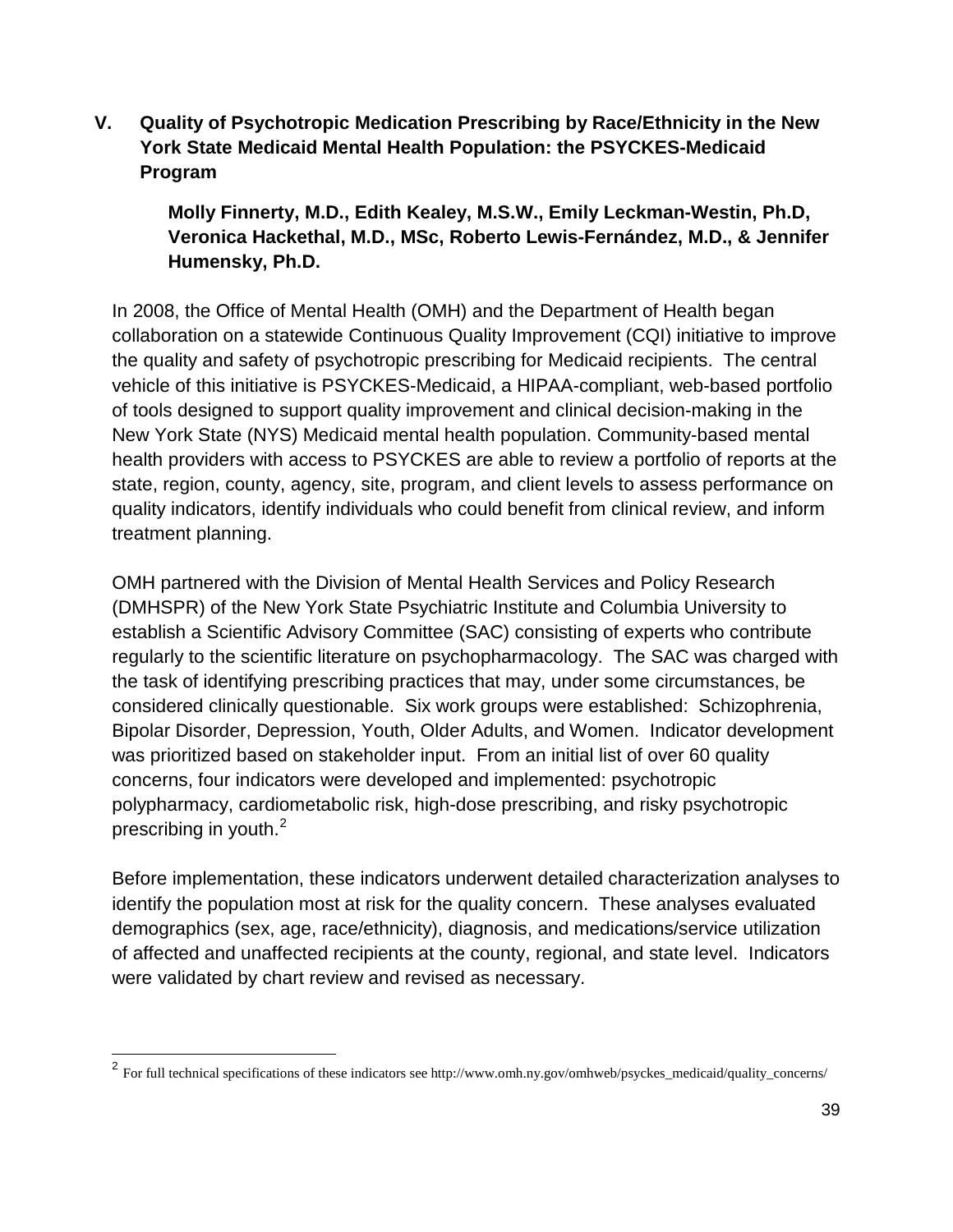# **Reducing Psychotropic Polypharmacy**

Psychotropic polypharmacy as defined by the PSYCKES CQI project refers to a medication regimen that includes one or more of the following for longer than 90 days: 2 or more antipsychotics, 3 or more antipsychotics, 2 antidepressants from the same class or 3 antidepressants from all classes, 4 or more psychotropic medications in adults, or 3 or more psychotropic medications in youth.

Use of more than one medication to treat an individual with a psychiatric disorder has increased in the United States during the past decade.<sup>[3](#page-39-0)</sup> There is minimal scientific evidence to support the effectiveness of combining psychotropics. In addition, psychotropic polypharmacy has serious potential risks:

- Polypharmacy increases the side effect burden for consumers, both acutely and long term. $4,5$  $4,5$  $4,5$
- There is a higher risk for adverse drug-drug interactions.
- Adherence decreases, with consequent risk of relapse.
- People prescribed polypharmacy may be receiving higher-than-necessary total doses within a drug class.
- It can also be difficult to determine which agent may be helping the client and which may be causing toxicity.
- Treatment costs are higher, without evidence of clinical benefit.

As a consequence, polypharmacy is recommended as an option only after adequate trials of monotherapy have proven unsuccessful.

## **Cardiometabolic Risk**

The PSYCKES CQI Cardiometabolic Risk set of indicators focuses on the risks that antipsychotic medications can pose to the health of consumers who have certain preexisting cardiometabolic risk factors (hypertension, ischemic vascular disease, acute myocardial infarction [heart attack], hyperlipidemia, obesity, or diabetes/pre-diabetes). Among the major metabolic side effects of antipsychotics are weight gain and increased

<span id="page-39-0"></span><sup>3</sup> Mojtabai R., Olfson M., National trends in psychotropic medication polypharmacy in office-based psychiatry. Archives of General Psychiatry, 2010. 67(1): p. 26-36.

<span id="page-39-1"></span><sup>4</sup> Sim, K., et al., Clinical correlates of antipsychotic polytherapy in patients with schizophrenia in Singapore. Psychiatry Clin

<span id="page-39-2"></span>Neurosci, 2004. 58(3): p. 324-9.<br><sup>5</sup> Correll, C.U., et al., Does antipsychotic polypharmacy increase the risk for metabolic syndrome? Schizophr Res, 2007. 89(1-3): p. 91-100.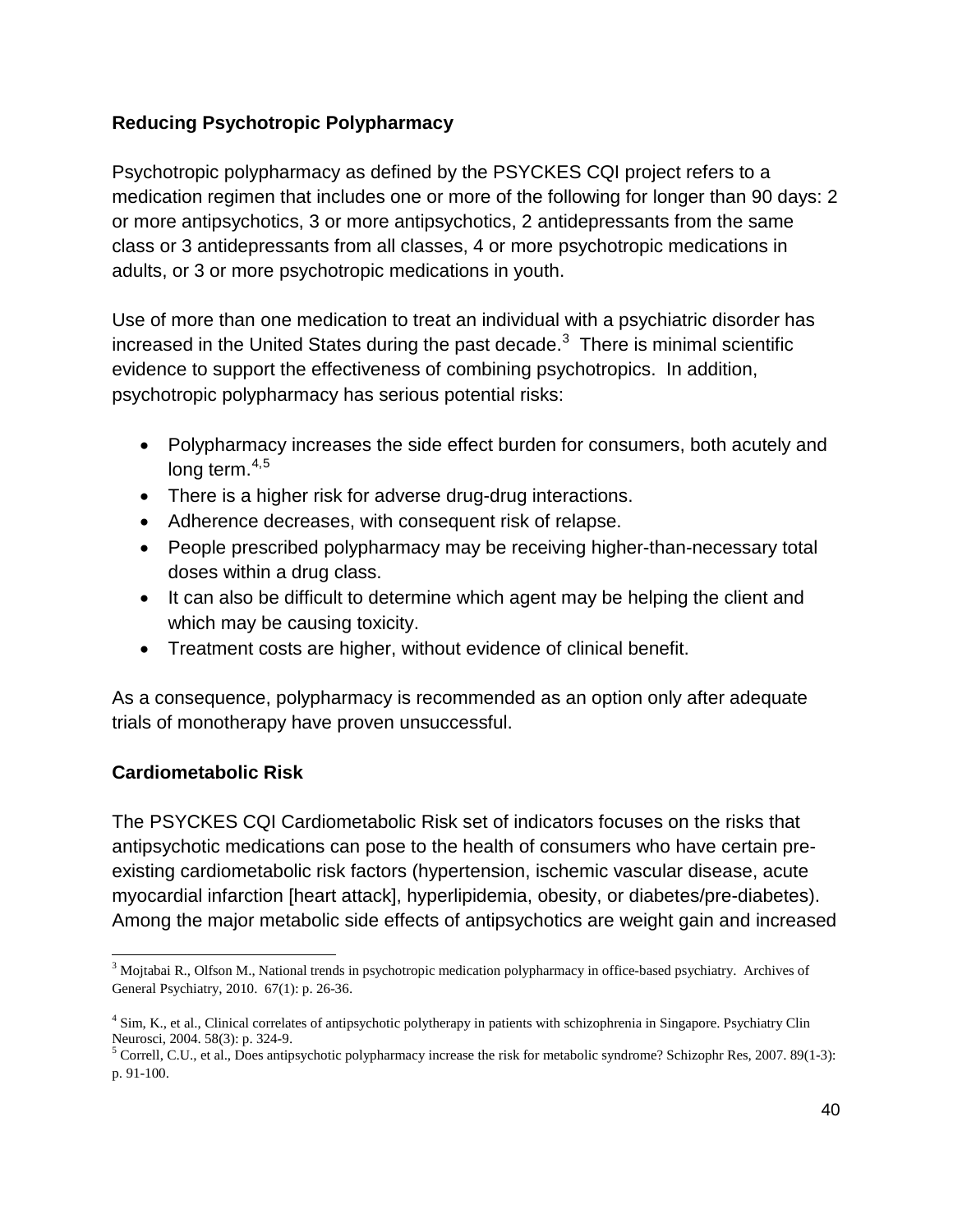risk for diabetes, which are both already significant problems in the general population of the United States. These medical risks are magnified for consumers with psychiatric disorders. Obesity is twice as common in this population<sup>[6](#page-40-0)</sup>, and diabetes rates are high.

The SAC identified a list of antipsychotics with high or moderate risk of cardiometabolic side effects. In adults, olanzapine was identified as being high risk; quetiapine, chlorpromazine, and thioridazine were identified as being moderate risk. In youth, olanzapine was identified as being the antipsychotic with the highest risk; quetiapine, paliperidone, and risperidone were identified as being higher risk; and all firstgeneration (conventional) antipsychotics with the exception of molindone were identified as being moderate risk. Reducing the use of these medications in consumers with preexisting cardiometabolic risk factors is a major aim of the PSYCKES-CQI project.

# **Higher-than-Recommended Doses of Psychotropic Medications**

The PSYCKES CQI High-Dose indicator refers to a medication regimen that includes psychotropic medications at doses that are higher than recommended; this indicator applies to antipsychotics, antidepressants, mood stabilizers, anxiolytics, and stimulants. Maximum recommended doses were determined using a hierarchy of published recommendations, including the Federal Drug Administration (FDA)'s maximum doses, as indicated by the Physician's Desk Reference (PDR), 2009 recommendations of the Schizophrenia Patient Outcomes Research Team (PORT)<sup>[7](#page-40-1),[8](#page-40-2)</sup>, the Texas report regarding the care of Foster Children (TEXAS)<sup>[9](#page-40-3)</sup>, and a standard text for psychotropic prescribing in pediatrics.<sup>[10](#page-40-4)</sup>

Despite decades of evidence that high doses of antipsychotics are more toxic and less effective than moderate doses, providers continue to prescribe high doses for a

<span id="page-40-1"></span> $^7$  [Buchanan RW](http://www.ncbi.nlm.nih.gov/pubmed?term=%22Buchanan%20RW%22%5BAuthor%5D)  $^{\Box}$ , [Kreyenbuhl J](http://www.ncbi.nlm.nih.gov/pubmed?term=%22Kreyenbuhl%20J%22%5BAuthor%5D)  $^{\Box}$ , [Kelly DL](http://www.ncbi.nlm.nih.gov/pubmed?term=%22Kelly%20DL%22%5BAuthor%5D)  $^{\Box}$ , [Noel JM](http://www.ncbi.nlm.nih.gov/pubmed?term=%22Noel%20JM%22%5BAuthor%5D)  $^{\Box}$ , [Boggs DL](http://www.ncbi.nlm.nih.gov/pubmed?term=%22Boggs%20DL%22%5BAuthor%5D)  $^{\Box}$ , [Fischer BA](http://www.ncbi.nlm.nih.gov/pubmed?term=%22Fischer%20BA%22%5BAuthor%5D)  $^{\Box}$ , [Himelhoch S](http://www.ncbi.nlm.nih.gov/pubmed?term=%22Himelhoch%20S%22%5BAuthor%5D)  $^{\Box}$ , [Fang B](http://www.ncbi.nlm.nih.gov/pubmed?term=%22Fang%20B%22%5BAuthor%5D) , <u>Peterson E</u> <sup>ist</sup>, [Aquino PR](http://www.ncbi.nlm.nih.gov/pubmed?term=%22Aquino%20PR%22%5BAuthor%5D) <sup>ist</sup>, [Keller W](http://www.ncbi.nlm.nih.gov/pubmed?term=%22Keller%20W%22%5BAuthor%5D) <sup>ist</sup>, [Schizophrenia Patient Outcomes Research Team \(PORT\)](http://www.ncbi.nlm.nih.gov/pubmed?term=%22Schizophrenia%20Patient%20Outcomes%20Research%20Team%20(PORT)%22%5BCorporate%20Author%5D) . The 2009 schizophrenia PORT psychopharmacological treatment recommendations and summary statements. Schizophr Bull  $\frac{Bul}{2}$  2010 Jan;36(1):71-93.<br><sup>8</sup> [Kreyenbuhl J](http://www.ncbi.nlm.nih.gov/pubmed?term=%22Kreyenbuhl%20J%22%5BAuthor%5D) <sup>Far</sup>[, Buchanan RW](http://www.ncbi.nlm.nih.gov/pubmed?term=%22Buchanan%20RW%22%5BAuthor%5D) <sup>Far</sup>, Dickerson, FB, Dixon, LB. The Schizophrenia Patient Outcomes Research

<span id="page-40-0"></span> $^6$  Dixon, L., et al., The association of medical comorbidity in schizophrenia with poor physical and mental health. J Nerv Ment Dis, 1999. 187(8): p. 496-502.

<span id="page-40-2"></span>Team (PORT): Updated Treatment Recommendations 2009. [Schizophr Bul](javascript:AL_get(this,%20) <sup>[27</sup>]. 2010 Jan;36(1):94-103.

<span id="page-40-3"></span> $9$  Texas Psychotropic Medication Utilization Parameters for Foster Children. Available at [http://www.hhsc.state.tx.us/medicaid/OCC/psychoactive\\_medications.html](http://www.hhsc.state.tx.us/medicaid/OCC/psychoactive_medications.html)

<span id="page-40-4"></span><sup>&</sup>lt;sup>10</sup> Pediatric Psychopharmacology: Principles and Practice, second edition. Oxford: Blackwell Scientific Publications, 2011.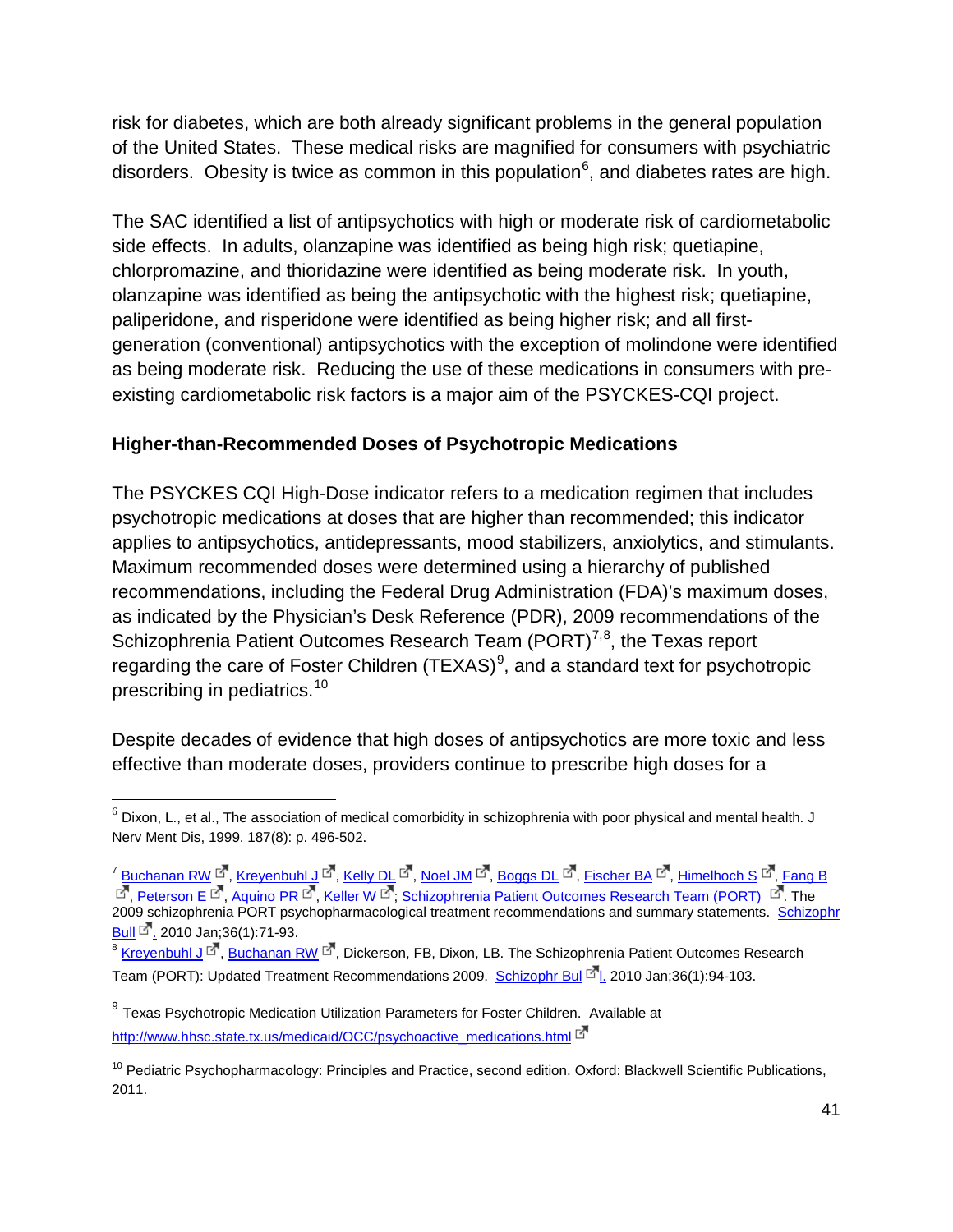significant group of consumers. Higher-than-recommended doses of psychotropics place the consumer at increased risk for adverse outcomes.<sup>[11,](#page-41-0)12</sup> High dosing is often associated with treatment non-response; clients who are least likely to respond to medications are often on the highest doses, and high doses are rarely reduced when there has been no clinical improvement. High doses of medication have been associated with decreased adherence, and increases in side effects at high doses are connected to increased dropout rates. Research suggests that children, youth, and the elderly are particularly vulnerable to adverse effects of psychotropic medication.<sup>[13](#page-41-2).14</sup>

## **Reducing Psychotropic Prescribing Risk for Youth**

The PSYCKES CQI Youth indicator set focuses on children and adolescents who are prescribed higher-than-recommended doses of psychotropics, who are on psychotropic polypharmacy, or who are receiving psychotropics and are less than 6 years old.

Higher doses of psychotropic medications are associated with increased risk of serious side effects and problems with adherence.<sup>[15](#page-41-4)</sup> Little scientific evidence regarding high doses of medications exists for children and adolescents outside the FDA approval process; therefore, caution is needed when prescribing for this population. Although there is little empirical evidence to support its use, polypharmacy is becoming an increasingly frequent practice in the mental health treatment of youth. Polypharmacy in youth is associated with increased risk of serious drug interactions and adverse reactions, including delirium, serious behavioral changes, cardiac arrhythmias, and death.[16](#page-41-5) During the past decade rates of prescription of psychotropic medications to preschool children have also risen.<sup>[17](#page-41-6)</sup> The effectiveness, safety, and appropriate dosing

<span id="page-41-0"></span> $11$  Elie, D., et al., Cognitive effects of antipsychotic dosage and polypharmacy: a study with the BACS in patients with schizophrenia and schizoaffective disorder. J Psychopharmacol, 2010. 24(7): p. 1037-44.

<span id="page-41-1"></span><sup>&</sup>lt;sup>12</sup> Morbidity and Mortality in Persons with Severe Mental Illness, N.A.S.M.H.P.D.M.D. Council, Editor. 2006: Alexandria, VA

<span id="page-41-2"></span> $13$  Blader, J.C., et al., Stimulant-responsive and stimulant-refractory aggressive behavior among children with ADHD. Pediatrics, 2010. 126(4): p. e796-806.

<span id="page-41-3"></span> $14$  Hanlon, J.T., et al., Number and dosage of central nervous system medications on recurrent falls in community elders: the Health, Aging and Body Composition study. J Gerontol A Biol Sci Med Sci, 2009. 64(4): p. 492-8.

<span id="page-41-4"></span><sup>&</sup>lt;sup>15</sup> Haas, M., Unis, A.S., et al., A 6-week, randomized, doubleblind, placebo-controlled study of the efficacy and safety of risperidone in adolescents with schizophrenia. J. Child Adolesc. Psychopharm. 2009. 19(6): 611-621.

<span id="page-41-6"></span><span id="page-41-5"></span><sup>&</sup>lt;sup>16</sup> Safer, D.J., J.M. Zito, and S. DosReis, Concomitant psychotropic medication for youths. Am J Psychiatry, 2003. 160(3): p. 438-49.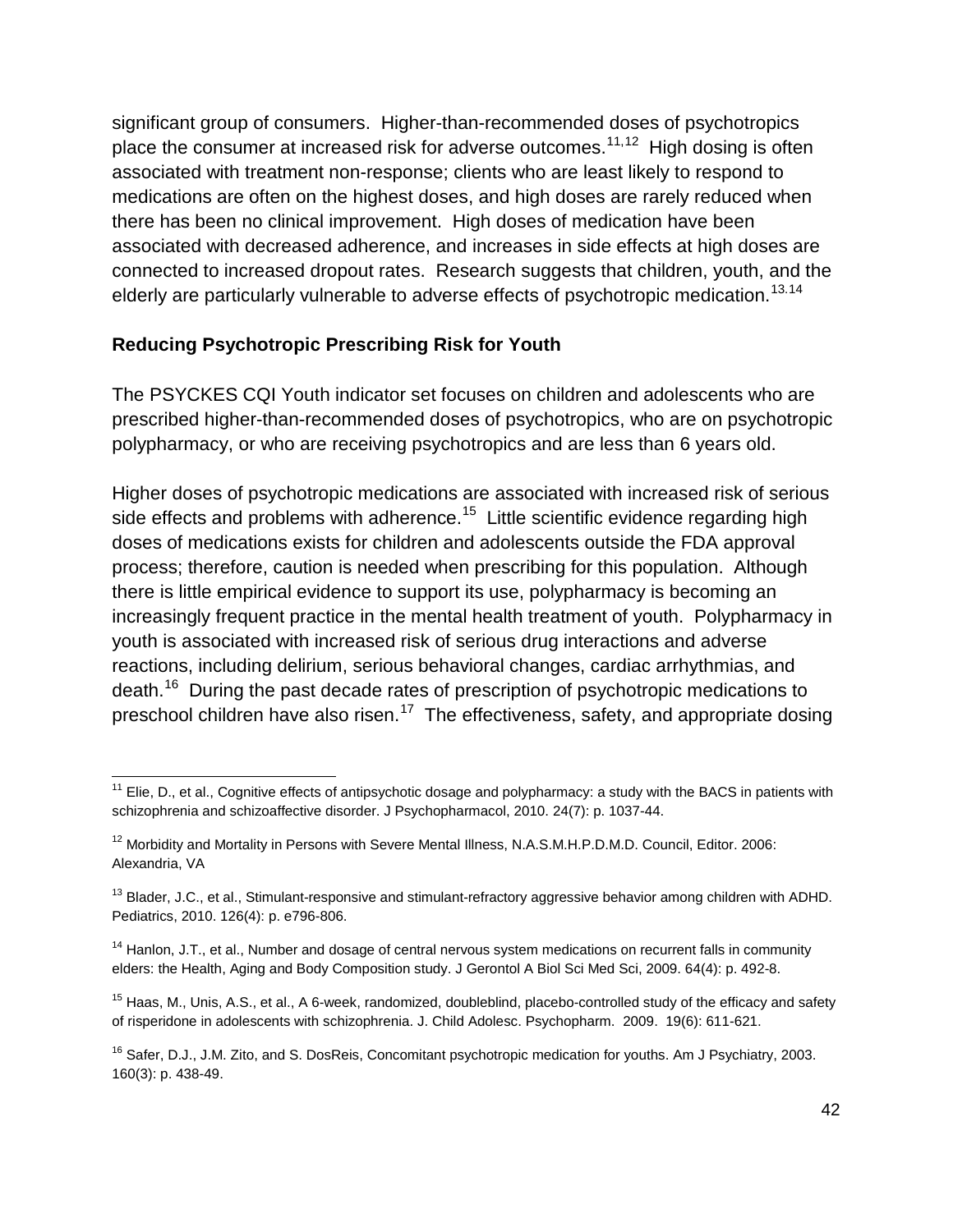of second-generation antipsychotics in preschool children remain unknown. Worrisome adverse effects have been documented even at low doses.

# **Quality Indicator Analyses by Race/Ethnicity**

Tables 1-4 show statewide performance by race/ethnicity as of June 1, 2010 on the four quality indicators noted above: Psychotropic Polypharmacy, Cardiometabolic Risk, High-Dose Prescribing, and Risky Psychotropic Prescribing in Youth. Preliminary descriptive analyses were conducted for the following categories: non-Hispanic Whites, non-Hispanic Blacks, Asians or Pacific Islanders, American Indians or Alaskan Natives, Hispanics, and patients of Other Race/Ethnicity*.* Specific tests of significance were not completed; however, given the robust sample size, it is expected that observed differences would be statistically significant.

Table 1 shows the rates of polypharmacy. Statewide, the proportions of Medicaid mental health recipients on psychotropic polypharmacy varied somewhat by race/ethnicity, but without a clear pattern of adverse indicators for a particular group. For several indicators (e.g., ≥4 psychotropics/adults, ≥3 psychotropics/youth) the rates of polypharmacy were highest for non-Hispanic Whites. For other indicators (e.g., polypharmacy summary indicator, ≥2 and ≥3 antipsychotics), the "Other" race/ethnicity group had the highest rates. In general, rates for non-Hispanic Blacks, Asians/Pacific Islanders, and Hispanics were not higher than those for Whites, with some exceptions (e.g., ≥2 antipsychotics for Asians/Pacific Islanders).

| <b>Indicator</b>        | <b>New York</b><br><b>State</b> |      | <b>White (Non-</b><br>Hispanic) |      | <b>Black (Non-</b><br>Hispanic) |      |      | Asian or<br><b>Pacific</b><br><b>Islander</b> |     | American<br>Indian or<br>Alaskan<br><b>Native</b> | <b>Hispanic</b> |      |      | Other         |
|-------------------------|---------------------------------|------|---------------------------------|------|---------------------------------|------|------|-----------------------------------------------|-----|---------------------------------------------------|-----------------|------|------|---------------|
|                         | N                               | %    | N                               | %    | N                               | %    | N    | %                                             | N   | %                                                 | N               | %    | N    | $\frac{9}{6}$ |
| Psychotropic            |                                 |      |                                 |      |                                 |      |      |                                               |     |                                                   |                 |      |      |               |
| Polypharmacy            |                                 |      |                                 |      |                                 |      |      |                                               |     |                                                   |                 |      |      |               |
| Summary                 |                                 |      |                                 |      |                                 |      |      |                                               |     |                                                   |                 |      |      |               |
| Indicator               | 86740                           | 21.0 | 41434                           | 21.9 | 20118                           | 19.0 | 1559 | 20.1                                          | 838 | 18.4                                              | 13570           | 20.1 | 4637 | 22.0          |
| $\geq$ 2                |                                 |      |                                 |      |                                 |      |      |                                               |     |                                                   |                 |      |      |               |
| Antidepressants         | 45172                           | 1.4  | 22844                           | 1.6  | 8588                            | 0.9  | 753  | 1.6                                           | 440 | 1.4                                               | 8461            | 1.3  | 2273 | 1.3           |
| $\geq$ 3                |                                 |      |                                 |      |                                 |      |      |                                               |     |                                                   |                 |      |      |               |
| Antidepressants         | 45172                           | 0.5  | 22844                           | 0.5  | 8588                            | 0.5  | 753  | 0.3                                           | 440 | 0.5                                               | 8461            | 0.6  | 2273 | 0.2           |
| $\geq$ 2 Antipsychotics | 47382                           | 13.6 | 20306                           | 12.3 | 12774                           | 15.3 | 1062 | 18.1                                          | 439 | 13.4                                              | 6821<br>11.4    |      | 3088 | 18.7          |

 $17$  Olfson M, Crystal S, Huang C, Gerhard T. Trends in antipsychotic drug use by very young, privately insured children. J Am Acad Child Adolescent Psychiatry, 2010; 49(1):13-23.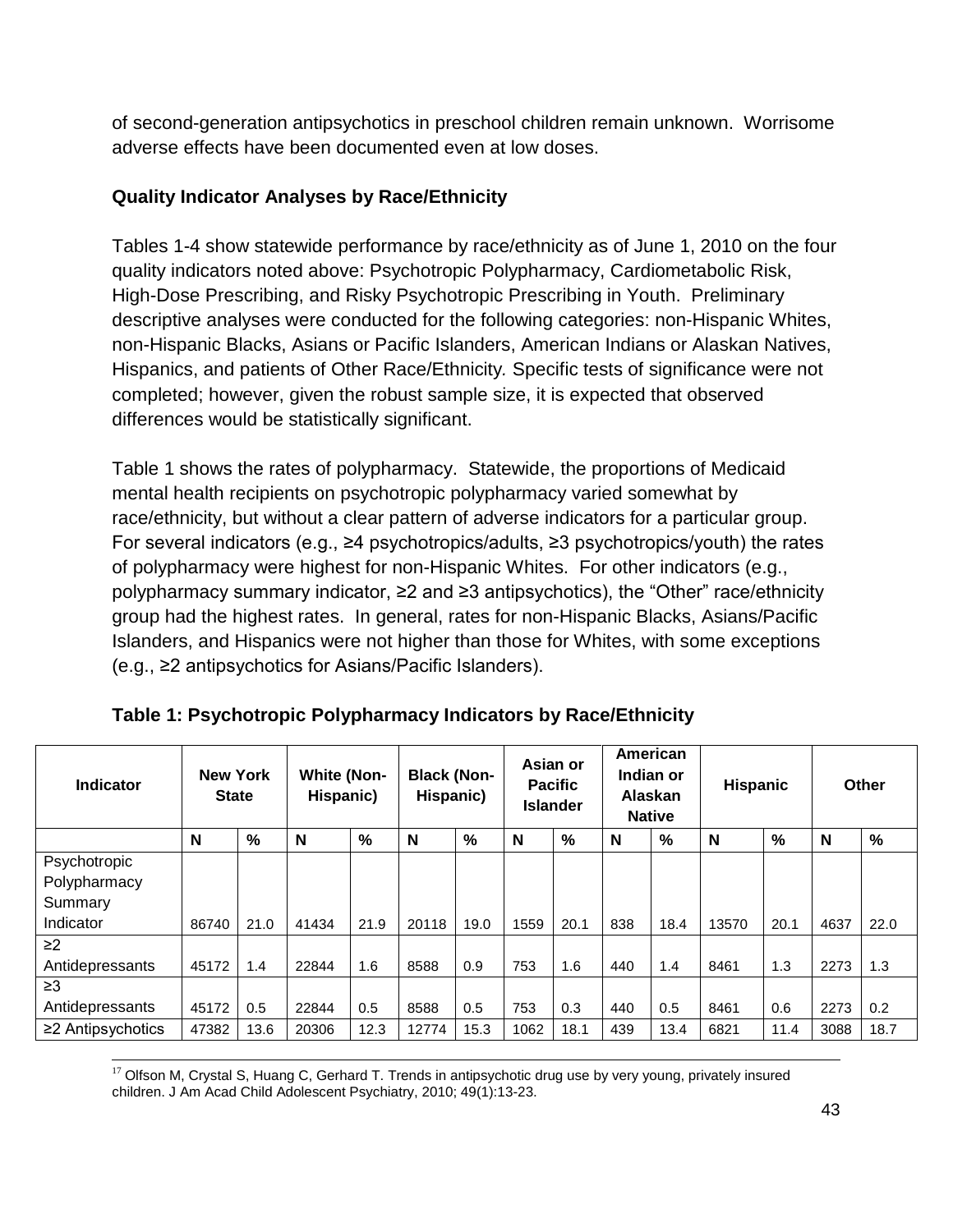| <b>Indicator</b> | <b>New York</b><br><b>State</b> |      | <b>White (Non-</b><br>Hispanic) |      | <b>Black (Non-</b><br>Hispanic) |      | Asian or<br><b>Pacific</b><br><b>Islander</b> |      | American<br>Indian or<br>Alaskan<br><b>Native</b> |      | <b>Hispanic</b> |               | <b>Other</b> |      |
|------------------|---------------------------------|------|---------------------------------|------|---------------------------------|------|-----------------------------------------------|------|---------------------------------------------------|------|-----------------|---------------|--------------|------|
|                  | N                               | $\%$ | N                               | %    | N                               | %    | N                                             | %    | N                                                 | $\%$ | N               | $\frac{0}{0}$ | N            | %    |
| ≥3Antipsychotics | 47382                           | 0.6  | 20306                           | 0.5  | 12774                           | 0.7  | 1062                                          | 0.5  | 439                                               | 0.7  | 6821            | 0.3           | 3088         | 0.8  |
| ≥4Psychotropics  |                                 | 15.4 |                                 |      |                                 |      |                                               |      |                                                   |      |                 |               |              |      |
| (Adults)         | 69942                           | %    | 33072                           | 17.1 | 15873                           | 11.6 | 1389                                          | 10.9 | 674                                               | 13.8 | 11750           | 16.9          | 4238         | 13.2 |
| ≥3Psychotropics  |                                 | 21.2 |                                 | 24.8 |                                 |      |                                               |      |                                                   |      |                 |               |              |      |
| (Youth)          | 16797                           | %    | 8361                            | %    | 4245                            | 16.2 | 170                                           | 11.8 | 164                                               | 14.0 | 1820            | 17.1          | 399          | 15.0 |

Table 2 presents the Cardiometabolic indicator analyses. These data show that Hispanics and American Indians/Alaskan Natives tend to have the worst cardiometabolic characteristics for most of the indicators in this category. By contrast, Asians/Pacific Islanders tend to have the best. For at least one indicator, ischemic vascular disease/acute myocardial infarction, the prevalence among American Indians/Alaskan Natives (61.7%) was much higher than that among other racial/ethnic groups.

| <b>Indicator</b>         | <b>New York</b><br><b>State</b> |               | <b>White (Non-</b><br>Hispanic) |      | <b>Black</b><br>(Non-<br>Hispanic) |      | Asian or<br><b>Pacific</b><br><b>Islander</b> |      | American<br>Indian or<br><b>Alaskan</b><br><b>Native</b> |      | <b>Hispanic</b> |      | Other |               |
|--------------------------|---------------------------------|---------------|---------------------------------|------|------------------------------------|------|-----------------------------------------------|------|----------------------------------------------------------|------|-----------------|------|-------|---------------|
|                          | N                               | $\frac{0}{0}$ | N                               | %    | N                                  | %    | N                                             | %    | N                                                        | %    | N               | $\%$ | N     | $\frac{9}{6}$ |
| Cardiometabolic          |                                 |               |                                 |      |                                    |      |                                               |      |                                                          |      |                 |      |       |               |
| Summary Indicator        | 33876                           | 46.7          | 13443                           | 46.5 | 9687                               | 46.1 | 757                                           | 42.0 | 320                                                      | 49.1 | 5588            | 50.6 | 2496  | 44.4          |
| <b>Diabetes</b>          | 11745                           | 41.9          | 4196                            | 40.8 | 3484                               | 41.4 | 276                                           | 39.1 | 93                                                       | 38.7 | 2193            | 46.6 | 952   | 40.2          |
| Hyperlipidemia           | 23108                           | 46.5          | 9591                            | 46.4 | 5912                               | 45.8 | 588                                           | 40.0 | 222                                                      | 51.4 | 3928            | 50.7 | 1780  | 44.4          |
| Hypertension             | 21190                           | 46.6          | 7906                            | 46.2 | 6565                               | 47.1 | 359                                           | 44.8 | 195                                                      | 49.7 | 3534            | 49.7 | 1667  | 42.5          |
| <b>Ischemic Vascular</b> |                                 |               |                                 |      |                                    |      |                                               |      |                                                          |      |                 |      |       |               |
| Disease/Acute            |                                 |               |                                 |      |                                    |      |                                               |      |                                                          |      |                 |      |       |               |
| Myocardial               |                                 |               |                                 |      |                                    |      |                                               |      |                                                          |      |                 |      |       |               |
| Infarction               | 5910                            | 47.9          | 2431                            | 47.2 | 1558                               | 50.0 | 92                                            | 34.8 | 60                                                       | 61.7 | 1057            | 48.9 | 452   | 45.1          |
| Obesity                  | 11182                           | 41.4%         | 4311                            | 40.4 | 3402                               | 40.4 | 168                                           | 41.7 | 94                                                       | 40.4 | 1899            | 44.5 | 760   | 43.2          |

## **Table 2: Cardiometabolic Risk Indicators by Race/Ethnicity**

Table 3 presents the High-Dose indicator analyses. Non-Hispanic Whites, in general, had slightly higher prevalences than other racial/ethnic groups for most indicators in this category. A notable exception is high-dose antipsychotics: non-Hispanic Blacks (8.4%), Asians/Pacific Islanders (7.6%) and other racial/ethnic groups (8.5%) had higher rates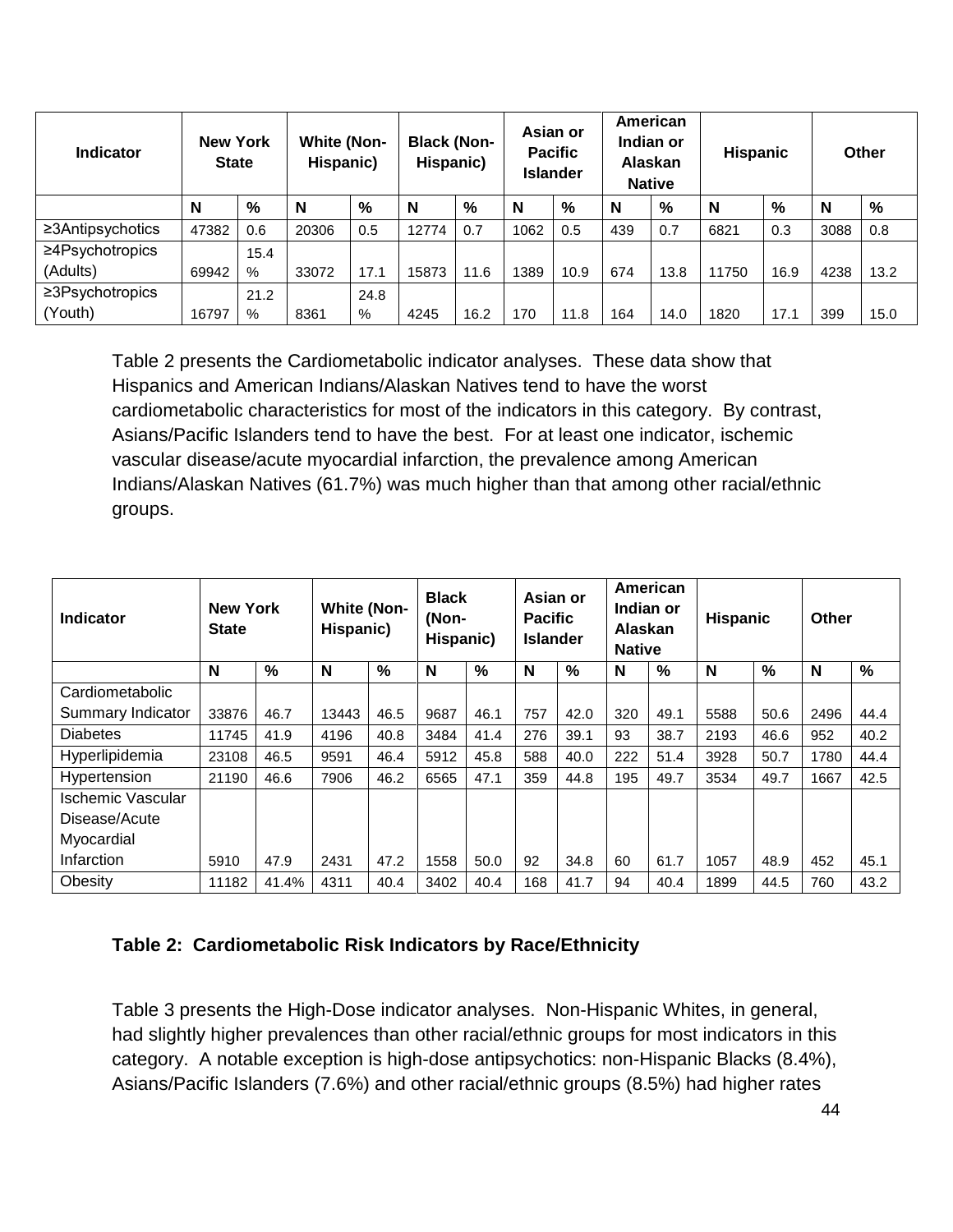than non-Hispanic Whites (7.3%), American Indians/Alaskan Natives (7.3%) and Hispanics (6.6%). Additionally, American Indians/Alaskan Natives had higher rates of anxiolytic/hypnotic use than non-Hispanic Whites (6.4% and 5.3%, respectively), and higher rates of mood stabilizers (1.6% and 1.1%, respectively). Other racial/ethnic groups also had higher rates of mood stabilizers than non-Hispanic Whites (1.3% and 1.1%, respectively).

| <b>Indicator</b>                      | <b>New York</b><br><b>State</b> |      | <b>White (Non-</b><br>Hispanic) |      | <b>Black</b><br>(Non-<br>Hispanic) |      | Asian or<br><b>Pacific</b><br><b>Islander</b> |      | American<br>Indian or<br><b>Alaskan</b><br><b>Native</b> |     | Hispanic |      | Other |     |
|---------------------------------------|---------------------------------|------|---------------------------------|------|------------------------------------|------|-----------------------------------------------|------|----------------------------------------------------------|-----|----------|------|-------|-----|
|                                       | N                               | $\%$ | N                               | %    | N                                  | $\%$ | N                                             | $\%$ | N                                                        | %   | N        | %    | N     | %   |
| <b>High Dose Summary</b><br>Indicator | 117346                          | 10.2 | 57113                           | 10.7 | 27115                              | 9.7  | 2025                                          | 8.7  | 1144                                                     | 9.3 | 17853    | 9.3  | 6083  | 9.8 |
| Antidepressants                       | 63400                           | 5.2  | 31660                           | 5.8  | 12929                              | 4.0  | 1040                                          | 4.8  | 646                                                      | 3.6 | 11750    | 4.9  | 2948  | 4.7 |
| Antipsychotics                        | 61014                           | 7.8  | 26213                           | 7.3  | 16847                              | 8.4  | 1317                                          | 7.6  | 574                                                      | 7.3 | 8909     | 6.6  | 3611  | 8.5 |
| ADHD                                  | 20708                           | 9.8  | 10597                           | 10.4 | 5307                               | 8.9  | 184                                           | 8.7  | 202                                                      | 6.4 | 2160     | 10.0 | 557   | 8.6 |
| Anxiolytics/Hypnotics                 | 50661                           | 4.6  | 27314                           | 5.3  | 8362                               | 3.5  | 629                                           | 2.4  | 452                                                      | 6.4 | 9148     | 3.9  | 2707  | 3.9 |
| <b>Mood Stabilizers</b>               | 29527                           | 1.0  | 15261                           | 1.1  | 6493                               | 0.9  | 528                                           | 0.0  | 255                                                      | 1.6 | 3880     | 0.8  | 1504  | 1.3 |

**Table 3: High-Dose Indicators by Race/Ethnicity**

Regarding the youth indicators, non-Hispanic Whites had notably higher prevalences for several indicators, notably the youth summary indicator (22.9%), psychotropic prescribing among the very young (3.0%) and use of ≥3 psychotropics (24.8%). Specific prevalences for most indicators varied substantially by race/ethnicity (Table 4). For example, the youth summary indicator ranged from 9.3% among Asians/Pacific Islanders to 22.9% among non-Hispanic Whites.

**Table 4: Psychotropic Prescribing in Youth Indicators by Race/Ethnicity**

| <b>Indicator</b>                   | <b>New York</b><br><b>State</b> |      | <b>White (Non-</b><br>Hispanic) |      | <b>Black</b><br>(Non-<br>Hispanic) |               | Asian or<br><b>Pacific</b><br><b>Islander</b> |      | American<br>Indian or<br>Alaskan<br><b>Native</b> |      | <b>Hispanic</b> |      | <b>Other</b> |      |
|------------------------------------|---------------------------------|------|---------------------------------|------|------------------------------------|---------------|-----------------------------------------------|------|---------------------------------------------------|------|-----------------|------|--------------|------|
|                                    | N                               | %    | N                               | %    | N                                  | $\frac{9}{6}$ | N                                             | %    | N                                                 | %    | N               | %    | N            | %    |
| Youth Summary Indicator            | 21620                           | 19.0 | 10263                           | 22.9 | 5799                               | 14.4          | 236                                           | 9.3  | 223                                               | 11.7 | 2555            | 14.1 | 525          | 11.8 |
| Youth High Dose                    | 21472                           | 11.0 | 10195                           | 10.6 | 5754                               | 11.1          | 237                                           | 7.2  | 223                                               | 7.2  | 2540            | 10.7 | 523          | 11.3 |
| Very Young                         | 21614                           | 2.7  | 10262                           | 3.0  | 5796                               | 2.6           | 236                                           | 0.8  | 223                                               | 1.3  | 2554            | 1.9  | 525          | 0.4  |
| $\geq$ 3 Psychotropics (<br>Youth) | 16797                           | 21.2 | 8361                            | 24.8 | 4245                               | 16.2          | 170                                           | 11.8 | 164                                               | 14.0 | 1820            | 17.1 | 399          | 15.0 |

The data presented here demonstrate that, among patients receiving psychotropic medications through the New York State Medicaid system, risk indicators for non-Hispanic Blacks, Asian/Pacific Islanders, and Hispanics are not higher than those for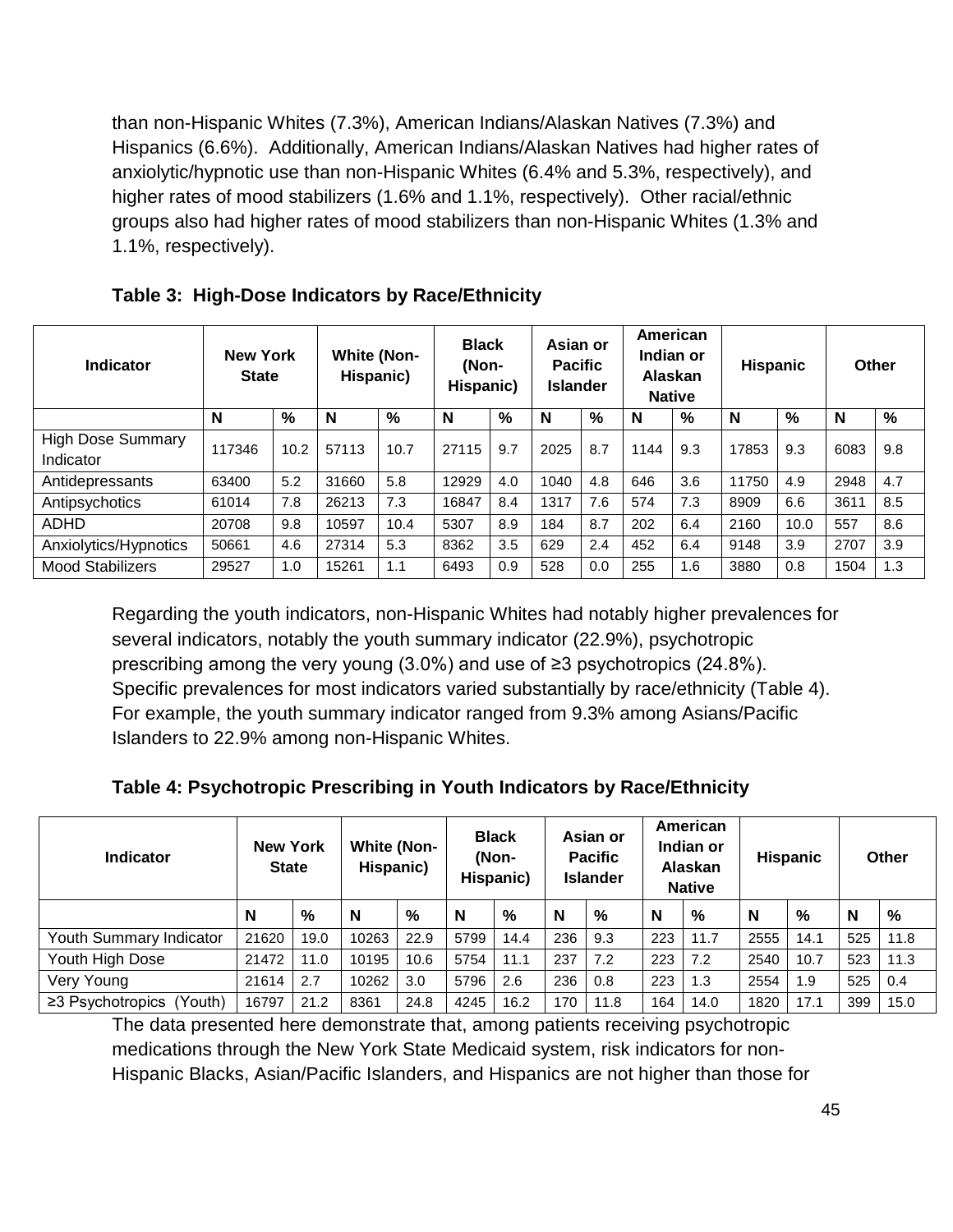non-Hispanic Whites, with some exceptions. Notably, Hispanics and American Indian/Alaskan Natives tend to have the worst cardiometabolic characteristics, while Asian/Pacific Islanders tend to have the best. It should be noted that this data only reflects utilization within the NYS Medicaid system and does not reflect persons who are uninsured, who are eligible for Medicaid but not receiving services, or those who are receiving care from other systems, such as Medicare or private insurers.

The PSYCKES Cultural Advisory Committee (CAC) will collaborate on follow-up analyses of these data and will advise on investigation of observed disparities. The aims of the CAC are to advise about changes in the PSYCKES application that would best promote awareness of race/ethnicity issues in conducting quality improvement and clinical review; identify culturally specific ways to increase the impact of each PSYCKES quality improvement project; and provide guidance on issues of cultural competence in analytical and evaluation plans.

# <span id="page-45-0"></span>**VI. Report Conclusions:**

Mental health disorders do not discriminate: persons of all racial and ethnic groups face mental health disorders.

## **National studies**

Racially and ethnically underserved groups have lower rates of entry into, adherence with, and retention in mental health care services than non-Hispanic Whites, even after accounting for socioeconomic characteristics and prevalence of disorders.

Black and Latino adolescents have higher rates of suicide attempts than non-Hispanic whites. Furthermore, female Latina adolescents have higher rates of suicidal ideation, plans and behavior than non-Hispanic black and non-Hispanic white female adolescents.

Once they access care, racial and ethnic minorities are more likely to receive poorer quality of care than their non-Hispanic white counterparts.

Persons living in rural areas face barriers to treatment, including shortages of providers and lack of transportation to providers.

LGBT persons face high rates of mood disorders, substance abuse and suicidal behavior, and may have difficulty finding providers who understand the needs of the LGBT community.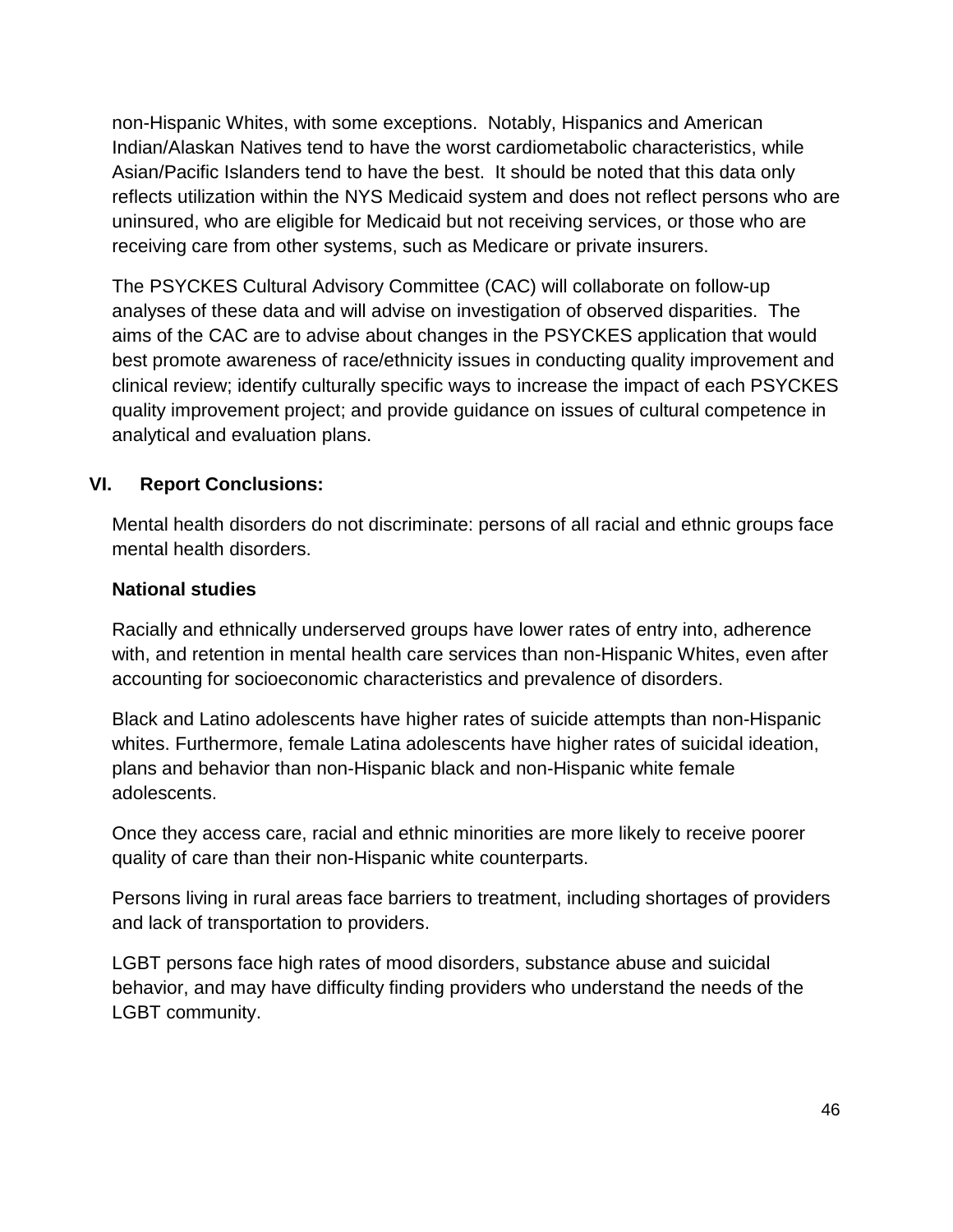# **Persons in the NYS PMHS**

## **Entry to services:**

Hispanics and non-Hispanic Blacks are more likely to rely on the PMHS than non-Hispanic Whites, who may be receiving services in the private sector.

Asians in all age groups have the lowest rates of entry into the PMHS.

Blacks with psychoses are seen in inpatient settings at greater rates than Whites.

#### **Service use:**

With respect to non-inpatient services, all groups receive approximately 3 weeks of service, but there is considerable variation in this number among racial/ethnic minorities and Whites in diagnostic/age groups in different areas of the State.

- **Hispanic adults and elderly with anxiety disorders receive services in** substantially fewer weeks than Whites.
- Hispanic adult service usage rates are lower than those of Whites in metropolitan areas.
- Black children/youth service usage rates are lower than those of Whites in upstate metropolitan areas.
- **Black children/youth with disruptive disorders have lower use of community** supports
- Black adults with psychoses receive fewer weeks of service than Whites
- Among the elderly, statewide service usage rates for all racial/ethnic groups are lower than for Whites.
- Asian elderly have the lowest service use rate among all racial/ethnic groups.
- There is a greater reliance on the PMHS in rural areas than in urban areas by Whites so that racial/ethnic differences are not seen.

#### **Quality of care:**

 Statewide the proportions of Medicaid mental health recipients on psychotropic polypharmacy were similar, except for Asians/Pacific Islanders and persons of "Other" race/ethnicity, for whom the prevalence of the ≥2 antipsychotic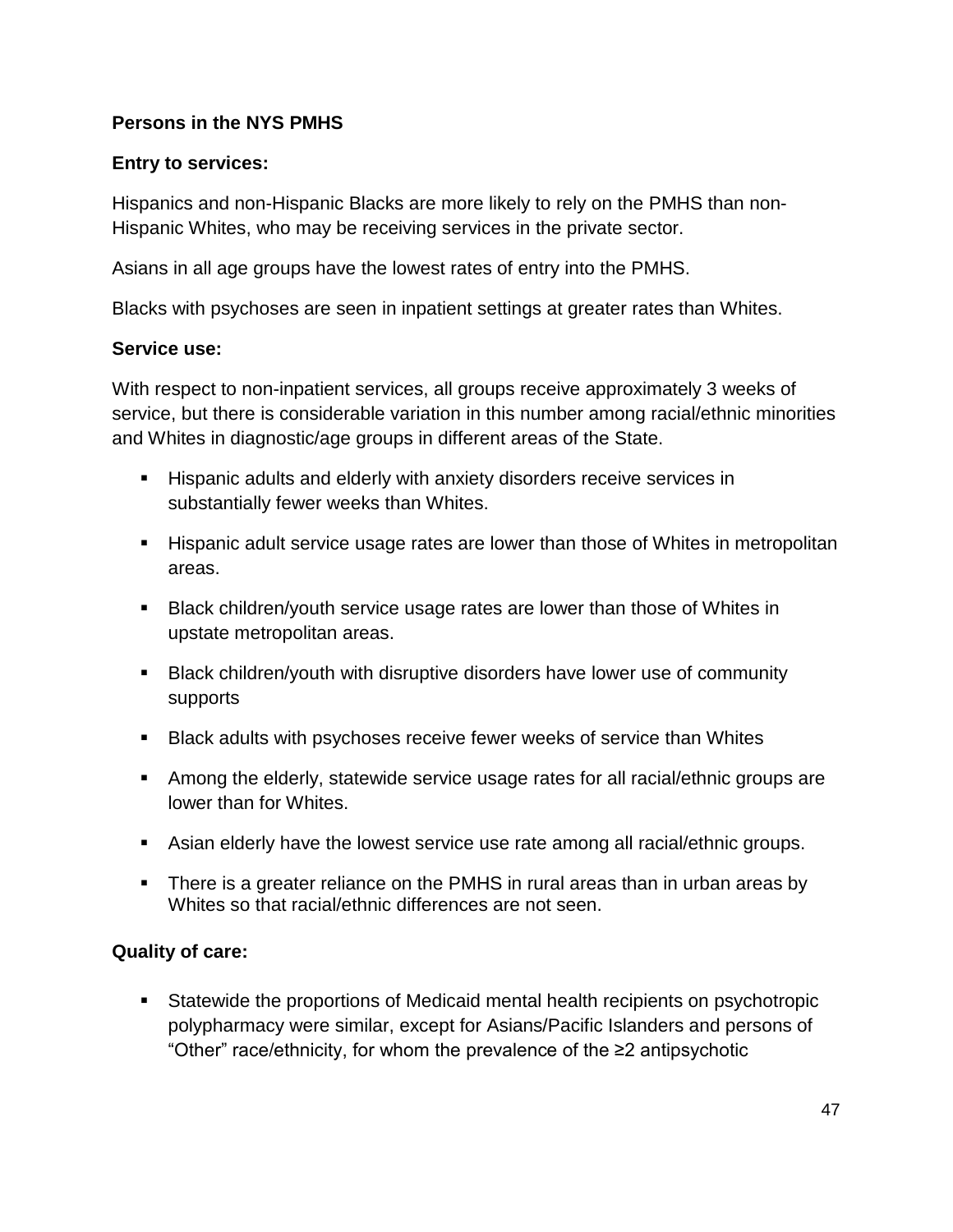polypharmacy indicator was higher (18.1% and 18.7%, respectively) than for the other racial/ethnic groups.

- Hispanics and American Indians/Alaskan Natives had worse cardiometabolic indicators of inappropriate medications compared to other groups.
- **Non-Hispanic White youth were more likely than other groups to receive risky** pharmacotherapy indicators.

## <span id="page-47-0"></span>**VII. OMH Recommendations and Commitments:**

The New York State Office of Mental Health is concerned with the disparities experienced by the traditionally underserved and underrepresented populations and has implemented intentional measures to address these concerns. A multilevel approach has been implemented which includes hiring a Chief Diversity Officer who is part of the OMH executive team. The Chief Diversity Officer oversees the Division of Diversity Management which is comprised of the Bureau of Cultural Competence (BCC) and Diversity Planning and Compliance (DPC).

A key element of this approach is the establishment of the BCC which is charged with monitoring the compliance of Federal/State laws and regulations that ensure equitable access to behavioral health services for all New Yorkers. The NYS OMH funds research for the advancement of culturally competent services for diverse cultural groups through the Centers for Excellence for Cultural Competence at Nathan Kline Institute (NKI) and New York State Psychiatric Institute (NYSPI). To ensure our programs, policies and procedures consider cultural competence, we support local and statewide Multicultural Advisory Committees comprised of diverse cultural groups that advise the Commissioner. The BCC is responsible for oversight and coordination of both the Centers and the MAC.

In addition a statewide Cultural Competence Plan was developed with the purpose of creating systemic change and removing barriers for the traditionally underserved and underrepresented populations. This plan was developed in collaboration with CECCs, MAC and other internal stakeholders. The plan can be viewed in its entirety on the NYS OMH BCC website at

[http://www.omh.ny.gov/omhweb/cultural\\_competence/planning.html.](http://www.omh.ny.gov/omhweb/cultural_competence/planning.html)

Below are recommendations to further improve the services delivered to cultural groups and are closely linked to CECC's research studies of persons in the NYS PMHS.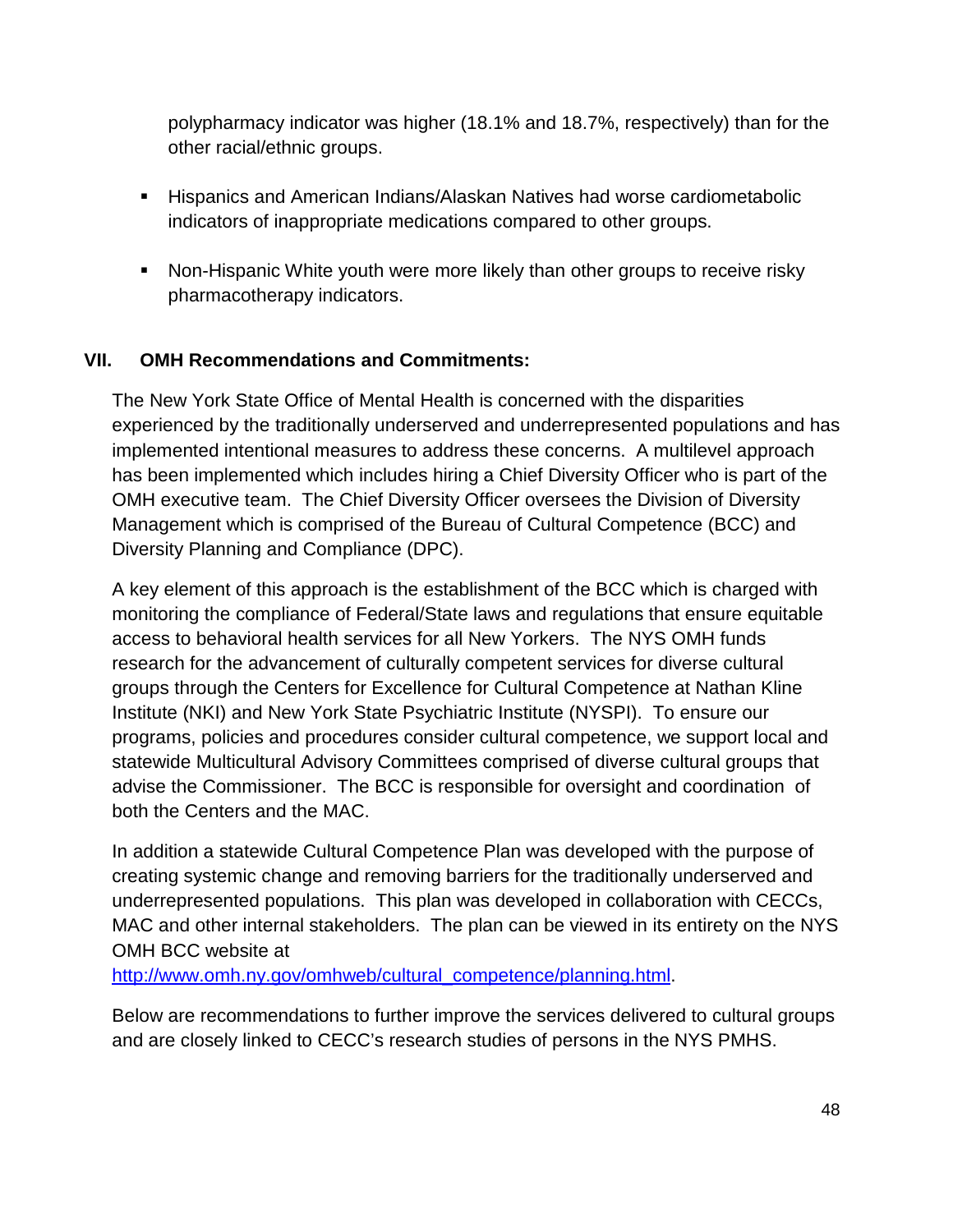NYSOMH has undertaken several activities guided by the CC plan to improve the quality of care for diverse cultural groups. These are presented.

- **Cultural competency assessments**: Ongoing program assessment for linguistic and program cultural competence will help boost engagement of those groups that have traditionally been identified as underserved populations. Organizational and program-level cultural competency assessments, particularly those that identify areas of needed improvement, are extremely useful and support quality of care assessments envisaged for health care reform. OMH has already initiated some of these assessments.
	- o BCC in conjunction with the NKI-CECC has already assessed the Children's Psychiatric Facilities, both inpatient and outpatient. This has lead to a targeted cultural competency improvement plan for the facilities and specific topics for CC training.
	- o BCC and DPC are collaborating to establish Diversity and Cultural Competence Committees within the facilities to ensure services are culturally competent.
	- o NKICECC has developed and is currently pilot testing a CC assessment instrument to measure the CC of a program. The selected items were based on stakeholder input and derived from an NKICECC study of three community defined evidence based programs: for Latinos, Chinese and multicultural youth.
- **Cross-system coordination:** Children/youth in some areas are at high risk for community-based problems (e.g., Black children/youth in upstate metropolitan areas with lower service use rates may be at high risk for substance abuse and criminal justice system involvement). Specific activities of cross-system coordination of services and supports used by children/youth needs articulation. Specific ways for parents to make linkages and coordinate with schools, other children/youth services, and support systems are required to increase children/youth retention in needed mental health services.
	- o NYS OMH Children's Division addresses this need statewide with activities delineated in the NYS Children's Plan (2011).
	- o NKICECC is preparing a program for dissemination that targets multicultural youth (PASS) with mental health challenges or with parents with mental health challenges that in addition to helping parents and youth improve communication skills, behaviors and functioning, teaches parents and youths how to use multiple systems, community supports and how to advocate for their needs.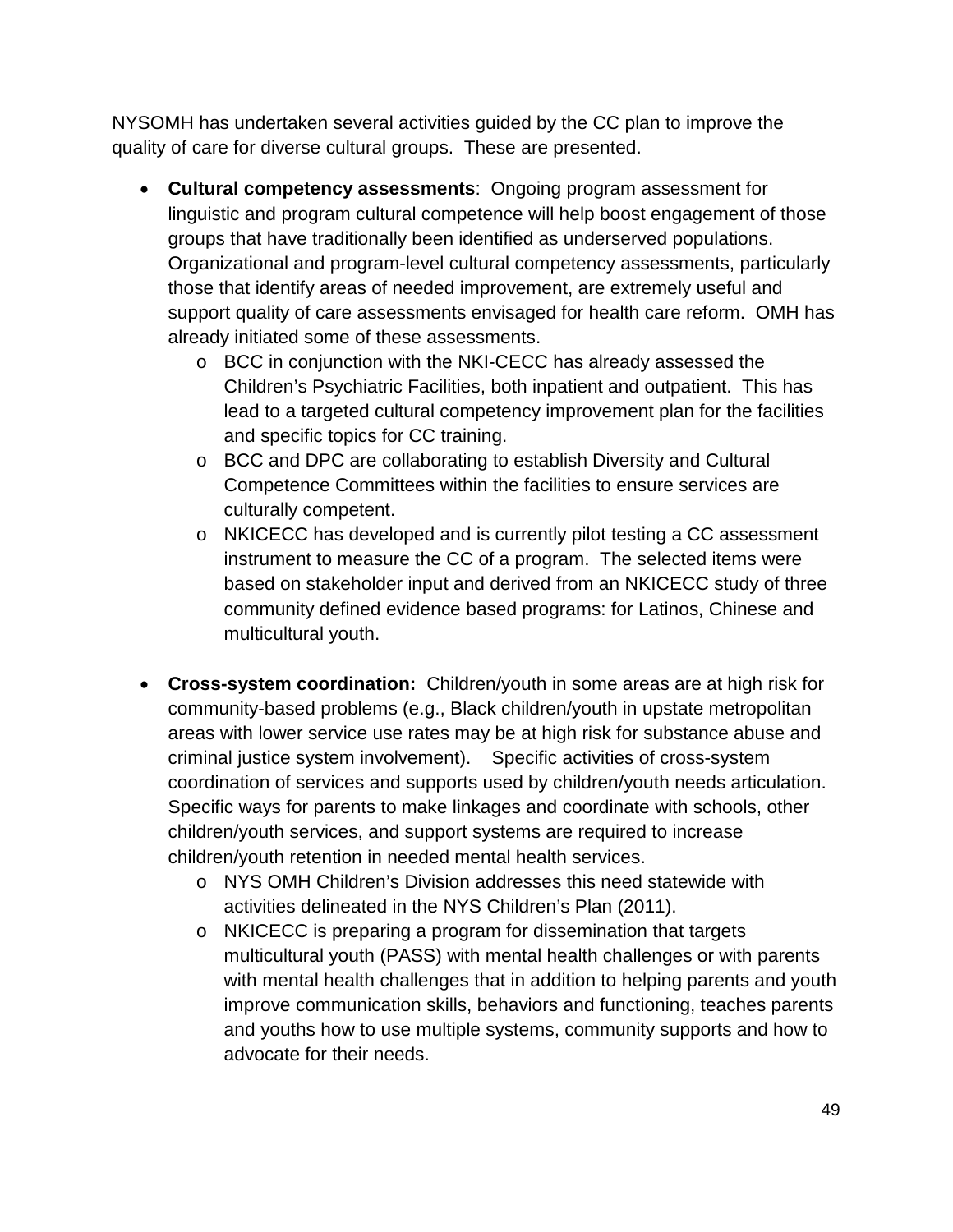- **Cultural competency clinician training**: Cultural competency clinician training is recommended that specifically addresses possible differences in the cultural presentation of illness symptoms, particularly with reference to psychoses in Blacks (Barnes, 2008) and depression and anxiety disorders in Hispanics (Lewis-Fernández, et. al, 2005). Training in the cultural adaptation of evidence-based interventions, when these are found to be necessary, should also be provided
	- o In collaboration with NKI-CECC, NYSPI-CECC and other experts in the field, BCC provides webinars focused on engagement of specific cultural groups in behavioral health services. These webinars are ongoing and archived for future training opportunities:
		- o Native Americans
		- o In Our Own Voices/LGBTQ
		- o HIV/AIDS
		- o Suicide Prevention
		- o Interpreter/ Language
		- o Cultural Aspects of Children's Services
		- o Toolkit for Modifying EBP to Increase CC
		- o LGBT Presentation on Engagement/Treatment
		- o Improving the Physical Health of Latinos & African Americans
		- o Latino Presentation on Engagement and Treatment
		- $\circ$  NSYPI-CECC also publishes and disseminates a quarterly publication "Cultural Competence Matters" to summarize latest advances in cultural competence research relevant to the mental health needs of NYS consumers.
		- o NKICECC disseminates mental health information on many of the diverse cultural groups of NYS that can be incorporated into training programs. Cultural profiles are available through its website (http://cecc.rfmh.org ). Groups covered include African Americans, Latinos, Muslims, Southeast Asians, Chinese, Hasidim, Native Americans, Korean, Russian and the Deaf (using ASL), LGBTQI, and Rural persons.
		- o NKICECC provides tools for the cultural adaptation of evidence-based interventions that include a manual and workbooks for adaptation and an, e-learning program.
- **Integration with primary care**: Many cultural groups face high stigma barriers to accessing mental health services and use primary care providers to treat their mental health problems (most likely accounting for the lesser use of PMHS by Asian Americans). In addition, persons with serious mental illnesses are at higher risk for modifiable health risk factors (such as obesity and diabetes). Therefore, ways to integrate mental and physical health services should be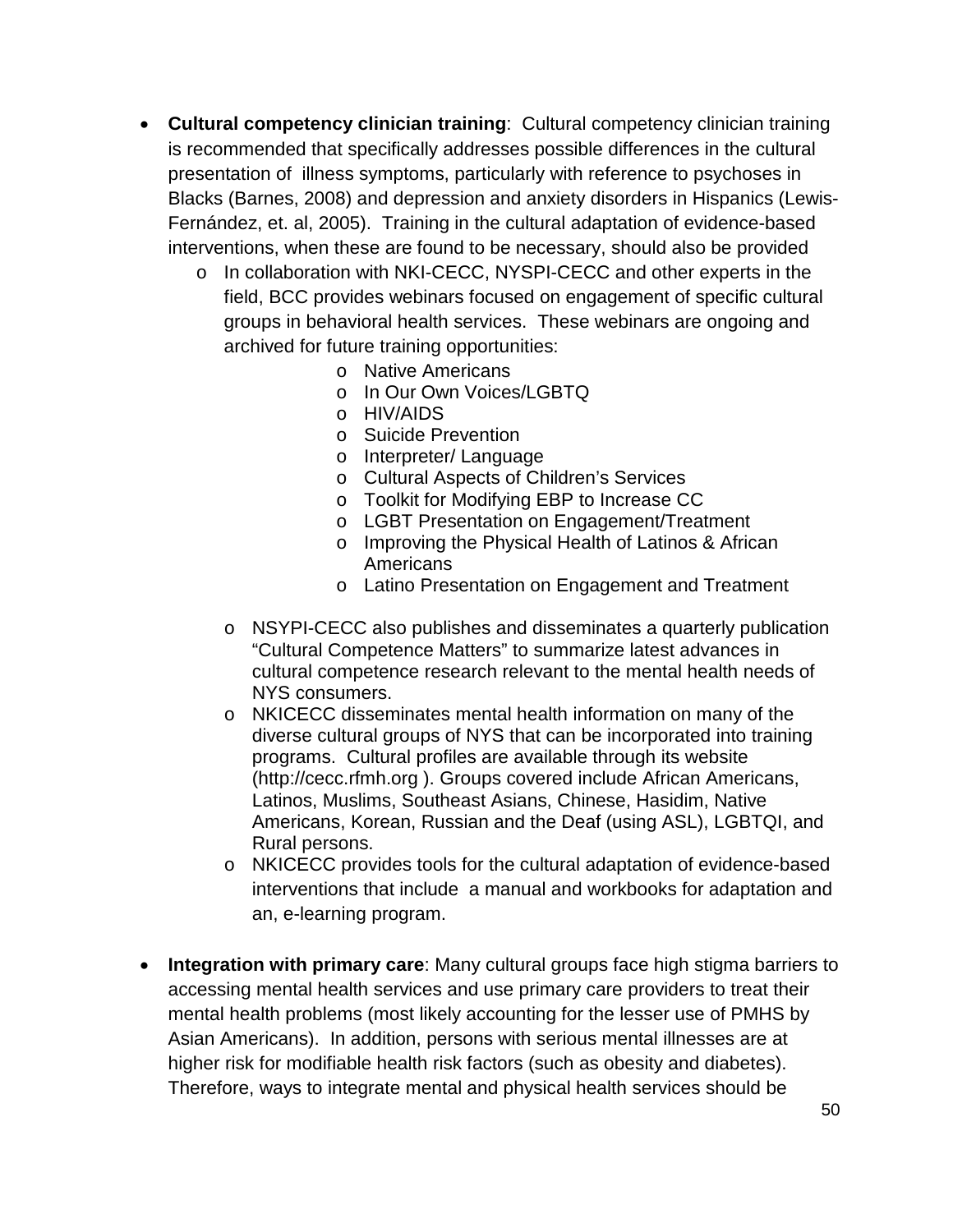pursued, including screening and basic treatment of mental disorders in primary care and physical conditions in mental health care. Revised reimbursement policies and incentives for shared electronic health records should also be evaluated.

- o NYSPI-CECC has conducted research with consumers, providers, and other stakeholders to inform culturally competent models of integrated physical and mental health services. This work will inform the development and implementation of health homes and other models for integrating mental and physical health services for consumers with serious mental illness.
- o NKICECC is conducting a project to validate a primary care depression screening instrument for Mexican and Ecuadorean populations working with Bellevue primary care clinics. A suggested list of psychosocial stressors that could impact diagnosis is also being reviewed for relevance in depression screening
- **Language access**: New Yorkers with limited English proficiency depend on the availability and quality of interpretation and translation services. Level of access and quality of these services should be evaluated across clinical settings and patient language and diagnostic groups. Training of providers in the use of these interpretation/translation services should also be promoted.
	- o BCC has translated OMH forms that require patient signature into the most frequent languages encountered at our facilities and outpatient programs. The 22 forms are available in Spanish, Chinese (Mandarin), Haitian Creole, Urdu, Korean, and Russian.
	- o Ongoing training for interpretation/translation services is planned.
	- o NYSPI-CECC is conducting a language assessment of OMH facilities and outpatient programs to assess the current status of interpreter utilization and access as well as barriers to its implementation.
	- o NYSPI-CECC is developing a model to assist in the process of cultural brokering during the provider and consumer interaction for interpreters.
	- o **Suicide prevention**: Black and Latino youth have high rates of suicidal behavior. While not yet well studied, this also appears to be the case for Native American male youths. OMH is working with health care providers and community partners to develop services and interventions to address suicidal behavior in these populations.
	- o An NKI-CECC study addresses cultural and service usage reasons for high rates of suicidal behaviors in Native Americans.
	- o NYSPI-CECC has partnered with Communilife, a community advocacy organization, to develop their Life is Precious program into an evidence-